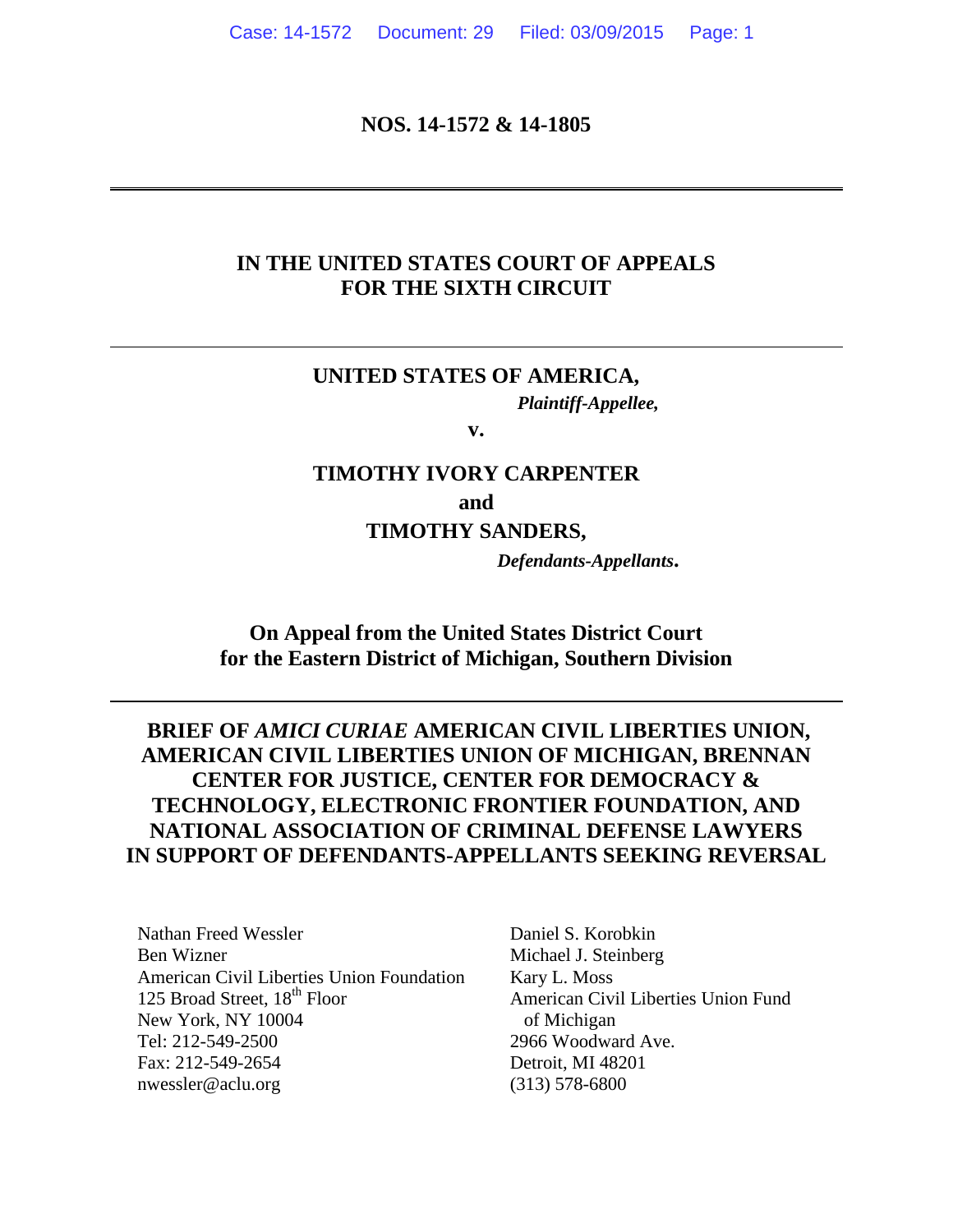#### Case: 14-1572 Document: 29 Filed: 03/09/2015 Page: 2

Rachel Levinson-Waldman Michael W. Price Brennan Center for Justice at NYU School of Law 161 Avenue of the Americas, 12th Floor New York, NY 10013 (646) 292-8335 rachel.levinson.waldman@nyu.edu michael.price@nyu.edu

Hanni Fakhoury Electronic Frontier Foundation 815 Eddy Street San Francisco, CA 94109 (415) 436-9333 hanni@eff.org

Gregory T. Nojeim Center for Democracy and Technology 1634 Eye St., NW Suite 1100 Washington, DC 20006 (202) 637-9800

Kristina W. Supler, Esq. Vice Chair, 6th Circuit, Amicus Committee National Association of Criminal Defense Lawyers McCarthy, Lebit, Crystal & Liffman Co., L.P.A. 101 Prospect, W., Suite 1800 Cleveland, Ohio 44115-1088 Phone: (216) 696-1422, Ext. 273 Facsimile: (216) 696-1210 kws@mccarthylebit.com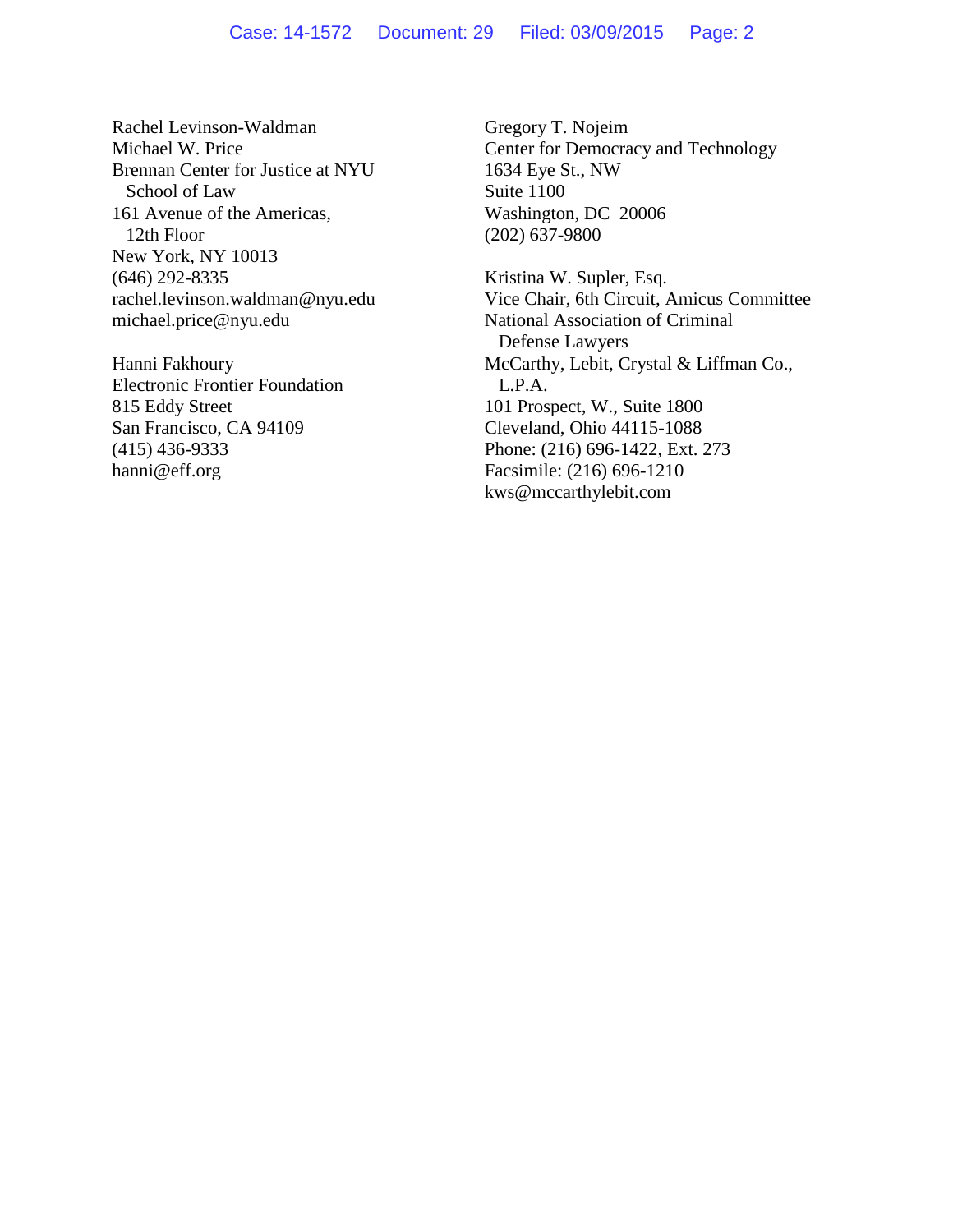#### **CORPORATE DISCLOSURE STATEMENT**

<span id="page-2-0"></span>*Amici Curiae* American Civil Liberties Union, American Civil Liberties Union of Michigan, Brennan Center for Justice, Center for Democracy & Technology, Electronic Frontier Foundation, and National Association of Criminal Defense Lawyers are non-profit entities that do not have parent corporations. No publicly held corporation owns 10 percent of more of any stake or stock in *amici curiae*.

/s/ Nathan Freed Wessler

Nathan Freed Wessler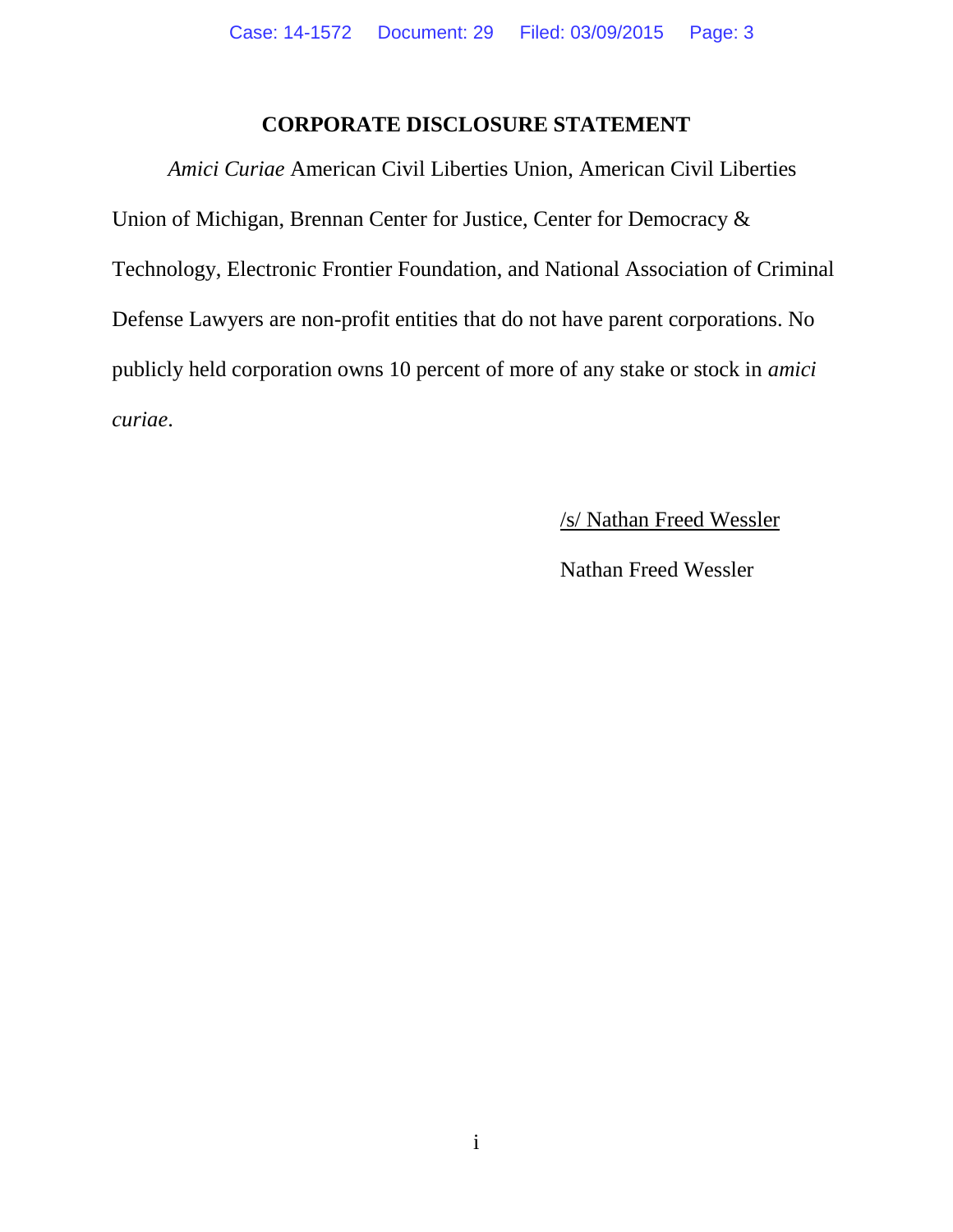# **TABLE OF CONTENTS**

<span id="page-3-0"></span>

| WARRANTLESS ACQUISITION OF LONG-TERM HISTORICAL CELL SITE<br>$\mathbf{I}$ .<br>LOCATION INFORMATION VIOLATED DEFENDANTS' REASONABLE<br>EXPECTATION OF PRIVACY UNDER THE FOURTH AMENDMENT2 |
|-------------------------------------------------------------------------------------------------------------------------------------------------------------------------------------------|
| Defendants' CSLI Obtained by the Government Reveals Invasive and Accurate<br>A <sub>1</sub>                                                                                               |
| CSLI reveals private, invasive, and increasingly precise information about<br>i.                                                                                                          |
| ii. Defendants' location information obtained by law enforcement reveals<br>voluminous and private information about their locations and movements9                                       |
| Obtaining 127 or 88 Days' Worth of Cell Phone Location Data Is a "Search"<br><b>B.</b><br>Under the Fourth Amendment Requiring a Warrant Based Upon Probable Cause.12                     |
| $C_{\cdot}$<br>Cell Phone Providers' Ability to Access Customers' Location Data Does Not<br>Eliminate Cell Phone Users' Reasonable Expectation of Privacy in That Data21                  |
| EVEN IF THE GOOD FAITH EXCEPTION APPLIES, THIS COURT SHOULD<br>II.                                                                                                                        |
|                                                                                                                                                                                           |
|                                                                                                                                                                                           |
|                                                                                                                                                                                           |
| DESIGNATION OF RELEVANT DISTRICT COURT DOCUMENTS34                                                                                                                                        |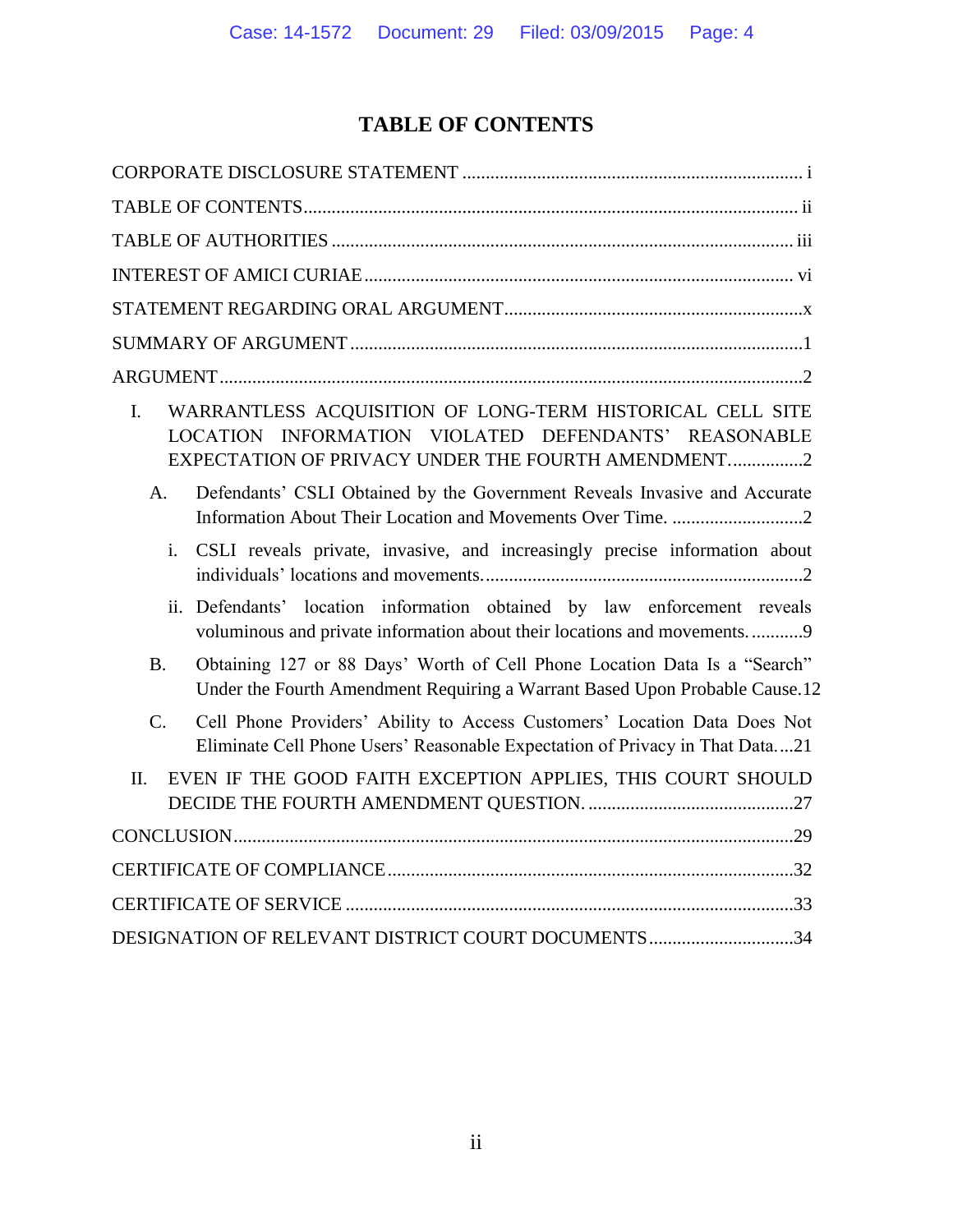# **TABLE OF AUTHORITIES**

#### <span id="page-4-0"></span>**Cases**

| In re Application of the U.S. for an Order Directing a Provider of Elec. Commc'ns Serv. to      |
|-------------------------------------------------------------------------------------------------|
|                                                                                                 |
| In re Application of U.S. for Historical Cell Site Data, 724 F.3d 600 (5th Cir. 2013) vii       |
| In re Nat'l Sec. Agency Telecomms. Records Litigation, 564 F. Supp. 2d 1109 (N.D. Cal. 2008) vi |
| In re Warrant to Search a Certain Email Account Controlled & Maintained by Microsoft Corp.,     |
| 15 F. Supp. 3d 466 (S.D.N.Y. 2014), appeal docketed, No. 14-2985 (2d Cir. Aug. 12, 2014). vi    |
|                                                                                                 |
|                                                                                                 |
|                                                                                                 |
|                                                                                                 |
|                                                                                                 |
|                                                                                                 |
|                                                                                                 |
|                                                                                                 |
|                                                                                                 |
| United States v. Cooper, No. 13-cr-00693-SI-1, 2015 WL 881578 (N.D. Cal. Mar. 2, 2015) 21       |
| United States v. Davis, 754 F.3d 1205 (11th Cir. 2014), rehearing en banc granted 573 F. App'x  |
|                                                                                                 |
|                                                                                                 |
|                                                                                                 |
|                                                                                                 |
| United States v. Maynard, 615 F.3d 544 (D.C. Cir. 2010), aff'd sub nom. United States v. Jones, |
|                                                                                                 |
|                                                                                                 |
|                                                                                                 |
|                                                                                                 |
|                                                                                                 |
|                                                                                                 |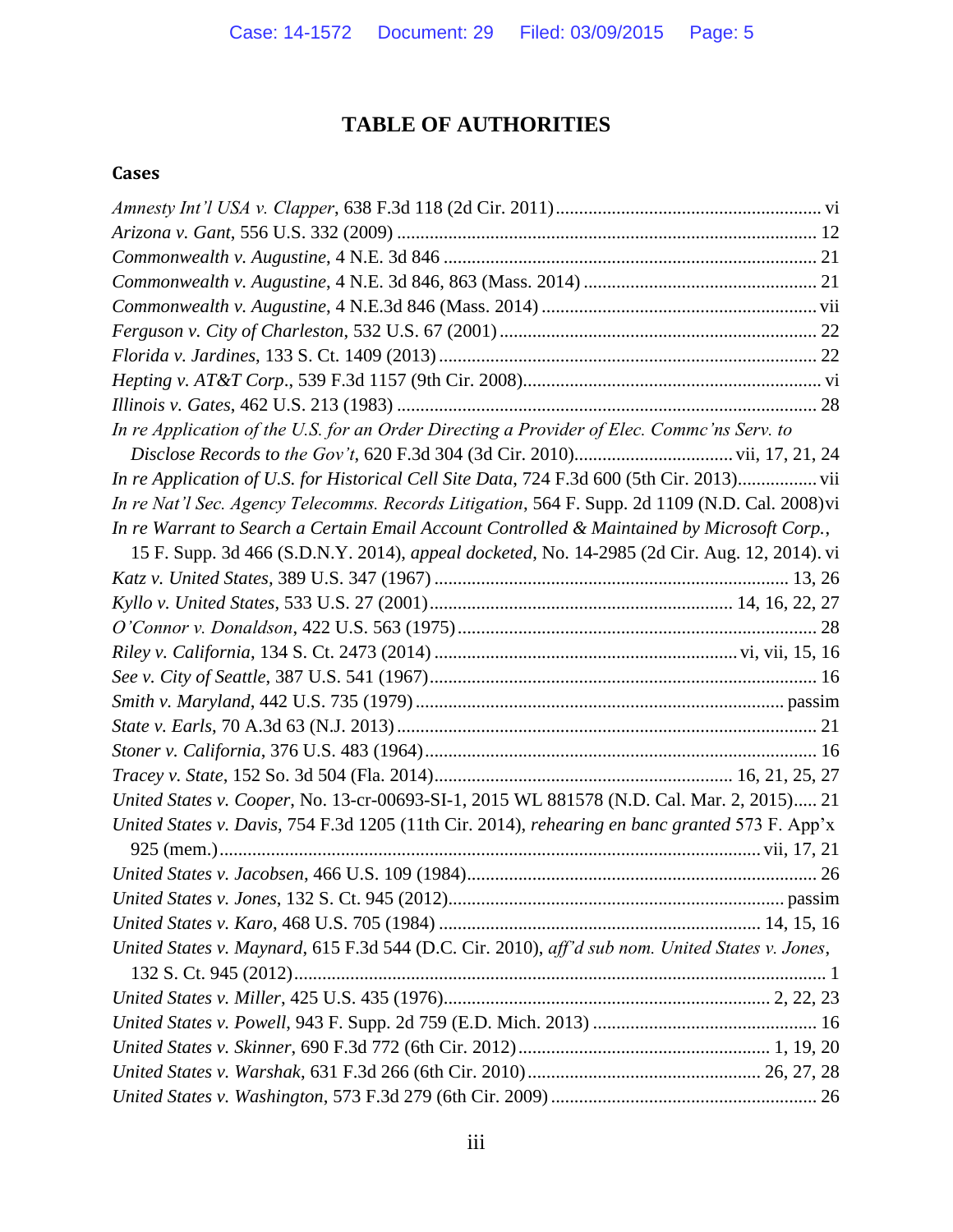#### **Statutes**

|--|--|--|

### **Other Authorities**

| 3rd Generation Partnership Project 2, Femtocell Systems Overview (2011), available at       |
|---------------------------------------------------------------------------------------------|
| http://www.3gpp2.org/public_html/specs/S.R0139-                                             |
| 0%20v1.0_Femtocell%20Systems%20Overview%20for%20cdma2000%20Wireless%20Com                   |
|                                                                                             |
| Arvind Thiagarajan et al., Accurate, Low-Energy Trajectory Mapping for Mobile Devices, 8    |
| USENIX Conf. on Networked Syss. Design & Implementation (2011), available at                |
| https://www.usenix.org/legacy/events/nsdi11/tech/full_papers/Thiagarajan.pdf?CFID=230550    |
|                                                                                             |
| AT&T, Transparency Report (2015), available at                                              |
| http://about.att.com/content/dam/csr/Transparency%20Reports/ATT_Transparency%20Report       |
|                                                                                             |
|                                                                                             |
| Ctr. for Democracy & Tech., Cell Phone Tracking: Trends in Cell Site Precision (2013),      |
|                                                                                             |
| Gyan Ranjan et al., Are Call Detail Records Biased for Sampling Human Mobility?, Mobile     |
| Computing & Comm. Rev. (July 2012), available at http://www-                                |
| users.cs.umn.edu/~granjan/Reports/MC2R_2012_CDR_Bias_Mobility.pdf 4                         |
| Jane Mayer, What's the Matter with Metadata?, New Yorker (June 6, 2013),                    |
| http://www.newyorker.com/online/blogs/newsdesk/2013/06/verizon-nsa-metadata-                |
|                                                                                             |
| Letter from Charles McKee, Vice President, Sprint Nextel, to Hon. Edward J. Markey (Oct. 3, |
| 2013), available at http://s3.documentcloud.org/documents/889100/response-sprint.pdf 4      |
| Letter from Timothy P. McKone, Executive Vice President, AT&T, to Rep. Edward J. Markey     |
| (Oct. 3, 2013), available at http://www.markey.senate.gov/imo/media/doc/2013-10-            |
|                                                                                             |
| MetroPCS, MetroPCS Subpoena Compliance, Attach. A to Letter from Steve Cochran, Vice        |
| President, MetroPCS Commc'ns, Inc., to Rep. Edward J. Markey (May 23, 2012), available at   |
| http://web.archive.org/web/20130318011325/http://markey.house.gov/sites/markey.house.gov/   |
| files/documents/MetroPCS%20Response%20to%20Rep.%20Markey.PDF  4                             |
|                                                                                             |
| Pew Research Ctr., Public Perceptions of Privacy and Security in the Post-Snowden Era (Nov. |
| $12, 2014$ , available at                                                                   |
| http://www.pewinternet.org/files/2014/11/PI_PublicPerceptionsofPrivacy_111214.pdf.  25      |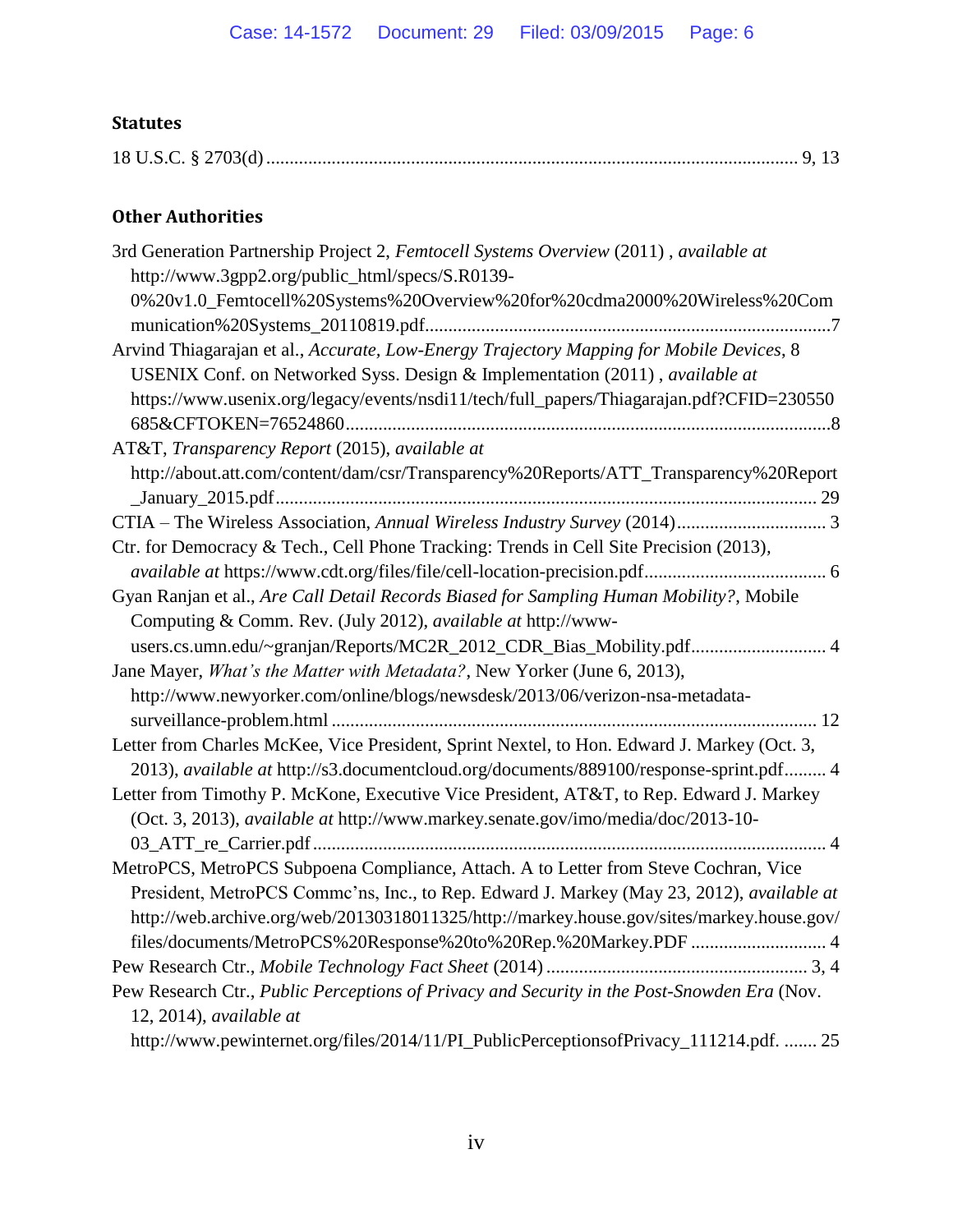| Stephanie K. Pell & Christopher Soghoian, Can You See Me Now: Toward Reasonable              |
|----------------------------------------------------------------------------------------------|
| Standards for Law Enforcement Access to Location Data That Congress Could Enact, 27          |
|                                                                                              |
| Stephen J. Blumberg & Julian V. Luke, Ctr. For Disease Control & Prevention, Wireless        |
| Substitution: Early Release of Estimates from the National Health Interview Survey, January- |
| June 2014, available at http://www.cdc.gov/nchs/data/nhis/earlyrelease/wireless201412.pdf. 3 |
| The Electronic Communications Privacy Act (ECPA), Part 2: Geolocation Privacy and            |
| Surveillance: Hearing Before the Subcomm. on Crime, Terrorism, Homeland Sec. &               |
| Investigations of the H. Comm. on the Judiciary 113th Cong. (2013) (statement of Matt Blaze, |
|                                                                                              |
| Thomas A. O'Malley, Using Historical Cell Site Analysis Evidence in Criminal Trials, U.S.    |
| Attorneys' Bull., 16 (Nov. 2011) available at                                                |
|                                                                                              |
| Tom Simonite, Qualcomm Proposes a Cell-Phone Network by the People, for the People, MIT      |
| Tech. Rev. (May 2, 2013), available at                                                       |
| http://www.technologyreview.com/news/514531/qualcomm-proposes-a-cell-phone-network-          |
|                                                                                              |
| Verizon Wireless, Law Enforcement Resource Team (LERT) Guide (2009), available at            |
| http://publicintelligence.net/verizon-wireless-law-enforcement-resource-team-lert-guide/  5  |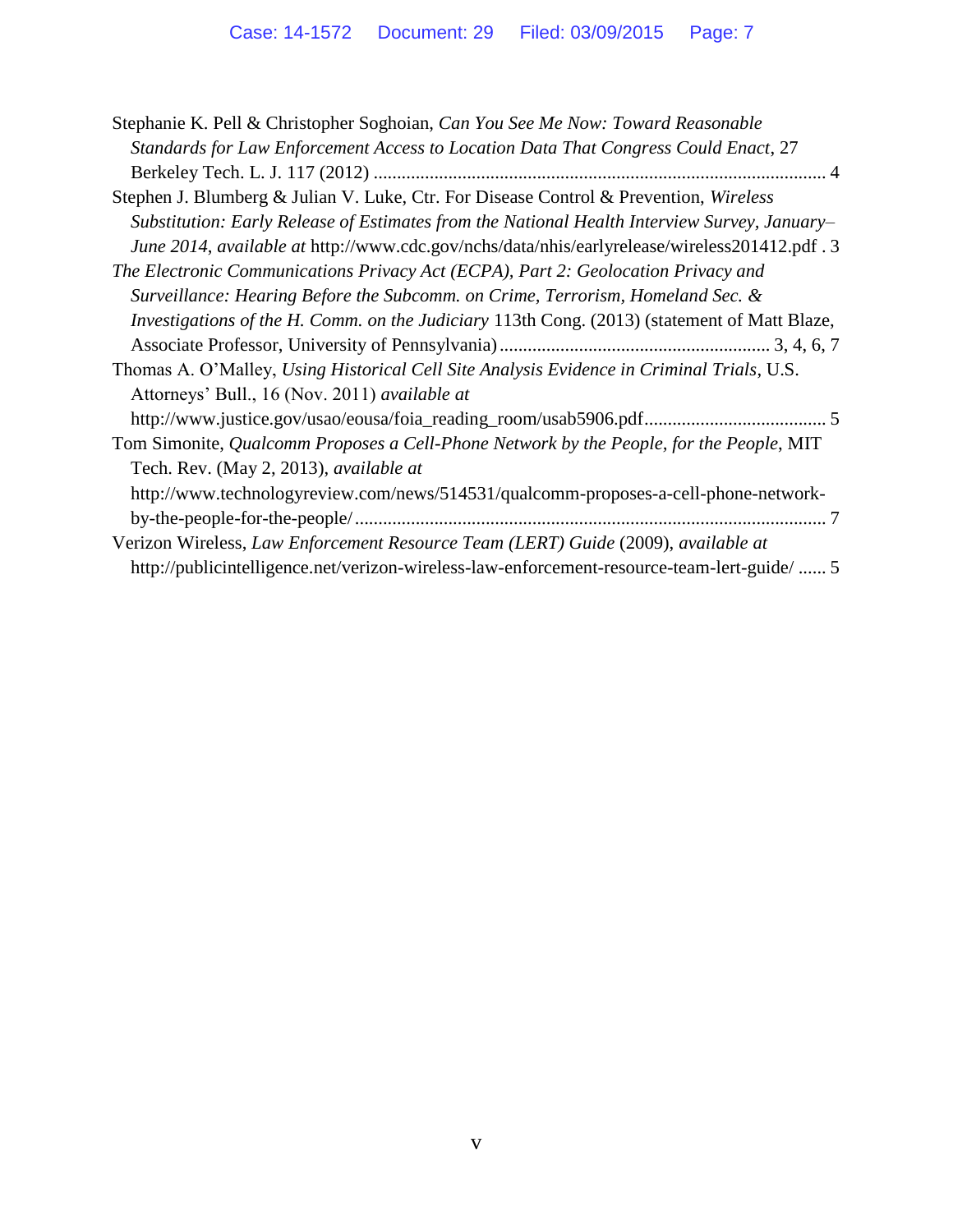## **INTEREST OF AMICI CURIAE<sup>1</sup>**

<span id="page-7-0"></span>The American Civil Liberties Union ("ACLU") is a nationwide, non-profit, non-partisan public interest organization of more than 500,000 members dedicated to defending the civil liberties guaranteed by the Constitution. The ACLU of Michigan is a state affiliate of the national ACLU. The protection of privacy as guaranteed by the Fourth Amendment is of special concern to both organizations. The ACLU and ACLU of Michigan have been at the forefront of numerous state and federal cases addressing the right of privacy.

The Brennan Center for Justice at NYU School of  $Law<sup>2</sup>$  is a non-partisan public policy and law institute focused on fundamental issues of democracy and justice, including access to the courts and constitutional limits on the government's exercise of power. The Center's Liberty and National Security (LNS) Program uses innovative policy recommendations, litigation, and public advocacy to advance effective national security policies that respect the rule of law and constitutional values. The LNS Program is particularly concerned with domestic counterterrorism policies, including the dragnet collection of Americans'

<sup>&</sup>lt;sup>1</sup> Pursuant to Rule 29(a), counsel for *amici curiae* certifies that all parties have consented to the filing of this brief. Pursuant to Rule 29(c)(5), counsel for *amici curiae* states that no counsel for a party authored this brief in whole or in part, and no person other than *amici curiae*, their members, or their counsel made a monetary contribution to its preparation or submission.

 $2^2$  This brief does not purport to represent the position of NYU School of Law.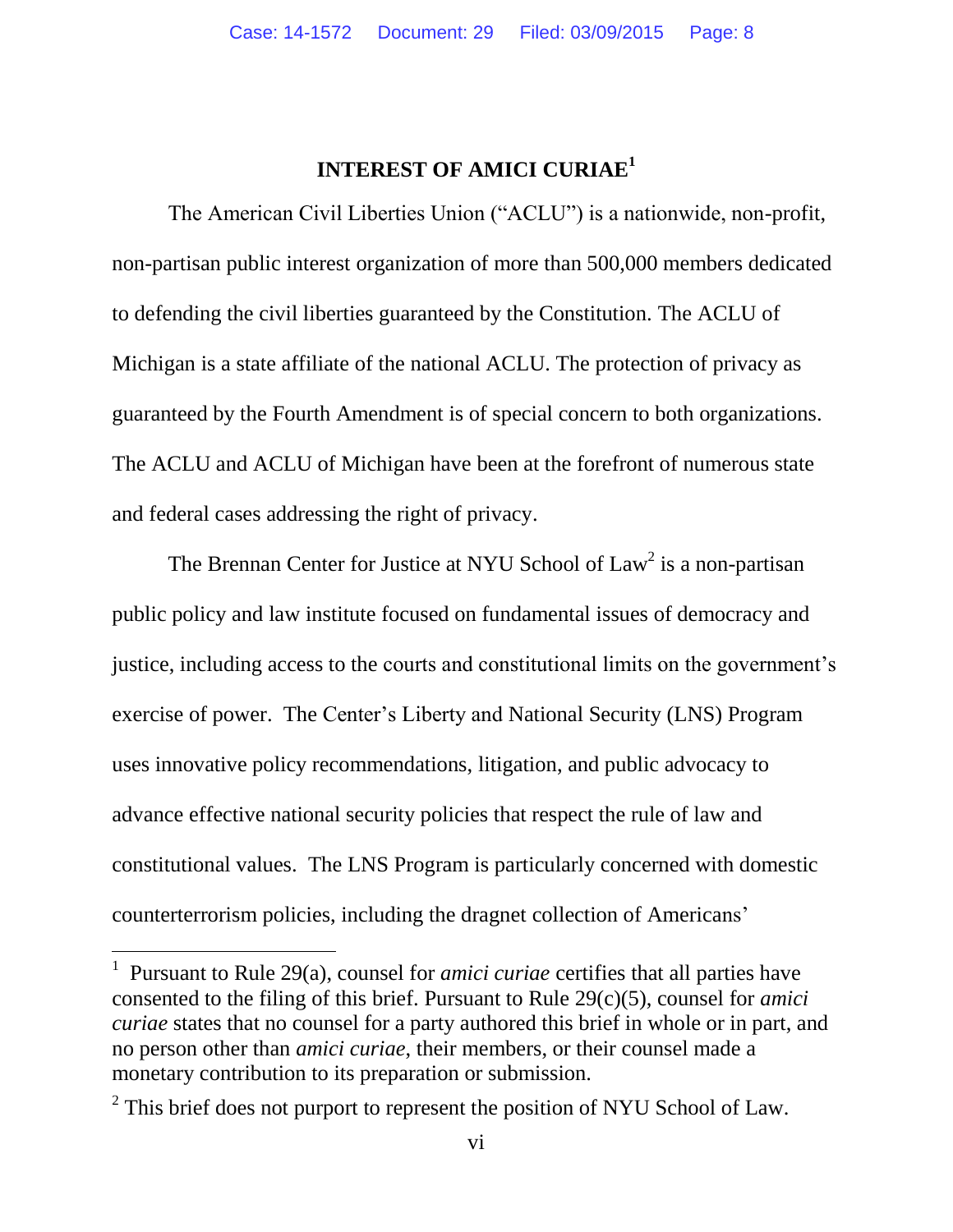communications and personal data, and the concomitant effects on privacy and First Amendment freedoms. As part of this effort, the Center has filed numerous amicus briefs on behalf of itself and others in cases involving electronic surveillance and privacy issues, including *Riley v. California*, 134 S. Ct. 2473 (2014); *United States v. Jones*, 132 S. Ct. 945 (2012); *In re Warrant to Search a Certain Email Account Controlled & Maintained by Microsoft Corp.*, 15 F. Supp. 3d 466 (S.D.N.Y. 2014), *appeal docketed*, No. 14-2985 (2d Cir. Aug. 12, 2014); *Amnesty Int'l USA v. Clapper*, 638 F.3d 118 (2d Cir. 2011); *Hepting v. AT&T Corp*., 539 F.3d 1157 (9th Cir. 2008); and *In re Nat'l Sec. Agency Telecomms. Records Litigation*, 564 F. Supp. 2d 1109 (N.D. Cal. 2008).

The Center for Democracy & Technology ("CDT") is a non-profit public interest organization focused on privacy and other civil liberties issues affecting the Internet, other communications networks, and associated technologies. CDT represents the public's interest in an open Internet and promotes the constitutional and democratic values of free expression, privacy, and individual liberty.

EFF is a member-supported civil liberties organization based in San Francisco, California and works to protect innovation, free speech, and privacy in the digital world. With over 25,000 active donors and dues-paying members nationwide, EFF represents the interests of technology users in both court cases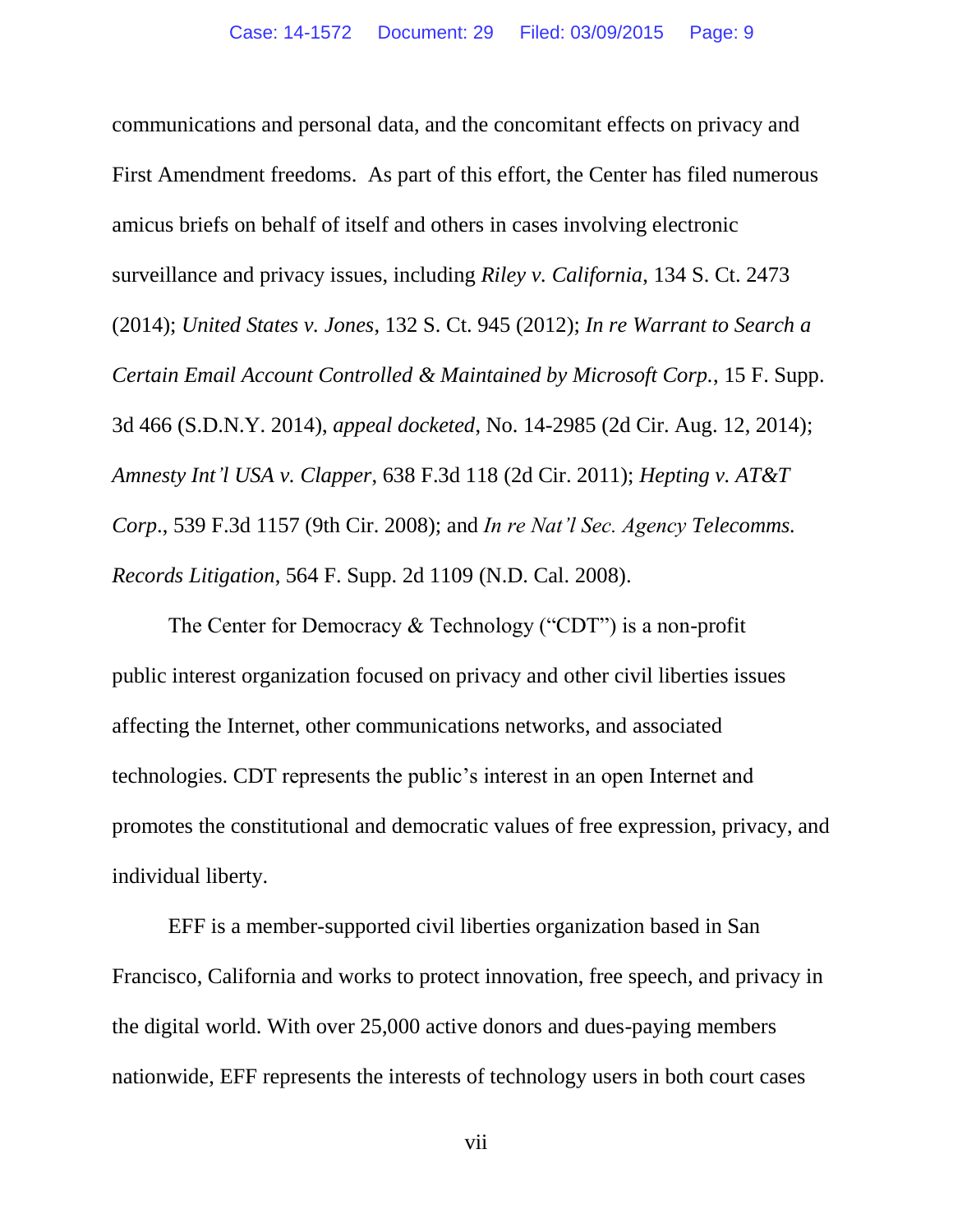and in broader policy debates surrounding the application of law in the digital age. As part of its mission, EFF has served as amicus curiae in landmark state and federal cases addressing Fourth Amendment issues raised by emerging technologies, including location-based tracking technologies like GPS and cell-site tracking. *See, e.g.*, *Riley v. California*, 134 S. Ct. 2473 (2014); *United States v. Jones*, 132 S. Ct. 945 (2012); *United States v. Davis*, 754 F.3d 1205 (11th Cir. 2014), *rehearing en banc granted* 573 F. App'x 925 (mem.); *In re Application of U.S. for Historical Cell Site Data*, 724 F.3d 600 (5th Cir. 2013); *In re Application of U.S. for an Order Directing a Provider of Elec. Commc'n Serv. to Disclose Records to Gov't*, 620 F.3d 304 (3d Cir. 2010); *Commonwealth v. Augustine*, 4 N.E.3d 846 (Mass. 2014).

The National Association of Criminal Defense Lawyers ("NACDL") is a nonprofit voluntary professional bar association that works on behalf of criminal defense attorneys to ensure justice and due process for those accused of crime or misconduct. NACDL was founded in 1958. It has a nationwide membership of approximately 10,000 direct members in 28 countries, and 90 state, provincial and local affiliate organizations totaling up to 40,000 attorneys. NACDL's members include private criminal defense lawyers, public defenders, military defense counsel, law professors, and judges. NACDL files numerous amicus briefs each year in the Supreme Court, this Court, and other courts, seeking to provide amicus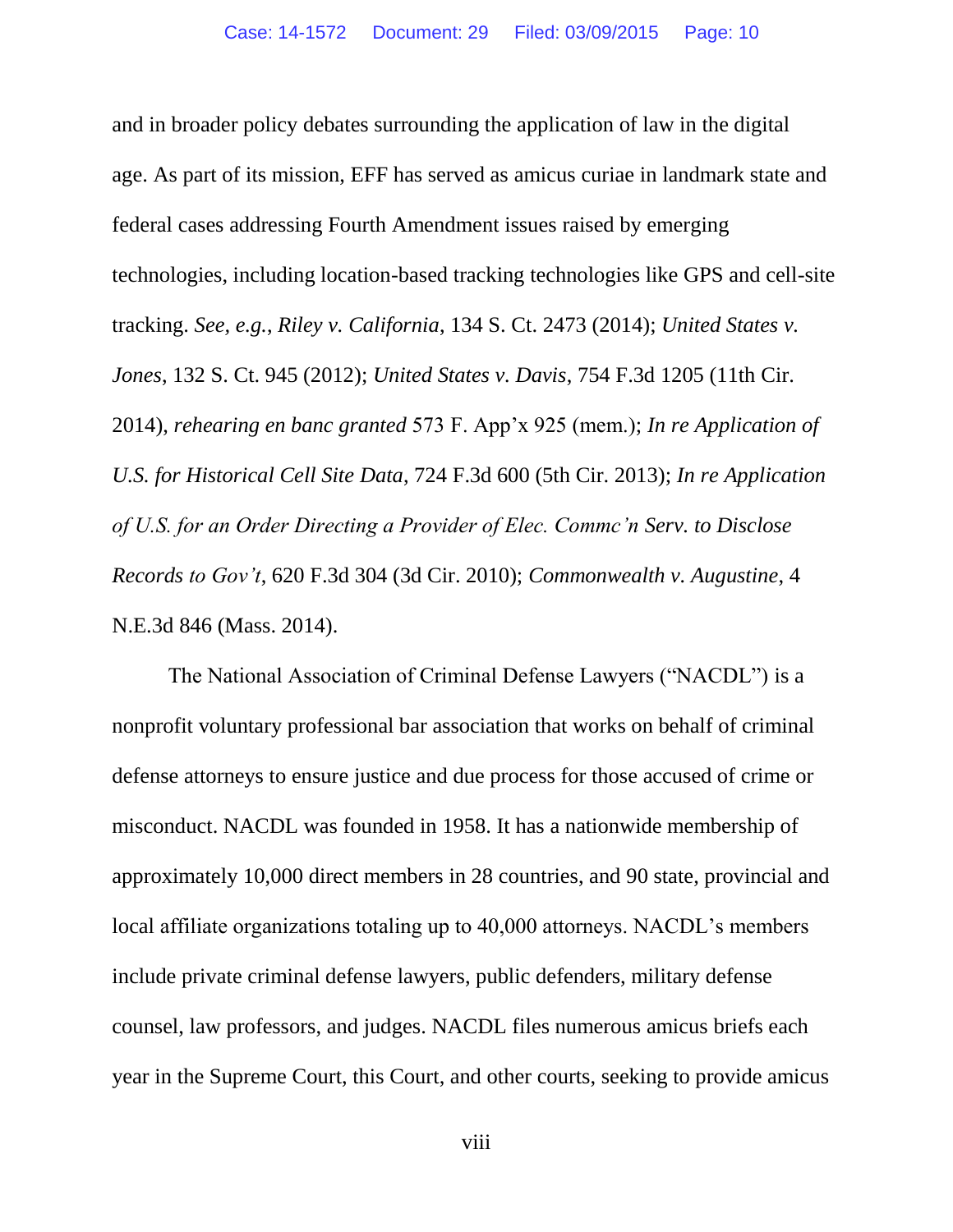assistance in cases that present issues of broad importance to criminal defendants,

criminal defense lawyers, and the criminal justice system as a whole.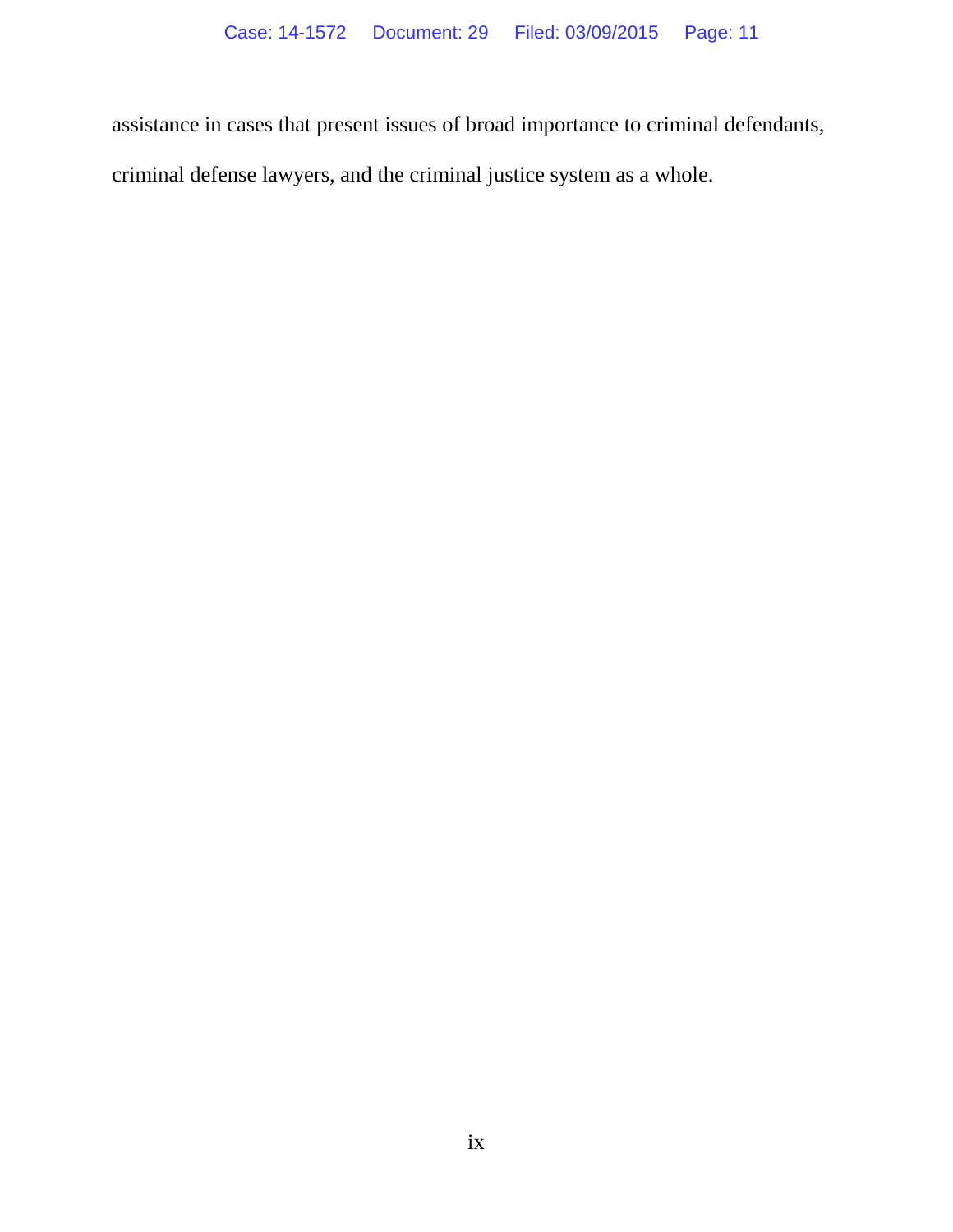### **STATEMENT REGARDING ORAL ARGUMENT**

<span id="page-11-0"></span>*Amici curiae* submit that oral argument is appropriate in this case because the Fourth Amendment question on appeal is an issue of significant importance and has not yet been resolved in this Circuit. *Amici curiae* respectfully seek leave to participate in oral argument on the Fourth Amendment question, because their participation may be helpful to the Court in addressing the novel and important issues presented by this appeal. *See* 6 Cir. R. 29.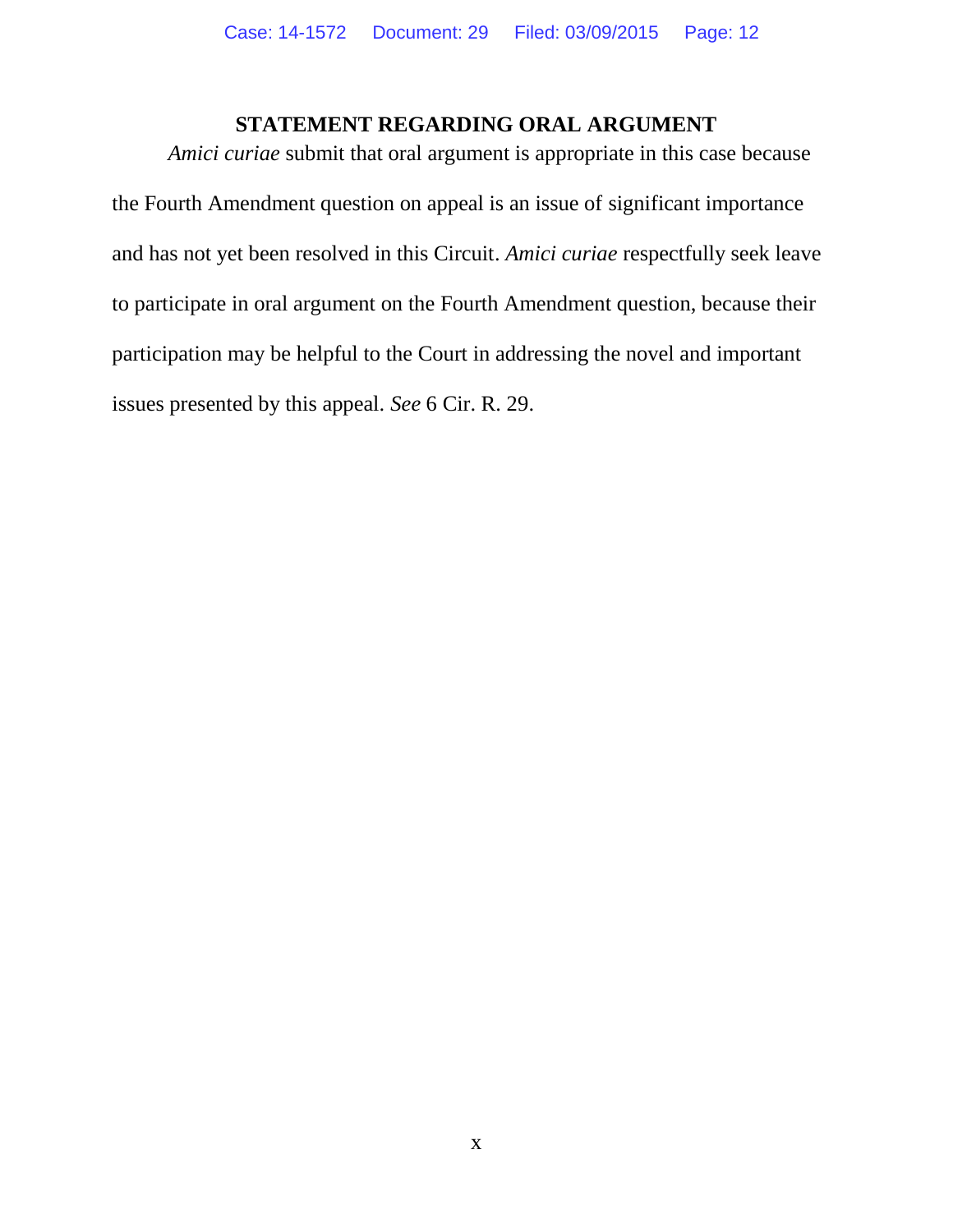#### **SUMMARY OF ARGUMENT**

<span id="page-12-0"></span>Location surveillance, particularly over a long period of time, can reveal a great deal about a person. "A person who knows all of another's travels can deduce whether he is a weekly church goer, a heavy drinker, a regular at the gym, an unfaithful husband, an outpatient receiving medical treatment, an associate of particular individuals or political groups—and not just one such fact about a person, but all such facts." *United States v. Maynard*, 615 F.3d 544, 562 (D.C. Cir. 2010), *aff'd sub nom. United States v. Jones*, 132 S. Ct. 945 (2012). Accordingly, in *United States v. Jones*, five Justices of the Supreme Court concluded that an investigative subject's "reasonable expectations of privacy were violated by the long-term monitoring of the movements of the vehicle he drove." 132 S. Ct. at 958, 964 (Alito, J. concurring in the judgment); *id.* at 955 (Sotomayor, J. concurring).

In this case, law enforcement obtained more than four months of cell site location information ("CSLI") without a warrant. If tracking a vehicle for 28 days in *Jones* was a search, then surely tracking a cell phone for four times as long is likewise a search, particularly because people keep their phones with them as they enter private spaces traditionally protected by the Fourth Amendment.

The district court relied on this Court's opinion in *United States v. Skinner*, 690 F.3d 772 (6th Cir. 2012), but the district court's reasoning rests on an

1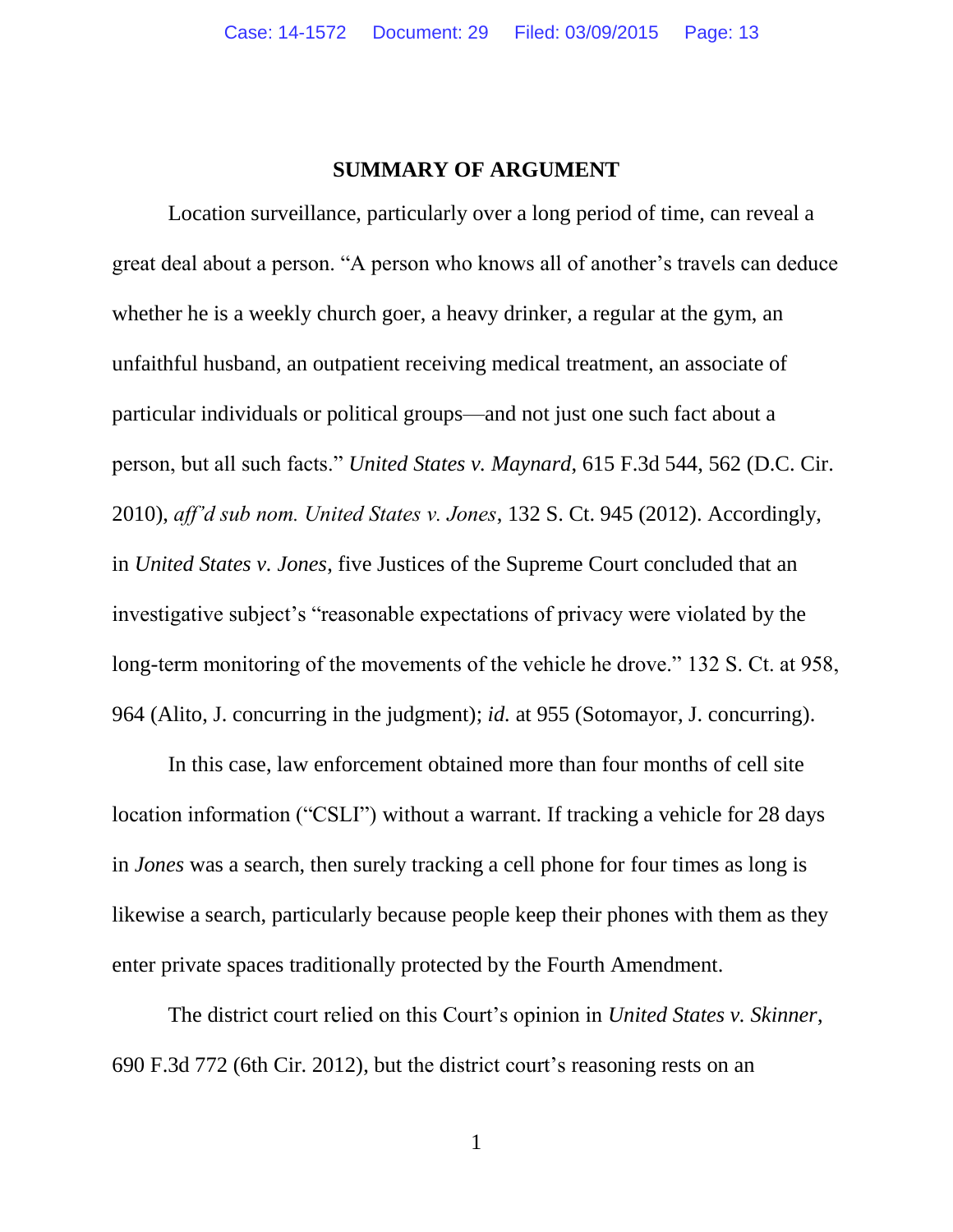unjustifiably expansive reading of that case, which involved less than three days of tracking revealing only a suspect's movements on public roadways during a single multistate car trip. Nor does Supreme Court jurisprudence regarding bank records and dialed telephone numbers, *see Smith v. Maryland*, 442 U.S. 735 (1979); *United States v. Miller*, 425 U.S. 435 (1976), govern the outcome of this case, because cell phone location data is not voluntarily communicated to phone service providers, in contrast to the willful communication of banking transaction data and dialed numbers to banks and telecommunication companies. The government's acquisition of Defendants' comprehensive cell phone location information without a warrant violates the Fourth Amendment.

### **ARGUMENT**

- <span id="page-13-2"></span><span id="page-13-1"></span><span id="page-13-0"></span>I. WARRANTLESS ACQUISITION OF LONG-TERM HISTORICAL CELL SITE LOCATION INFORMATION VIOLATED DEFENDANTS' REASONABLE EXPECTATION OF PRIVACY UNDER THE FOURTH AMENDMENT.
	- A. Defendants' CSLI Obtained by the Government Reveals Invasive and Accurate Information About Their Location and Movements Over Time.
		- i. CSLI reveals private, invasive, and increasingly precise information about individuals' locations and movements.

<span id="page-13-3"></span>As of December 2013, there were 335.65 million wireless subscriber

accounts in the United States, responsible for 2.62 trillion annual minutes of calls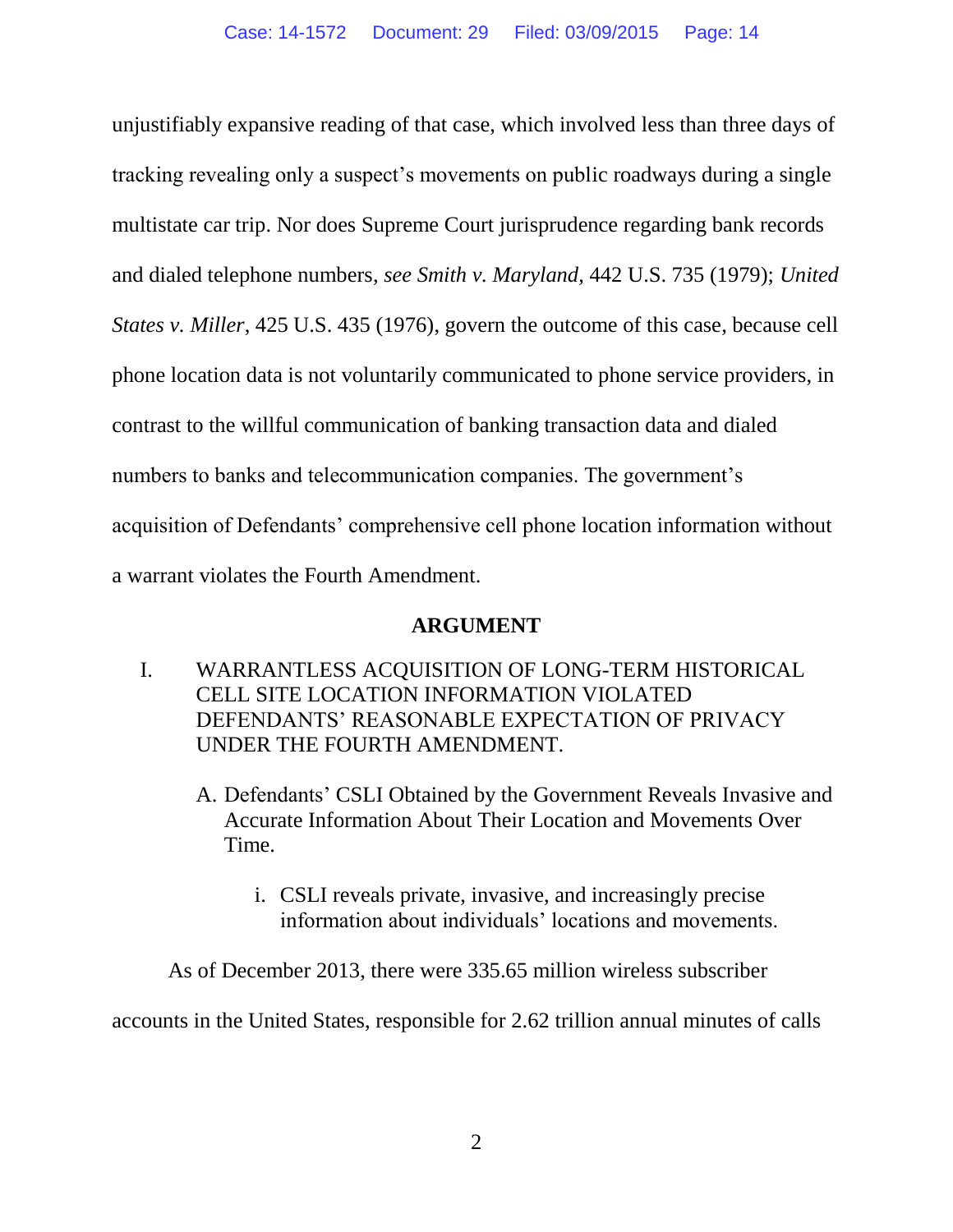and 1.91 trillion annual text messages. <sup>3</sup> Cell phone use has become ubiquitous: more than 90% of American adults own cell phones<sup>4</sup> and 44% of U.S. households have only wireless telephones.<sup>5</sup>

Cellular telephones regularly communicate with the carrier's network by sending radio signals to nearby base stations, or "cell sites."<sup>6</sup> When turned on, "[c]ell phone handsets periodically (and automatically) identify themselves to the nearest base station (that with the strongest radio signal) as they move about the coverage area."<sup>7</sup> When phones send or receive calls or text messages, the service provider's equipment generates records about that communication, which the

 $\overline{a}$ 

<sup>5</sup> Stephen J. Blumberg & Julian V. Luke, Ctr. For Disease Control & Prevention, *Wireless Substitution: Early Release of Estimates from the National Health Interview Survey, January–June 2014* 1, *available at* http://www.cdc.gov/nchs/data/nhis/earlyrelease/wireless201412.pdf.

<sup>6</sup> The Electronic Communications Privacy Act (ECPA), Part 2: Geolocation *Privacy and Surveillance: Hearing Before the Subcomm. on Crime, Terrorism, Homeland Sec. & Investigations of the H. Comm. on the Judiciary* 113th Cong. 6 (2013) (statement of Matt Blaze, Associate Professor, University of Pennsylvania) ["Blaze Hearing Statement"], *available at* 

http://judiciary.house.gov/hearings/113th/04252013/Blaze%2004252013.pdf. 7 *Id.*

<sup>3</sup> CTIA – The Wireless Ass'n, *Annual Wireless Industry Survey* (2014), *available at* http://www.ctia.org/your-wireless-life/how-wireless-works/annual-wirelessindustry-survey.

<sup>4</sup> Pew Research Ctr., *Mobile Technology Fact Sheet* (2014), *available at*  http://www.pewinternet.org/fact-sheets/mobile-technology-fact-sheet/.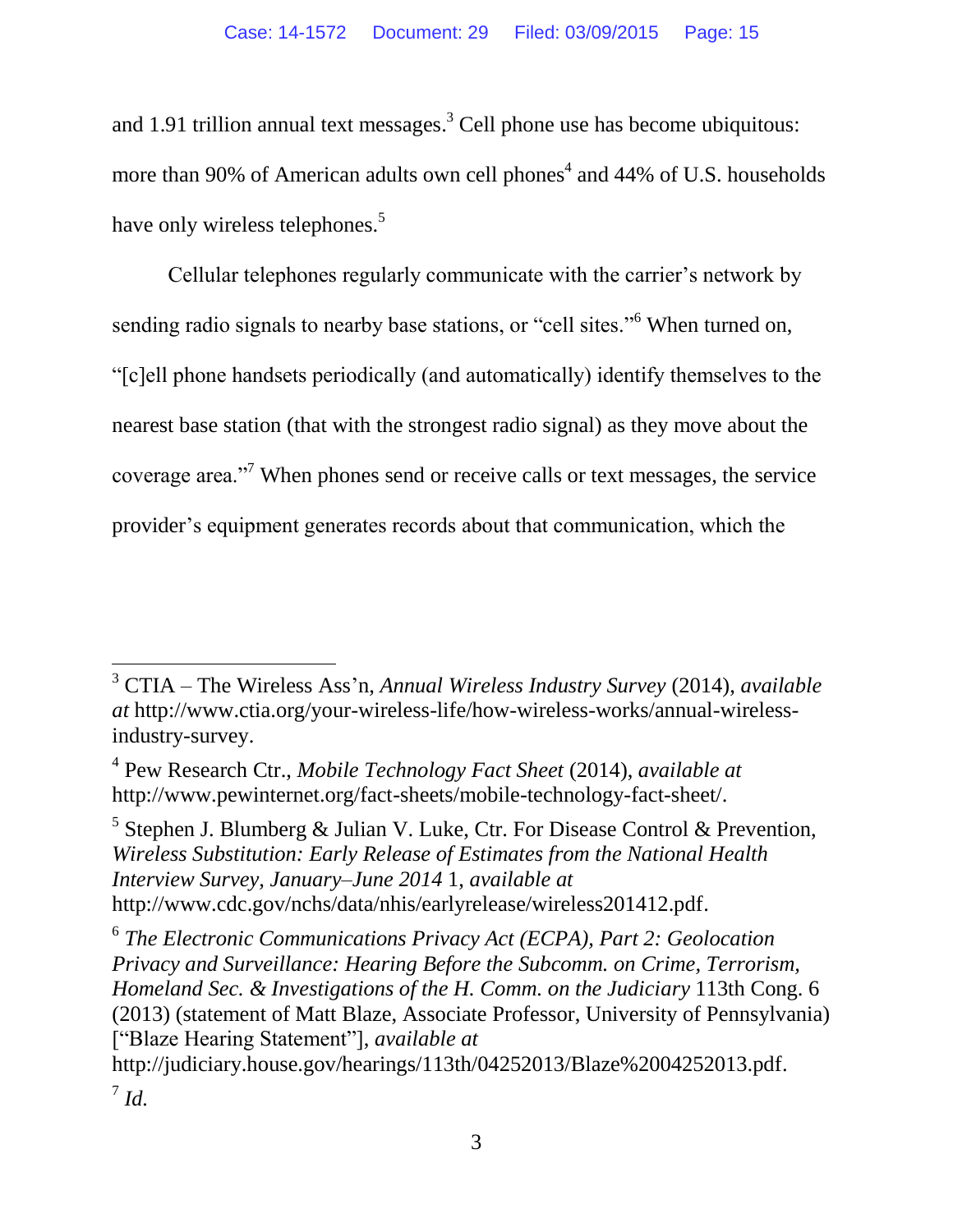provider typically retains.<sup>8</sup> Smartphones, which are now used by almost six in ten Americans,<sup>9</sup> communicate even more frequently with the carrier's network, because they typically check for new email messages or other data every few minutes.<sup>10</sup> For calls (and increasingly for text messages and data connections), the data stored by service providers includes which cell site the phone was connected to at the beginning and end of the call, as well as the "sector" of that cell site. $11$ Most cell sites consist of three directional antennas that divide the cell site into

9 Pew Research Ctr., *supra*.

 $8$  The length of time CSLI is stored depends on the policies of individual wireless carriers: AT&T stores data for five years, Sprint/Nextel for 18 months, and MetroPCS for six months. Letter from Timothy P. McKone, Executive Vice President, AT&T, to Rep. Edward J. Markey 3 (Oct. 3, 2013), *available at*  http://www.markey.senate.gov/imo/media/doc/2013-10-03\_ATT\_re\_Carrier.pdf; Letter from Charles McKee, Vice President, Sprint Nextel, to Hon. Edward J. Markey 2 (Oct. 3, 2013), *available at* 

http://s3.documentcloud.org/documents/889100/response-sprint.pdf; MetroPCS, MetroPCS Subpoena Compliance, Attach. A to Letter from Steve Cochran, Vice President, MetroPCS Commc'ns, Inc., to Rep. Edward J. Markey (May 23, 2012), *available at* 

http://web.archive.org/web/20130318011325/http://markey.house.gov/sites/markey .house.gov/files/documents/MetroPCS%20Response%20to%20Rep.%20Markey.P DF.

<sup>10</sup> Gyan Ranjan et al., *Are Call Detail Records Biased for Sampling Human Mobility?*, Mobile Computing & Comm. Rev., 34 (July 2012), *available at*  http://www-

users.cs.umn.edu/~granjan/Reports/MC2R\_2012\_CDR\_Bias\_Mobility.pdf.

<sup>11</sup> Stephanie K. Pell & Christopher Soghoian, *Can You See Me Now: Toward Reasonable Standards for Law Enforcement Access to Location Data That Congress Could Enact*, 27 Berkeley Tech. L. J. 117, 128 (2012).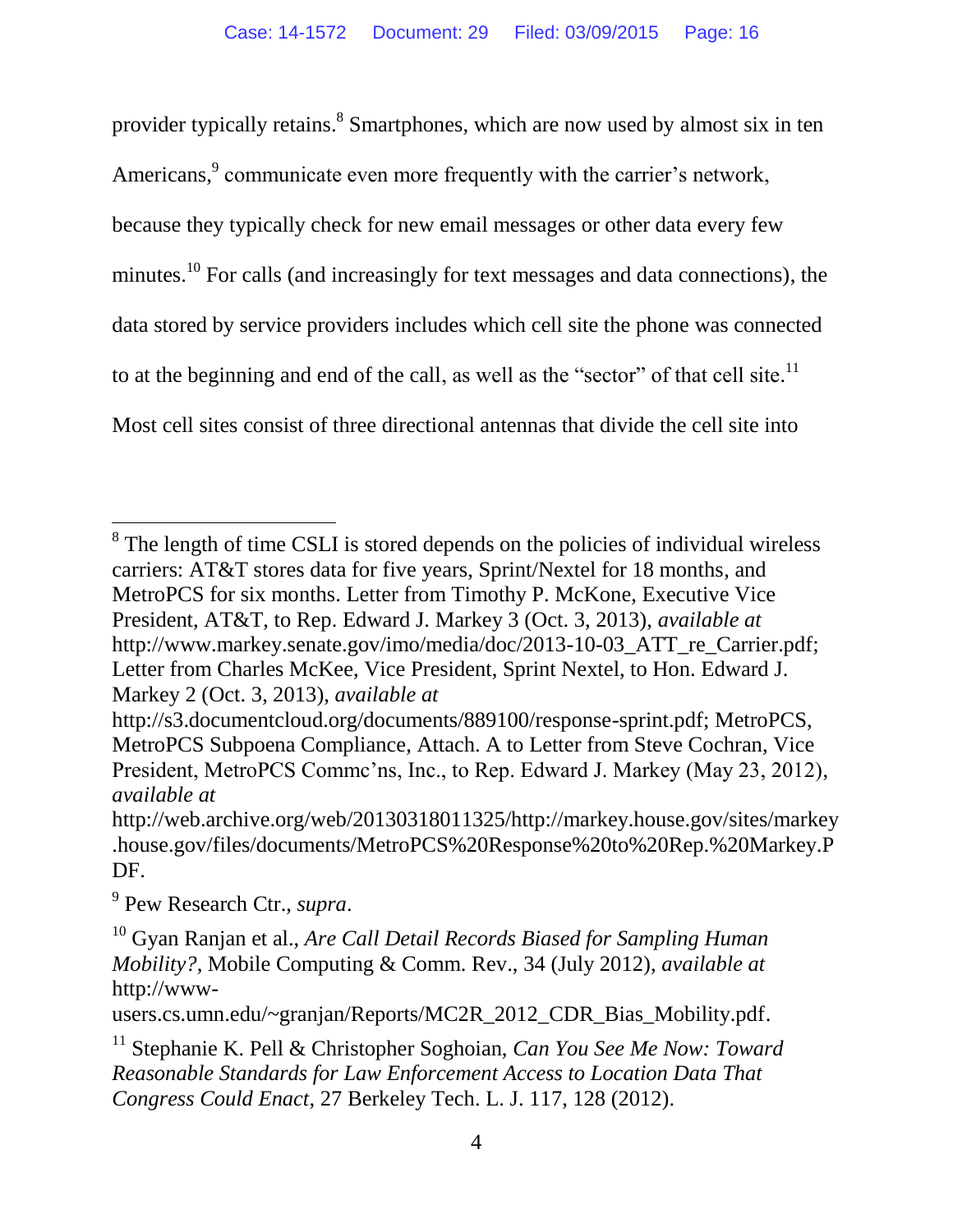sectors (usually of 120 degrees each), $^{12}$  but an increasing number of towers have six sectors.<sup>13</sup> In addition to cell site and sector, some carriers also calculate and log the caller's distance from the cell site. $14$ 

The precision of a user's location revealed by the cell site records depends on the size of the sector. The coverage area for a cell site is smaller in areas with greater density of cell towers, with urban areas having the greatest density and thus the smallest coverage areas. *See* Ex. B.

Cell site density is increasing rapidly, largely as a result of the growth of internet usage by smartphones. *See* CTIA, *Annual Wireless Industry Survey*, *supra* note 3 (showing that the number of cell sites in the United States nearly doubled from 2003 to 2013); *id.* (wireless data usage increased by 9,228% between 2009 and 2013). Each cell site can supply a fixed volume of data required for text messages, emails, web browsing, streaming video, and other uses. Therefore, as smartphone data usage increases, carriers must erect additional cell sites, each

<sup>12</sup> Thomas A. O'Malley, *Using Historical Cell Site Analysis Evidence in Criminal Trials*, U.S. Attorneys' Bull., 16, 19 (Nov. 2011), *available at*  http://www.justice.gov/usao/eousa/foia\_reading\_room/usab5906.pdf.

 $13$  (R332, Tr. 12/13/13, Page ID 3023). Examples of MetroPCS six-sector towers in the Detroit area can be found throughout the master list of MetroPCS cell sites. *See* Ex. A.

<sup>14</sup> *See* Verizon Wireless, *Law Enforcement Resource Team (LERT) Guide* 25 (2009), *available at* http://publicintelligence.net/verizon-wireless-lawenforcement-resource-team-lert-guide/ (providing sample records indicating caller's distance from cell site to within .1 of a mile).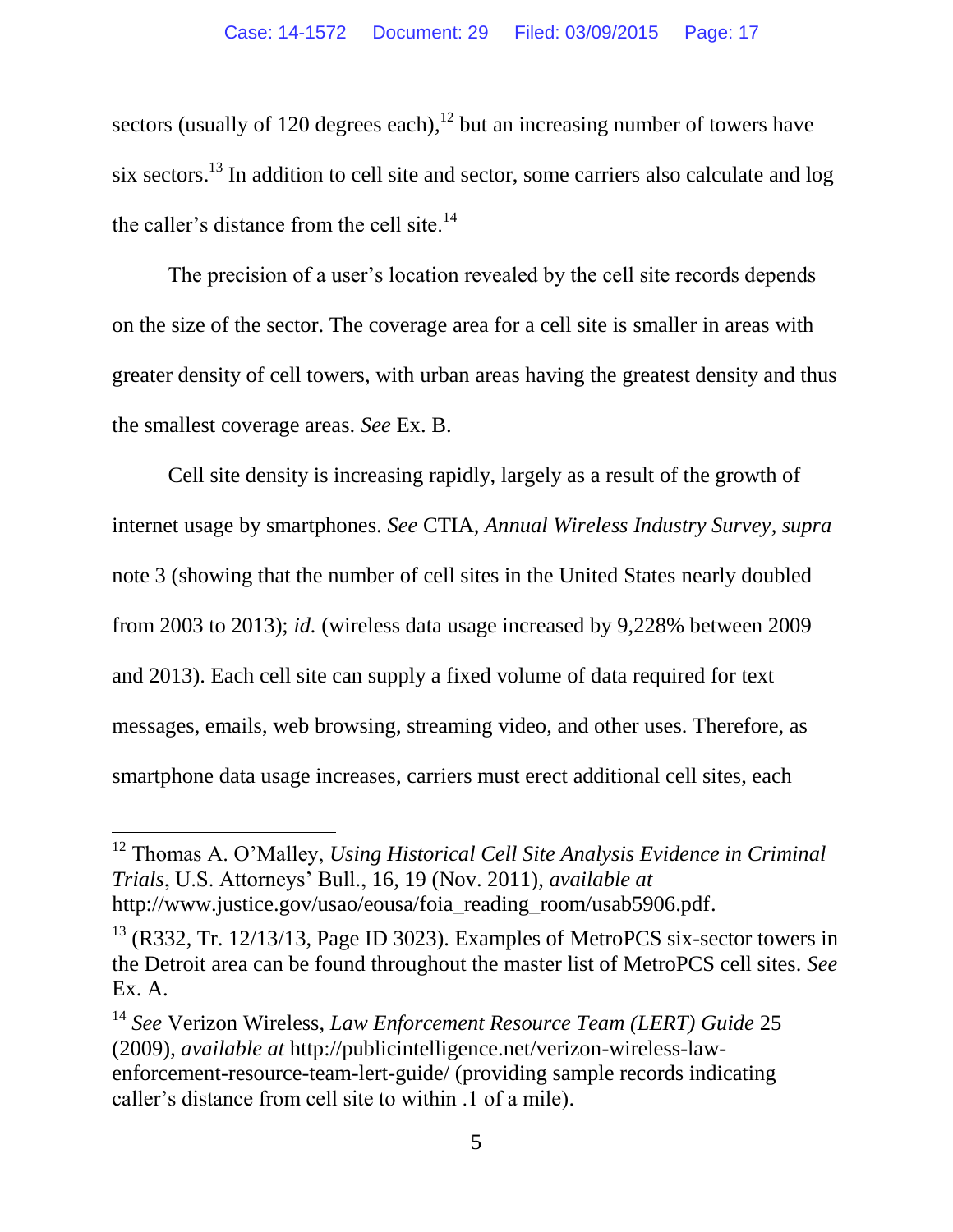covering smaller geographic areas. As new cell sites are erected, the coverage areas around existing nearby cell sites will be reduced, so that the signals sent by those sites do not interfere with each other.<sup>15</sup> Carriers also accommodate growing network usage by erecting six-sector cell sites, which result in smaller sectors and therefore "more precise" location information. (R332, Tr. 12/13/13, Page ID 3023).

In addition to erecting new conventional cell sites, providers are also increasing their network coverage using low-power small cells, called "microcells," "picocells," and "femtocells" (collectively, "femtocells"), which provide service to areas as small as ten meters.<sup>16</sup> These devices are often provided for free to consumers who complain about poor cell phone coverage in their homes or offices. The number of femtocells nationally now exceeds the number of traditional cell sites.<sup>17</sup> Because the coverage area of femtocells is so small, callers connecting to a carrier's network via femtocells can be located to a high degree of precision, "sometimes effectively identifying individual floors and rooms within buildings."<sup>18</sup> Femtocells with ranges extending outside of the building in which

<sup>&</sup>lt;sup>15</sup> See Ctr. for Democracy & Tech., Cell Phone Tracking: Trends in Cell Site Precision 2 (2013)*, available at* https://www.cdt.org/files/file/cell-locationprecision.pdf.

<sup>16</sup> *Id.* at 2.

<sup>17</sup> *Id.* at 3.

<sup>18</sup> Blaze Hearing Statement, *supra*, at 12. Wireless providers are required to be able to identify the location of femtocells, both to comply with emergency calling location requirements (E-911), and to comply with federal radio spectrum license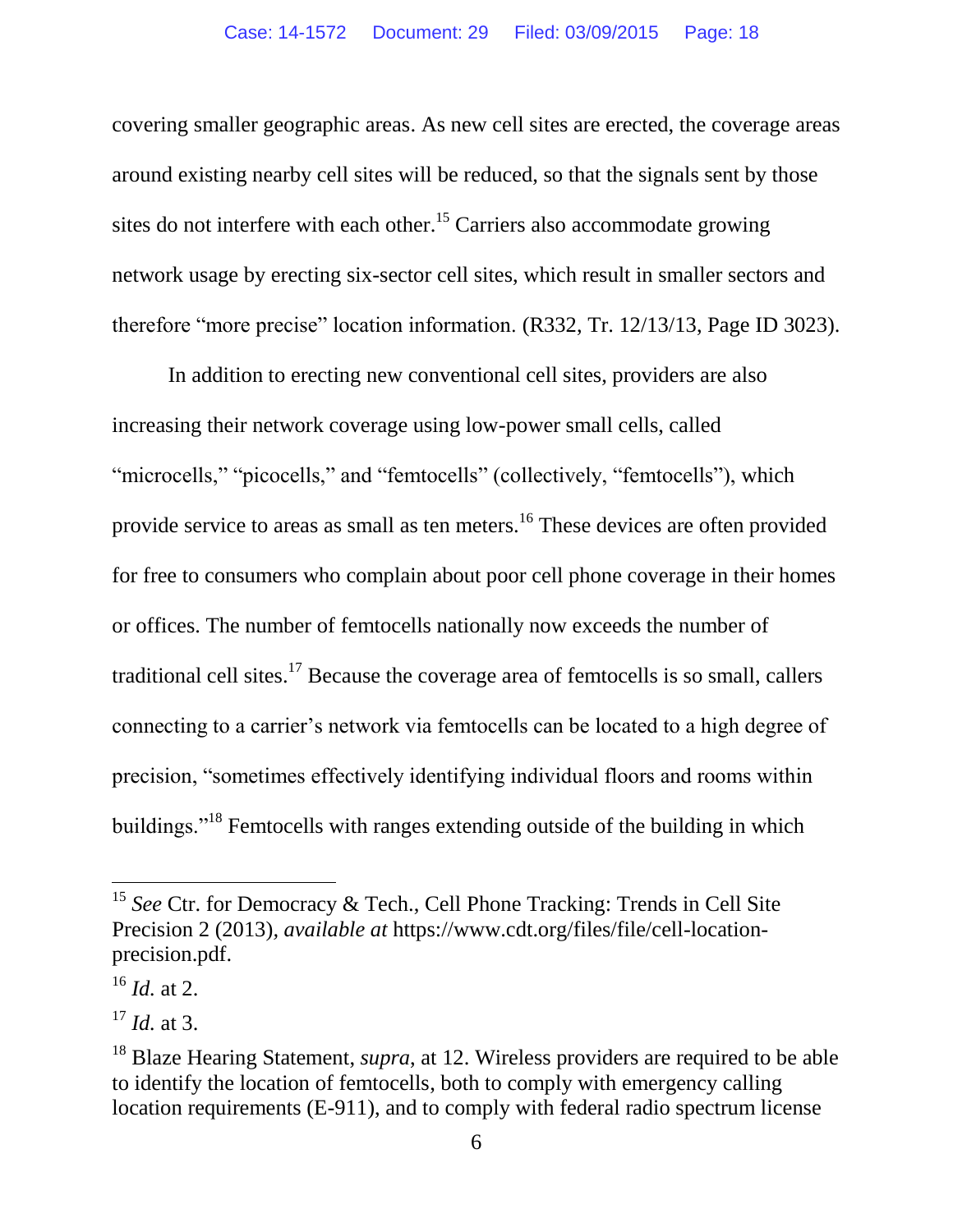they are located can also provide cell connections to passersby, providing highly precise information about location and movement on public streets and sidewalks.<sup>19</sup>

Each call or text message to or from a cell phone generates a location record,<sup>20</sup> and at least some, if not all, of those records will reveal information precise enough to know or infer where a person is at a number of points during the day:

A mobile user, in the course of his or her daily movements, will periodically move in and out of large and small sectors. Even if the network only records cell tower data, the precision of that data will vary widely for any given customer over the course of a given day, from the relatively less precise to the relatively very precise, and neither the user nor the carrier will be able to predict whether the next data location collected will be relatively more or less precise. For a typical user, over time, some of that data will inevitably reveal locational precision approaching that of  $GPS<sup>21</sup>$ 

boundaries. *See* 3rd Generation Partnership Project 2, *Femtocell Systems Overview* 33 (2011) , *available at* http://www.3gpp2.org/public\_html/specs/S.R0139- 0%20v1.0\_Femtocell%20Systems%20Overview%20for%20cdma2000%20Wirele ss%20Communication%20Systems\_20110819.pdf.

<sup>19</sup> Tom Simonite, *Qualcomm Proposes a Cell-Phone Network by the People, for the People*, MIT Tech. Rev. (May 2, 2013), *available at* http://www.technologyreview.com/news/514531/qualcomm-proposes-a-cellphone-network-by-the-people-for-the-people/.

 $20$  The records obtained in this case include cell site information for Defendants' calls, but not for their text messages.

<sup>21</sup> Blaze Hearing Statement, *supra*, at 15.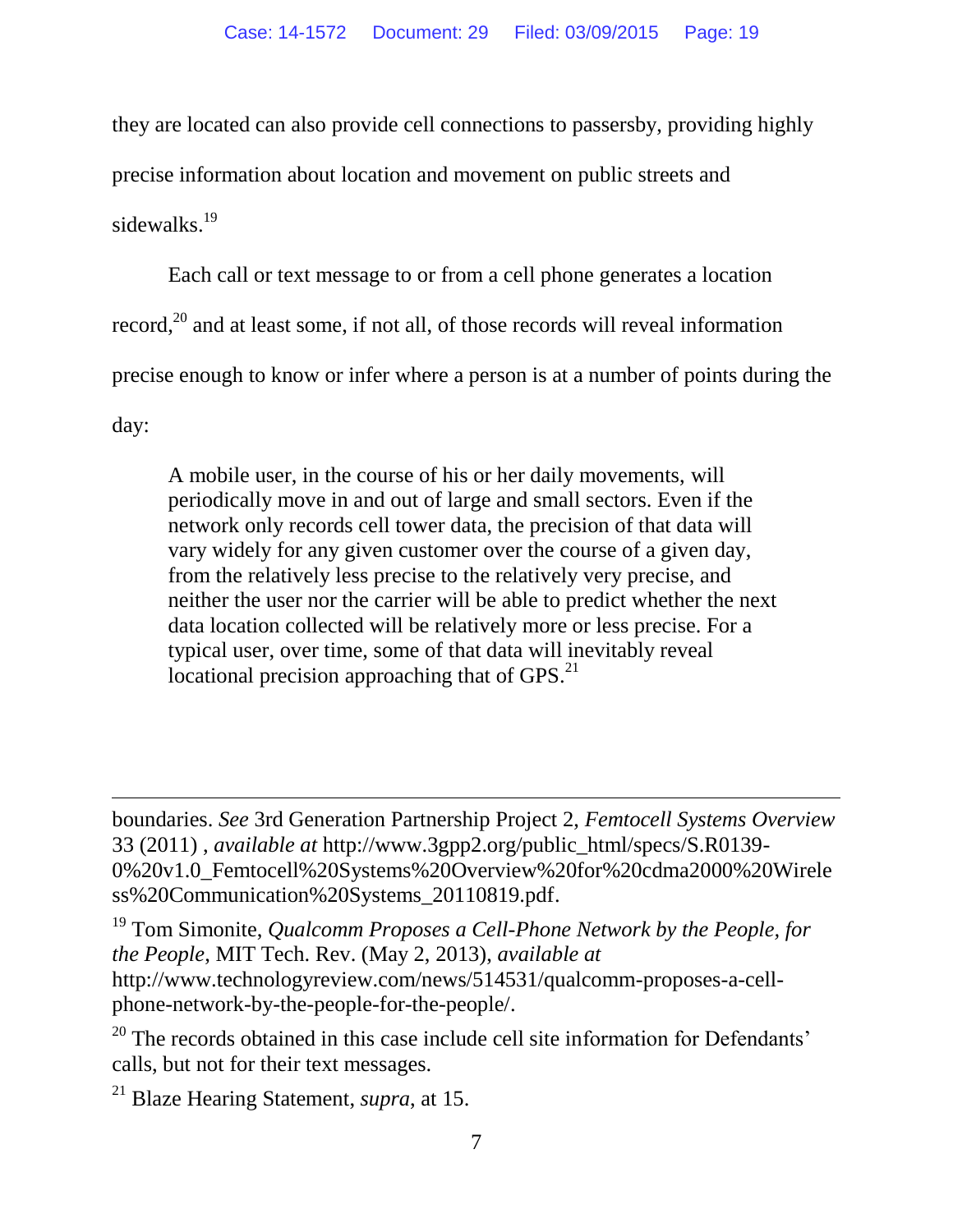Importantly, when law enforcement requests historical CSLI, it too cannot know before receiving the records how precise the location information will be. Agents will not have prior knowledge of whether the surveillance target was in a rural area with sparse cell sites, an urban area with dense cell sites or six-sector antennas, or a home, doctor's office, or church with femtocells. Likewise, they will not know if a target had a smartphone that communicates with the carrier's network (and thus generates location data) every few minutes, or a traditional feature phone that may communicate less frequently.

Knowing periodic information about which cell sites a phone connects to over time can be used to interpolate the path the phone user traveled, thus revealing information beyond just where the phone was located at discrete points.<sup>22</sup> Law enforcement routinely uses cell site data for this purpose; in this case, the government presented testimony explaining that cell site data points revealed Mr. Carpenter's trajectories placing him at the businesses in question at the relevant times. (*See* R332, Tr. 12/13/13, Page ID 3017, 3019, 3024). Similar data could just as easily be used to conclude when a person visited their doctor's office or church.

<sup>22</sup> *See, e.g.* Arvind Thiagarajan et al., *Accurate, Low-Energy Trajectory Mapping for Mobile Devices*, 8 USENIX Conf. on Networked Syss. Design & Implementation 20 (2011), *available at* https://www.usenix.org/legacy/events/nsdi11/tech/full\_papers/Thiagarajan.pdf?CFI

D=230550685&CFTOKEN=76524860 (describing one algorithm for accurate trajectory interpolation using cell site information).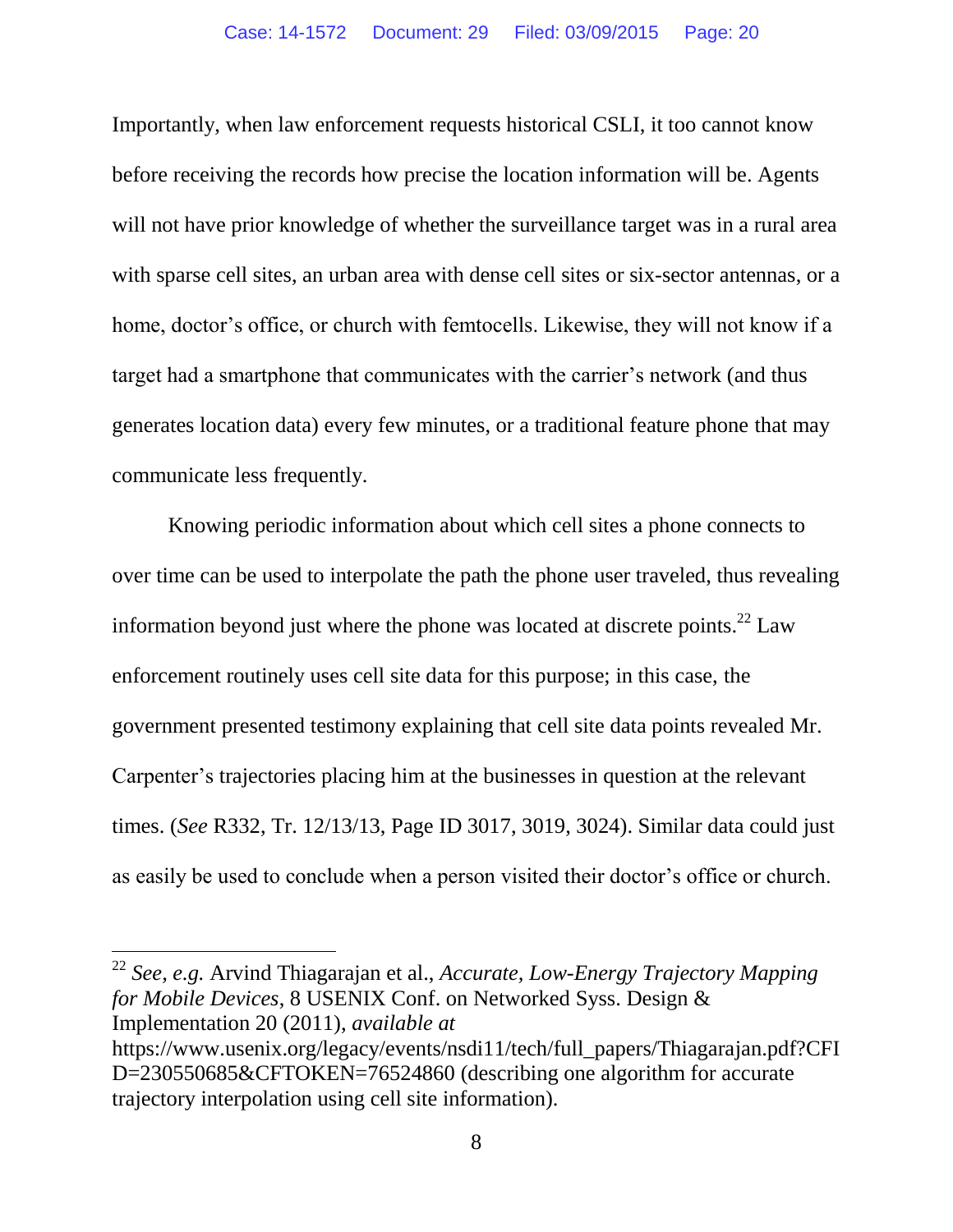ii. Defendants' location information obtained by law enforcement reveals voluminous and private information about their locations and movements.

<span id="page-20-0"></span>In this case, using orders issued under 18 U.S.C. § 2703(d), the government requested from Defendants' service providers more than five months of historical cell site location information for Mr. Carpenter, (R221-3, Appl. & Order, Page ID 1153–1161; R221-4, Appl. & Order, Page ID 1164–1172), and more than six months of historical CSLI for Mr. Sanders, (R221-2, Appl. & Order, Page ID 1141–1150). The government actually obtained 127 days of CSLI for Mr. Carpenter and 88 days of records for Mr. Sanders. <sup>23</sup> *See* Exs. D & E. The records reveal the cell site and sector in which each defendant was located when calls began and ended, thus providing law enforcement with a dense array of data about Defendants' locations. *See, e.g.*, Ex. C, Def. Trial Ex. 3 (sample of records).<sup>24</sup> Mr. Carpenter's data include 6,449 separate call records for which CSLI was logged, comprising 12,898 cell site location data points.<sup>25</sup> Ex. D. Mr. Sanders's records reveal 11,517 calls for which location information was logged, comprising 23,034 cell site location data points. Ex. E. Mr. Carpenter and Mr. Sanders respectively

<sup>&</sup>lt;sup>23</sup> Copies of the CSLI records obtained by the government were turned over to the defense in discovery, and then provided to *amici curiae* during preparation of this brief. *Amici* are filing them as attachments.

 $24$  The cell site and sector information in Mr. Carpenter's records is found in the last five columns of the spreadsheet. (R332, Tr. 12/13/13, Page ID 3031–3032).

 $25$  The records include information about additional calls for which CSLI was not logged, adding up to a total of 7,958 lines of data for Mr. Carpenter.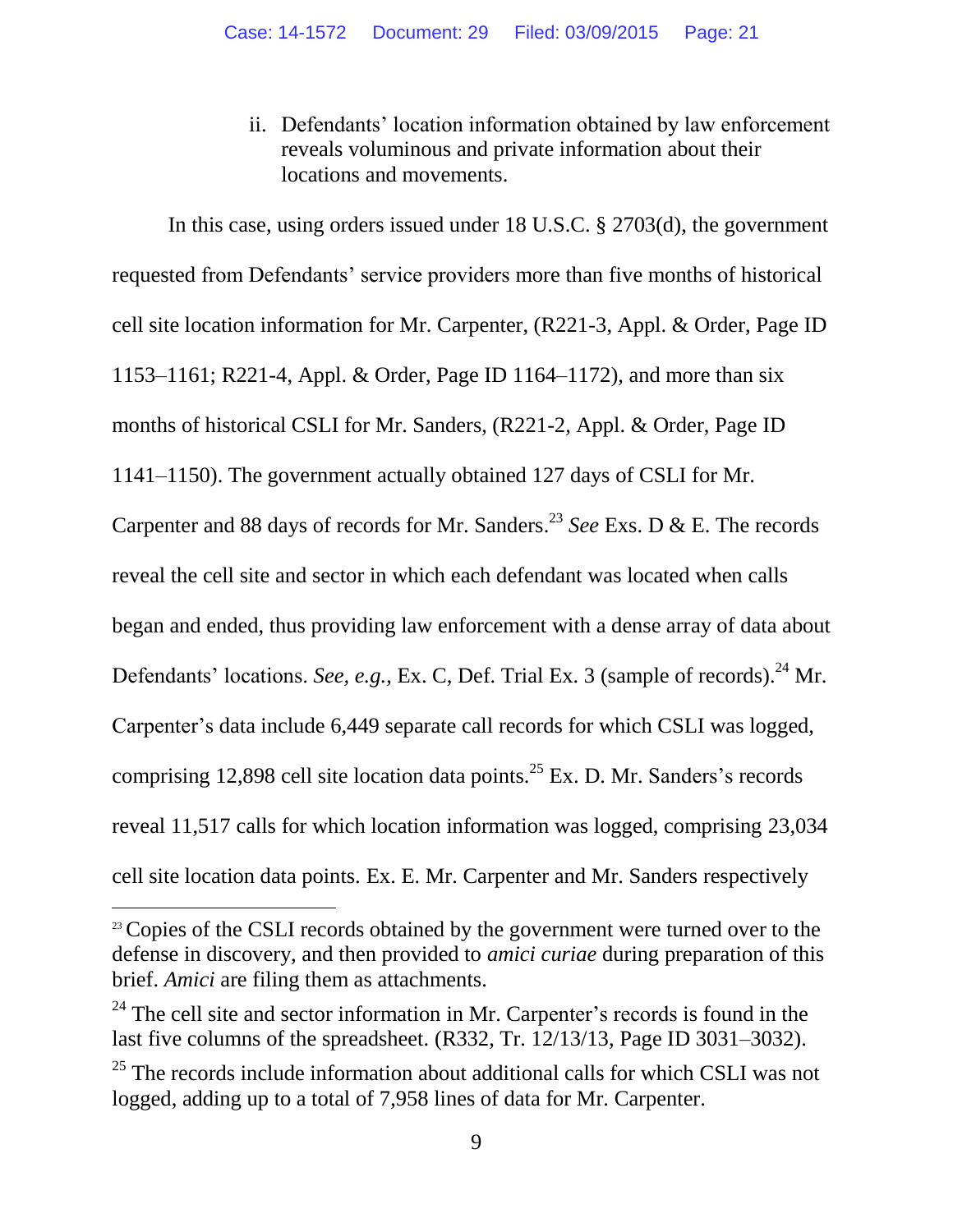placed or received an average of 50.8 and 130.9 calls per day for which location data was recorded and later obtained by the government. For Mr. Sanders, that amounts to an average of 261 location points per day, or one location point every six minutes.

This data is particularly revealing of Defendants' location information because of the density of cell sites in the greater Detroit area. MetroPCS, the carrier used by Mr. Carpenter, operates a total of 260 cell sites comprising 1035 sector antennas within Wayne County, Michigan, and many more cell sites elsewhere in southeastern Michigan. *See* Exs. A, B.

The records obtained by the government reveal many details about Defendants' locations and movements. For example, Mr. Carpenter's calls show his location in more than 200 separate sectors, and over the course of a typical day his records chart his movements between multiple sectors. On one day, March 19, 2011, he made and received 141 calls while located in 40 unique cell site sectors. Even records of individual calls provide information about movement: from March 17 to March 31, 2011, for example, 374 of his calls were initiated within one cell site sector and terminated in another, suggesting that he was not stationary during the calls. The records thus reveal a granular accounting of Defendants' movements over time.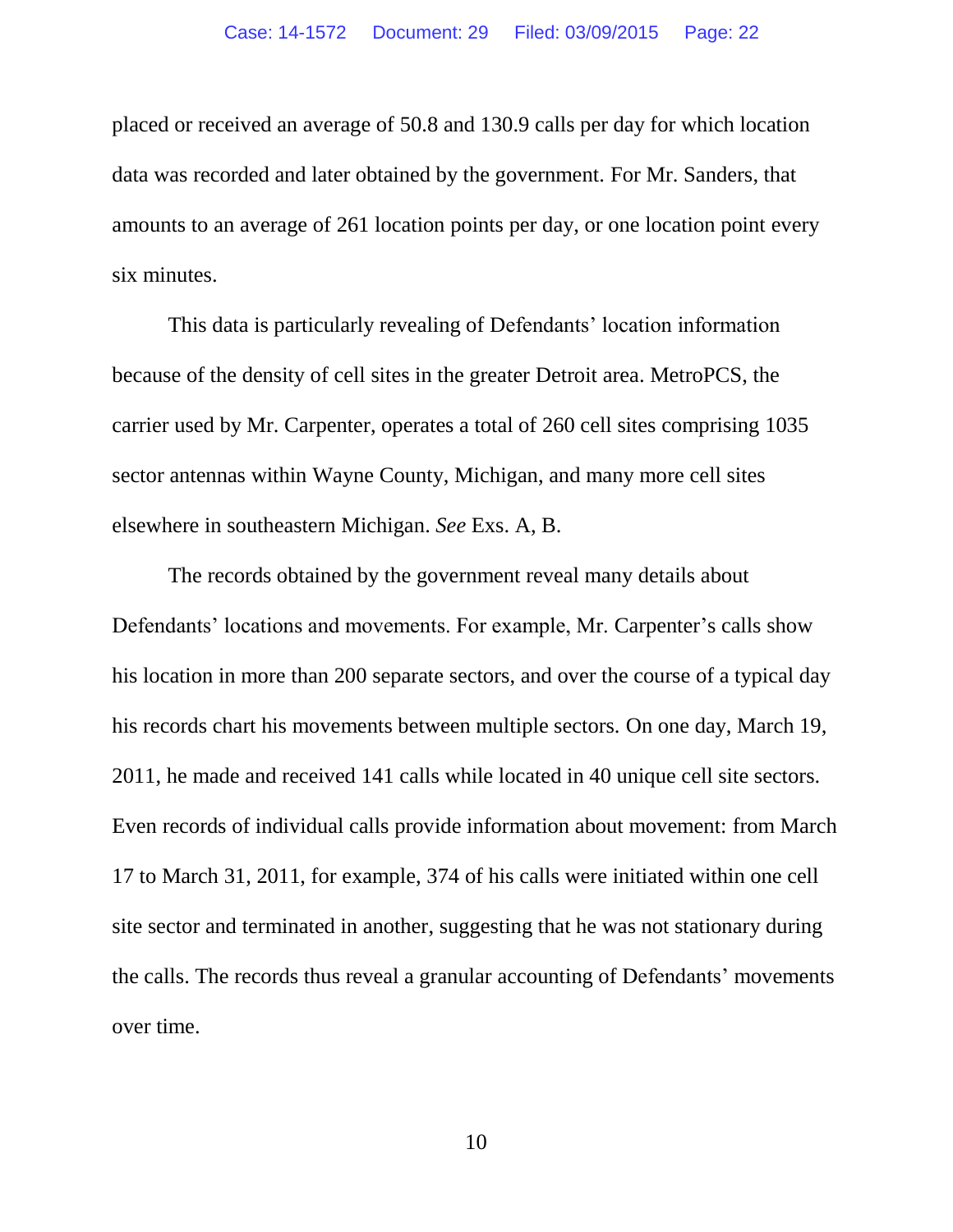The records also reveal information about particular locations visited. The cell site and sector closest to Mr. Carpenter's home is sector 3 of tower 465, switch Detroit1. During one two-week period (March 17–31, 2011), 117 of Mr. Carpenter's phone calls were placed or received while he was located in that sector, providing strong indication of when he was in his home. Of those calls, 11 started in his home sector and ended elsewhere, and seven started elsewhere and ended when he was at or near home, providing information about his patterns of movement to and from home as well as his static location there.

The call records reveal other sensitive location information as well. For example, Mr. Carpenter attended a church in Detroit during the period for which records were obtained.<sup>26</sup> In the early afternoon on a number of Sundays, Mr. Carpenter made or received calls from the overlapping sectors in which the church is located (tower 109, sector 2 and tower 476, sector 2). *See, e.g.*, Ex. D at 94/158 (February 20, 2011); *id.* at 107/171 (February 27, 2011); *id.* at 123/187 (March 6, 2011); *id.* at 149/213 (March 20, 2011). Those cell site sectors do not routinely appear in Mr. Carpenter's records on other days of the week, leading to the inference that he was worshipping at those times.

The records also allow inferences about where Defendants slept, which could reveal private information about the status of relationships and any

<sup>26</sup> Telephone communication between Nathan Freed Wessler, Counsel for *Amici*, and Timothy Carpenter, Defendant.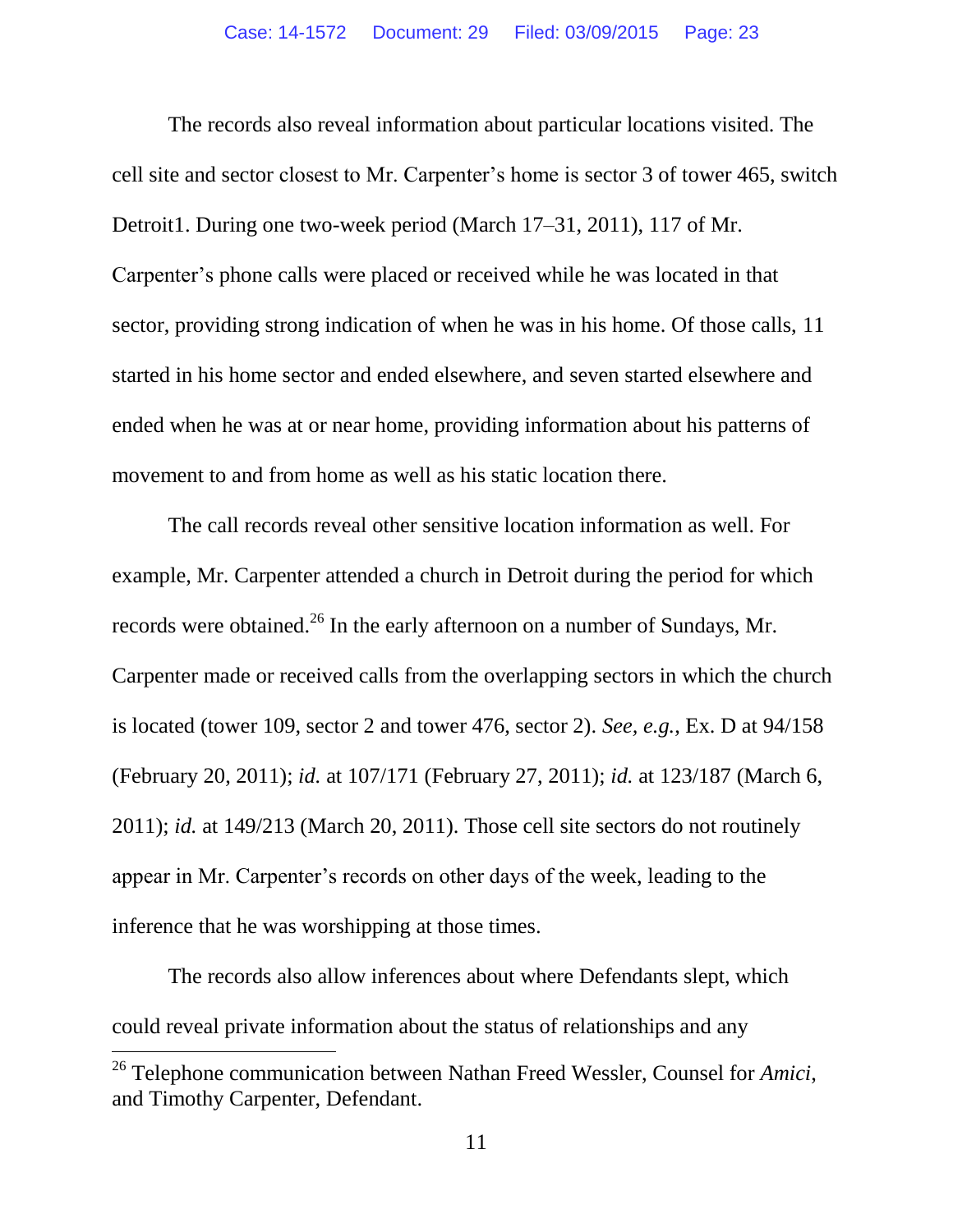infidelities.<sup>27</sup> By sorting the data for the first and last calls of each day, one can infer whether a person slept at home or elsewhere. For example, on the nights of December 23–27, 2010, Mr. Carpenter's last call of the night and/or first call of the morning were from the sector nearest his home (465-3). *See* Ex. D at 66, 71, 73, 75, 77. But on the night of December 22, 2010, the last call of the night and first call of the next morning were placed from overlapping sectors in a Detroit neighborhood approximately four miles from his home (tower 401, sector 5 and tower 445, sector 1). This information, like that described above, is deeply sensitive and quintessentially private.

> <span id="page-23-0"></span>B. Obtaining 127 or 88 Days' Worth of Cell Phone Location Data Is a "Search" Under the Fourth Amendment Requiring a Warrant Based Upon Probable Cause.

The Supreme Court has made clear that location tracking by law enforcement violates a reasonable expectation of privacy, and therefore constitutes a search within the meaning of the Fourth Amendment, when such tracking is either a) prolonged, or b) reveals information about a private space that could not otherwise be observed. Acquisition of cell phone location information is a search for both of these reasons. Because warrantless searches are "'*per se* unreasonable,'" *Arizona v. Gant*, 556 U.S. 332, 338 (2009) (quoting *Katz v. United* 

<sup>27</sup> *See* Jane Mayer, *What's the Matter with Metadata?*, New Yorker (June 6, 2013), http://www.newyorker.com/online/blogs/newsdesk/2013/06/verizon-nsa-metadatasurveillance-problem.html ("Such data can reveal, too, who is romantically involved with whom, by tracking the locations of cell phones at night.").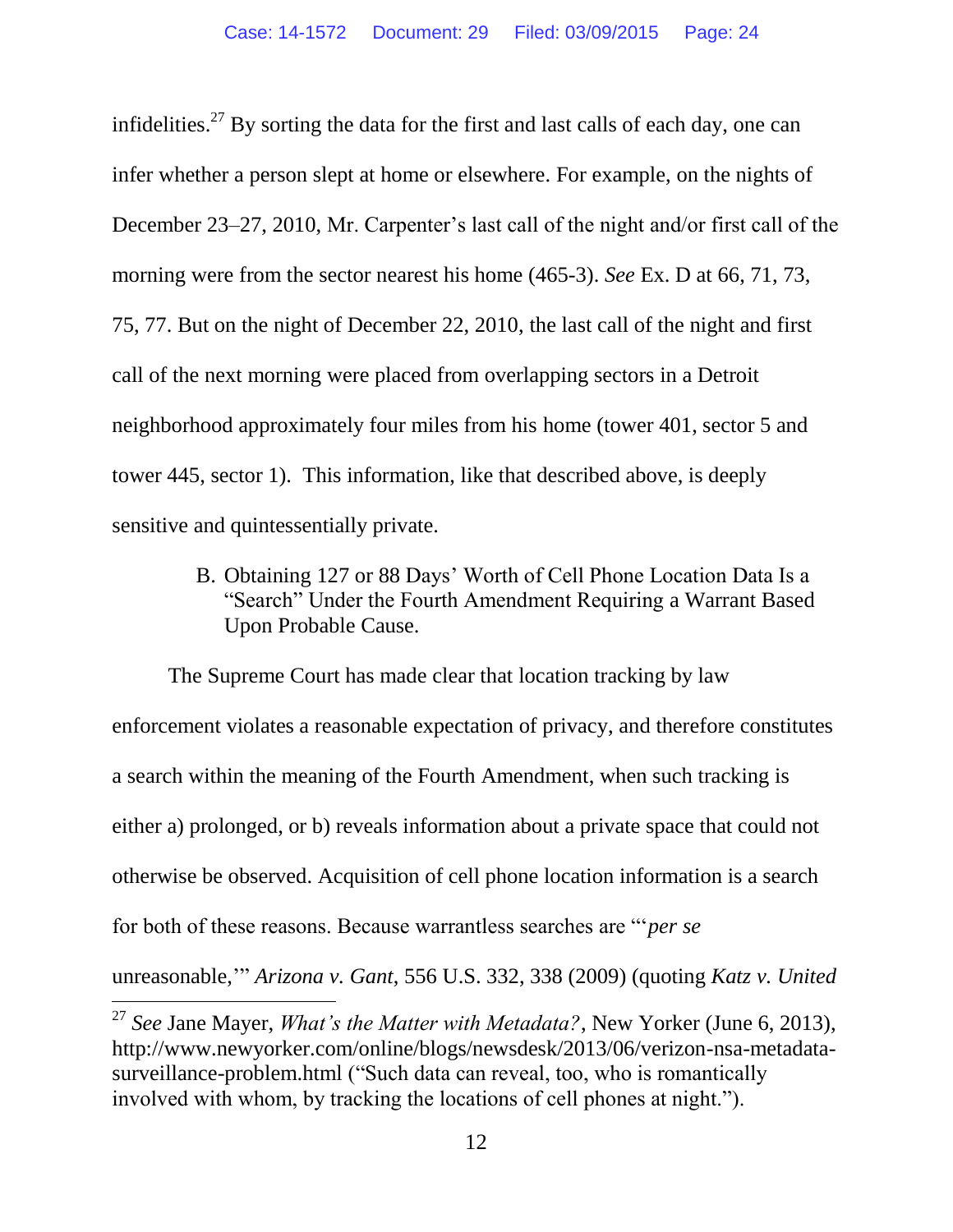*States,* 389 U.S. 347, 357 (1967)), the acquisition of Defendants' location records using an order issued on a mere relevance and materiality standard, *see* 18 U.S.C. § 2703(d), violated their Fourth Amendment rights.

In *United States v. Jones*, five Justices agreed that when the government engages in prolonged location tracking, it conducts a search under the Fourth Amendment. 132 S. Ct. at 964 (Alito, J.); *id.* at 955 (Sotomayor, J.). The case involved law enforcement's installation of a GPS tracking device on a suspect's vehicle and its use to track his location for 28 days. *Id.* at 948. Although the majority opinion relied on a trespass-based rationale to determine that a search had taken place, *id.* at 949, it specified that "[s]ituations involving merely the transmission of electronic signals without trespass would *remain* subject to *Katz* [reasonable-expectation-of-privacy] analysis." *Id.* at 953*.*

Five Justices conducted a *Katz* analysis, and concluded that longer-term location tracking violates reasonable expectations of privacy. *Id.* at 960, 964 (Alito, J.); *id.* at 955 (Sotomayor, J.). Justice Alito wrote that "the use of longer term GPS monitoring in investigations of most offenses impinges on expectations of privacy." *Id.* at 964. This conclusion did not depend on the particular type of tracking technology at issue in *Jones*, and Justice Alito identified the proliferation of mobile devices as "[p]erhaps most significant" of the emerging location tracking technologies. *Id.* at 963. Writing separately, Justice Sotomayor agreed and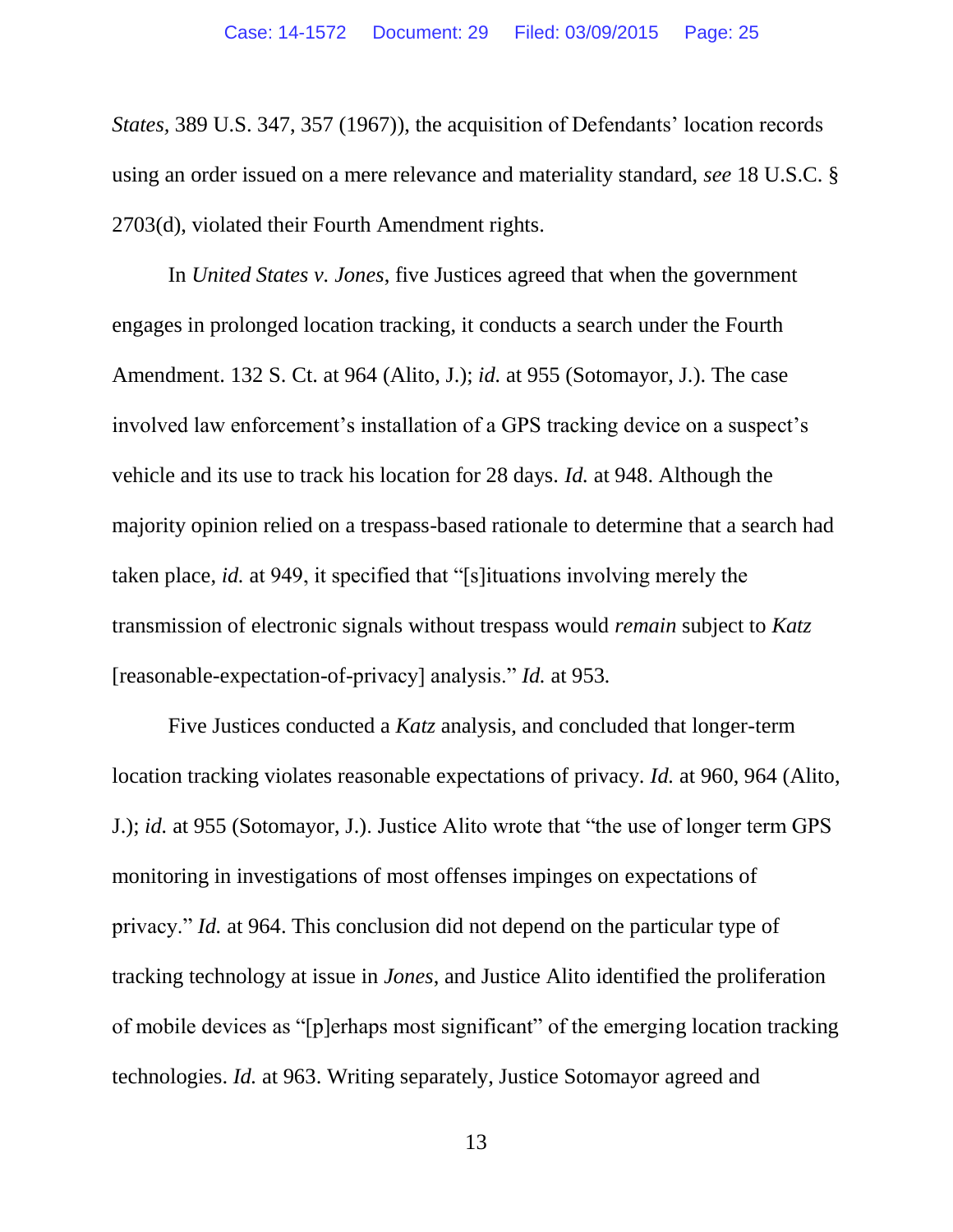explained that "GPS monitoring—by making available at a relatively low cost such a substantial quantum of intimate information about any person whom the Government, in its unfettered discretion, chooses to track—may 'alter the relationship between citizen and government in a way that is inimical to democratic society.'" *Id.* at 956.

The Supreme Court has also made clear that location tracking that reveals otherwise undiscoverable facts about protected spaces implicates the Fourth Amendment. In *United States v. Karo*, 468 U.S. 705 (1984), the Court held that location tracking implicates Fourth Amendment privacy interests because it may reveal information about individuals in areas where they have reasonable expectations of privacy. The Court explained that using an electronic device there, a beeper—to infer facts about "location[s] not open to visual surveillance," like whether "a particular article is actually located at a particular time in the private residence," or to later confirm that the article remains on the premises, was just as unreasonable as physically searching the location without a warrant. *Id*. at 714–15. Such location tracking, the Court ruled, "falls within the ambit of the Fourth Amendment when it reveals information that could not have been obtained through visual surveillance," *id*. at 707, regardless of whether it reveals that information directly or through inference. *See also Kyllo v. United States*, 533 U.S. 27, 36 (2001) (rejecting "the novel proposition that inference insulates a search,"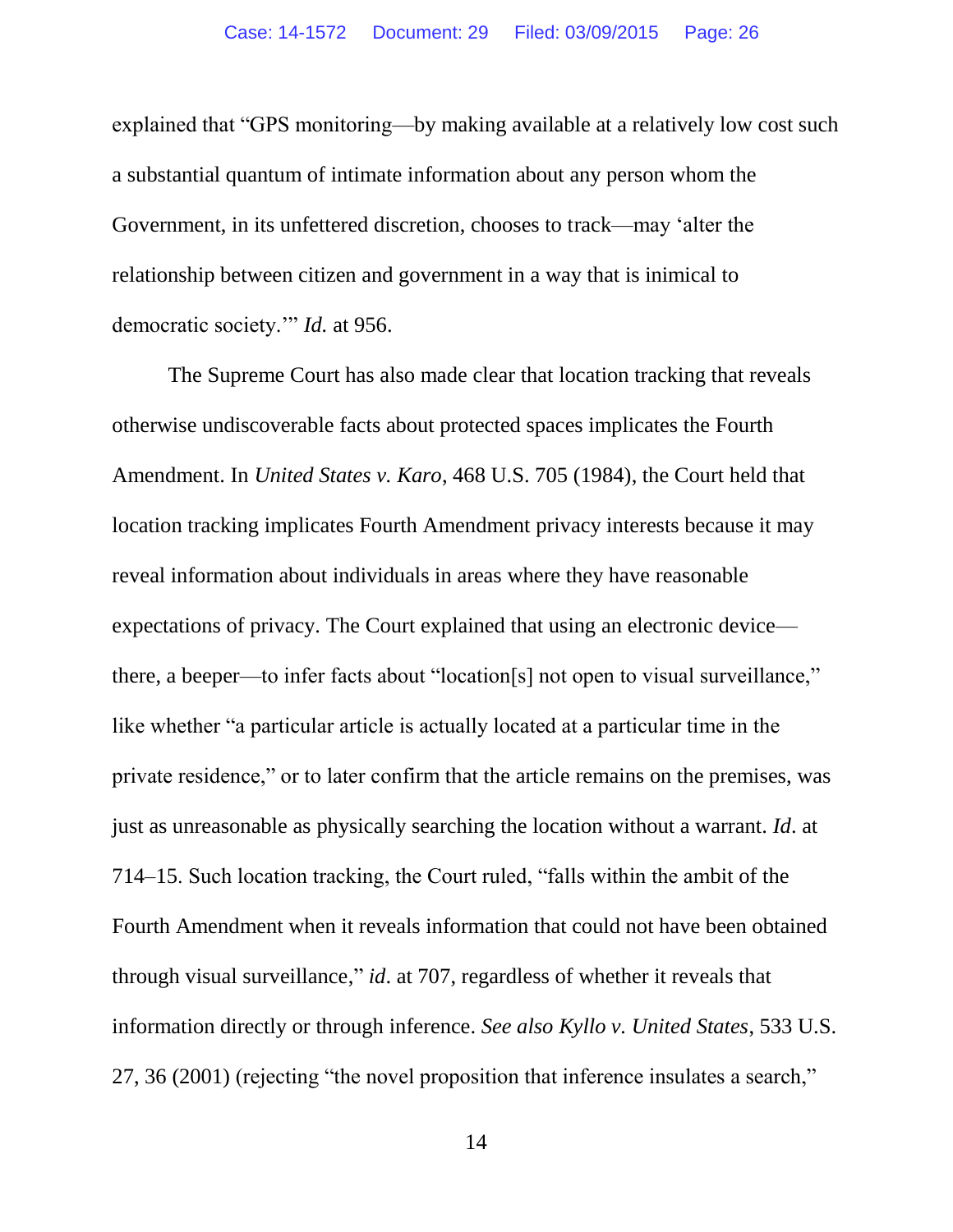noting that it was "blatantly contrary" to the Court's holding in *Karo* "where the police 'inferred' from the activation of a beeper that a certain can of ether was in the home").

These precedents provide independent routes to finding that a warrant is required for government investigative access to historical CSLI. First, pursuant to the views of five Justices in *Jones*, acquisition of at least longer-term CSLI without a warrant violates the Fourth Amendment. Just as "society's expectation has been that law enforcement agents and others would not . . . secretly monitor and catalogue every single movement of an individual's car for a very long period," *Jones*, 132 S. Ct. at 964 (Alito, J.),  $^{28}$  so, too, is it society's expectation that government agents would not track the location of a cell phone for such a period. The expectation that a cell phone will not be tracked is even more acute than is the expectation that cars will not be tracked because individuals are in their cars for discrete (and typically brief) periods of time, but carry their cell phones with them wherever they go, including to the most private spaces protected by the Fourth Amendment. *See Riley v. California*, 134 S. Ct. 2473, 2490 (2014) ("[N]early three-quarters of smart phone users report being within five feet of their phones most of the time, with 12% admitting that they even use their phones in the

<sup>28</sup> *See also Maynard*, 615 F.3d at 561–63 ("Prolonged surveillance . . . . [can] reveal more about a person than does any individual trip viewed in isolation. . . . A reasonable person does not expect anyone to monitor and retain a record of every time he drives his car  $\dots$ .").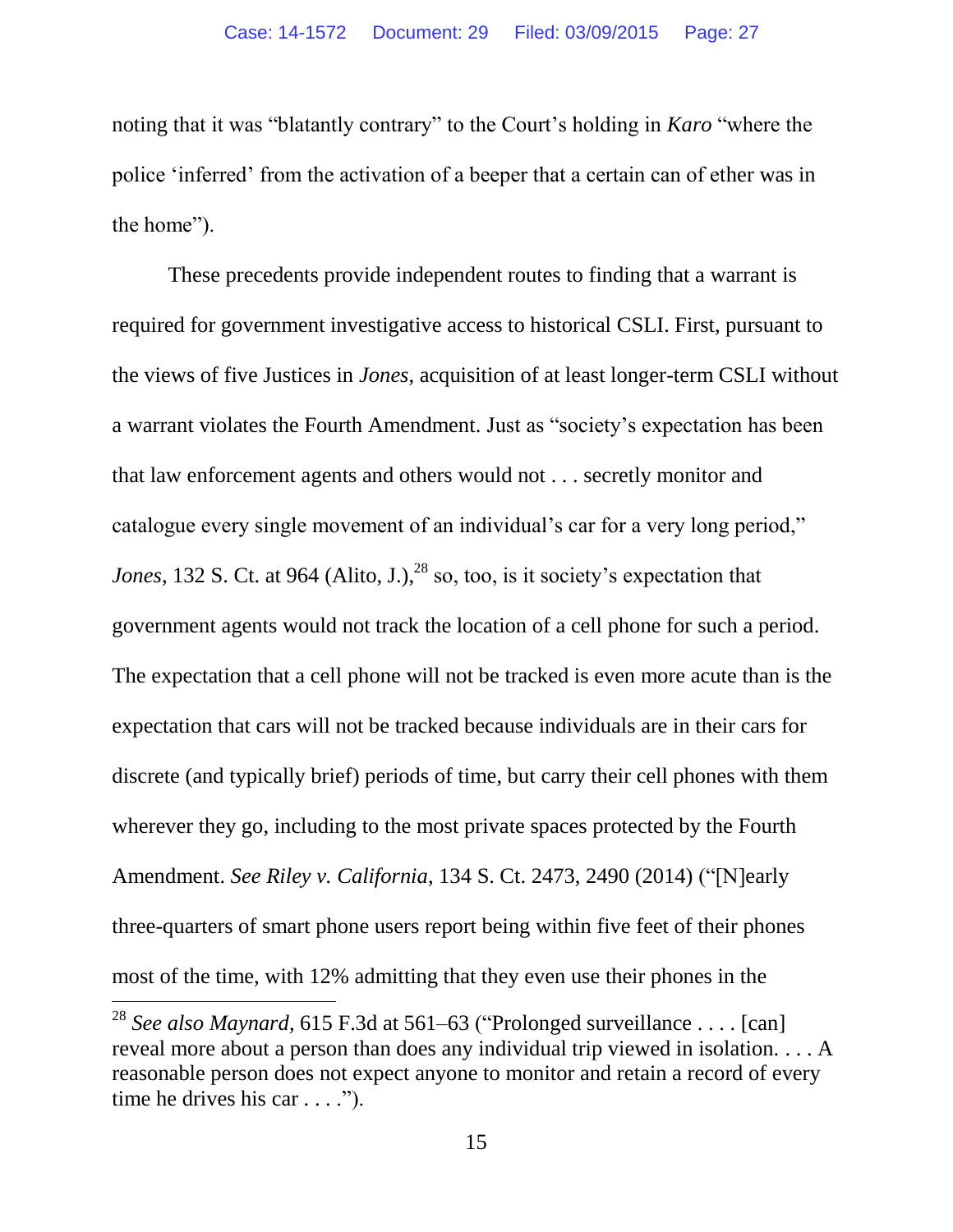shower."); *see also United States v. Powell*, 943 F. Supp. 2d 759, 777 (E.D. Mich. 2013). Historical CSLI therefore enables the government to "monitor and track our cell phones, and thus ourselves, with minimal expenditure of funds and manpower, [which] is just the type of 'gradual and silent encroachment' into the very details of our lives that we as a society must be vigilant to prevent." *Tracey v. State*, 152 So. 3d 504, 522 (Fla. 2014).

Second, acquisition of historical CSLI records constitutes a search irrespective of their duration. Like the tracking in *Karo*, CSLI reveals or enables the government to infer information about whether the cell phone is inside a constitutionally protected location and whether it remains there. People carry their cell phones into many such protected locations where, under *Karo*, the government cannot warrantlessly intrude on individuals' reasonable expectations of privacy. *See, e.g. Kyllo*, 533 U.S. at 31 (home); *See v. City of Seattle*, 387 U.S. 541, 543 (1967) (business premises); *Stoner v. California*, 376 U.S. 483, 486–88 (1964) (hotel room). "If at any point a tracked cell phone signaled that it was inside a private residence (or other location protected by the Fourth Amendment), the only other way for the government to have obtained that information would be by entry into the protected area, which the government could not do without a warrant." *Powell*, 943 F. Supp. 2d at 775; *see also Riley*, 134 S. Ct. at 2490 ("Historic location information . . . can reconstruct someone's specific movements down to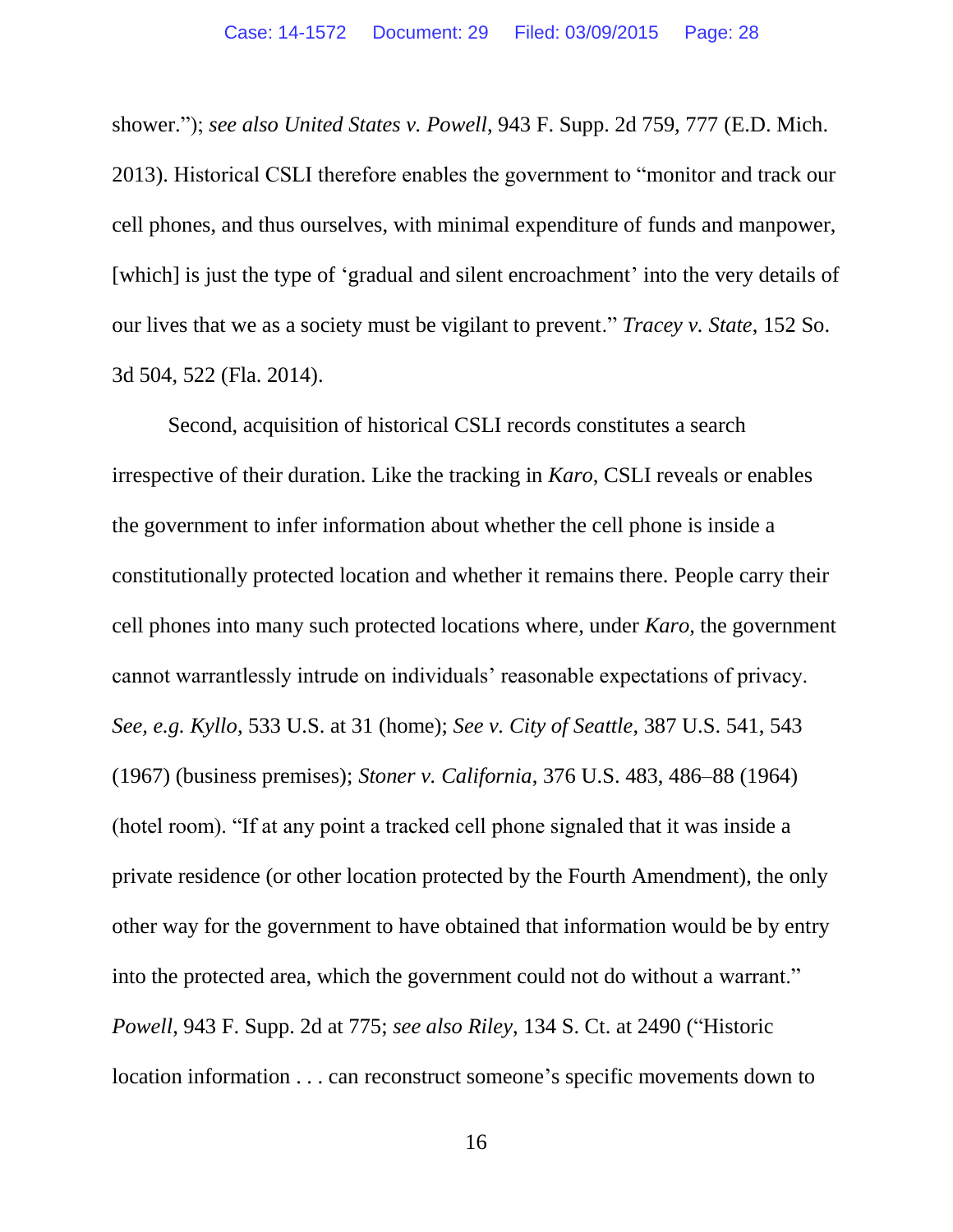the minute, not only around town but also within a particular building."); *United States v. Davis,* 754 F.3d 1205, 1216 (11th Cir. 2014) ("[T]he exposure of the cell site location information can convert what would otherwise be a private event into a public one."), *vacated pending rehearing en banc*, 573 F. App'x 925 (mem.).

This is true even if cell phone location data is less precise than GPS data, because even imprecise information, when combined with visual surveillance or a known address, can enable law enforcement to infer the exact location of a phone. *In re Application of the U.S. for an Order Directing a Provider of Elec. Commc'n Serv. to Disclose Records to the Gov't*, 620 F.3d 304, 311 (3d Cir. 2010) ["*Third Circuit Opinion*"]. Indeed, that is exactly how the government's experts routinely use such data; "the Government has asserted in other cases that a jury should rely on the accuracy of the cell tower records to infer that an individual, or at least her cell phone, was at home." *Id.* at 311–12. In this case, Mr. Carpenter's cell phone records frequently indicate when he was home. *Supra* Part I.A.ii. When the government requests historical cell site information it has no way to know in advance how many cell site data points will be for femtocells or geographically small sectors of conventional cell towers, or will otherwise reveal information about a Fourth-Amendment-protected location. As the Supreme Court observed in *Kyllo*, "[n]o police officer would be able to know *in advance* whether his throughthe-wall surveillance picks up 'intimate' details—and thus would be unable to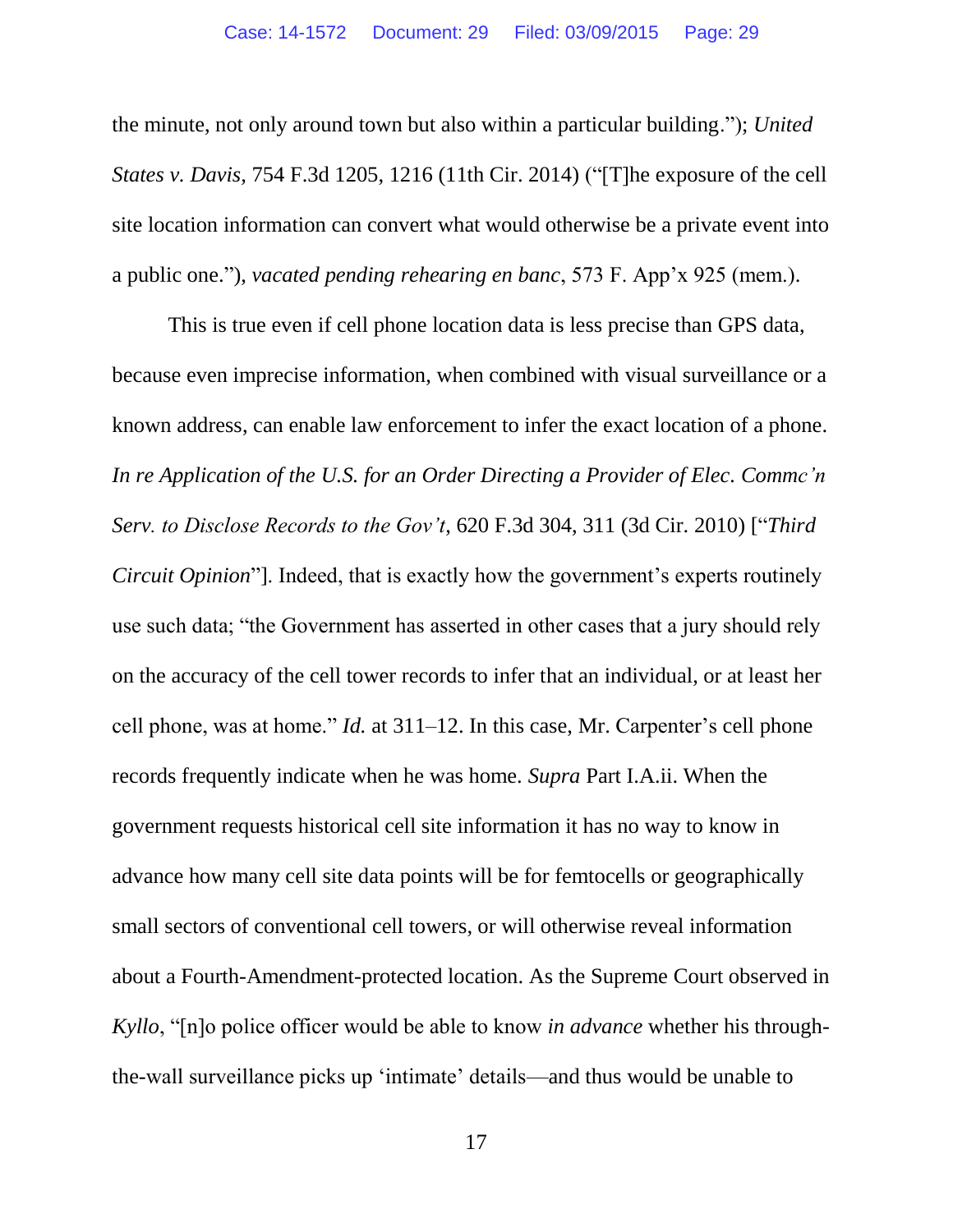know in advance whether it is constitutional." 533 U.S. at 39. A warrant is therefore required.

Moreover, the government's own use of the records in this case belies any argument that they are imprecise. At trial the prosecution used Defendants' CSLI to demonstrate that Mr. Carpenter was "right where the first robbery was at the exact time of the robbery, the exact sector," (R333, Tr. 12/16/13, Page ID 3214), that he was "right in the right sector before the Radio Shack in Highland Park," (*id.*), and the direction and timing of his movement to and from specific locations, (*id.)*, among other information. (*See also* R332, Tr. 12/13/13, Page ID 3011–3024). Law enforcement combed through a combined 215 days of Defendants' location records without a warrant and relied on the information to show where they were and what they were doing. When the government found 16 location data points that it believed corroborated its theory of the case, it asserted their accuracy and probativeness to the jury. (*See* Gov't Trial Ex. 57, Appellant Carpenter's App. 001–015; R.332, Tr. 12/13/13, Page ID 3011, 3014–3016, 3018, 3023; R333, Tr. 12/16/13, Page ID 3213–3214, 3269.) But it cannot be that the 35,932 remaining data points reveal nothing private about Defendants' lives. *See* Exs. D & E. Quite the opposite: long-term data about Defendants' locations and movements reveals much information that society recognizes as justifiably private, and its warrantless acquisition violates the Fourth Amendment.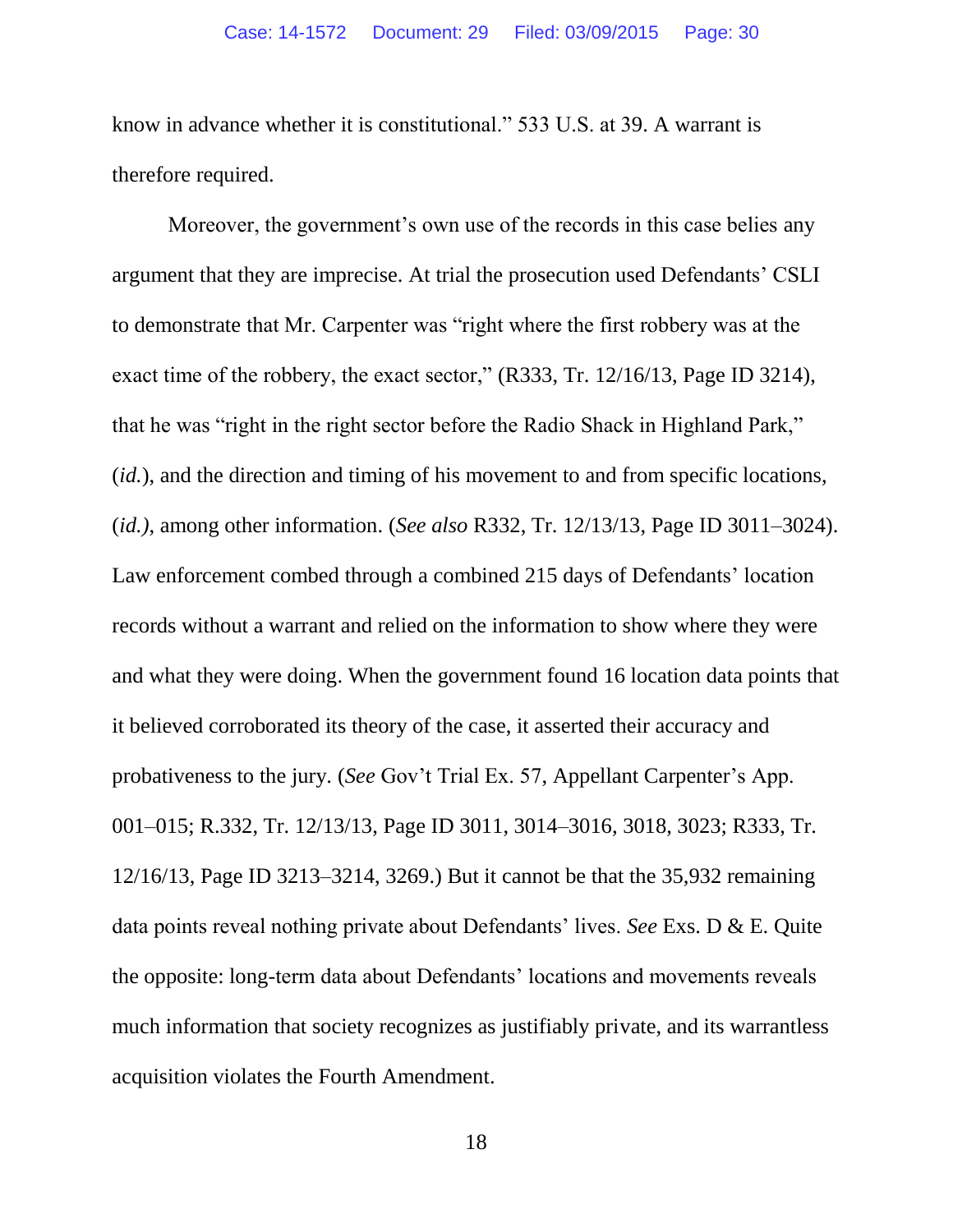This Court's opinion in *United States v. Skinner*, 690 F.3d 772 (6th Cir. 2012), is not to the contrary, and the district court's reliance on it was misplaced. (*See* R227, Op., Page ID 1216–1217). In *Skinner*, police, without a warrant, obtained real-time location information about a suspect's cell phone over a threeday period, while he was making a single multi-state car trip on public highways. 690 F.3d at 776. A divided panel of this Court held that the defendant "did not have a reasonable expectation of privacy in the location of his cell phone while traveling on public throughfares" because "that same information could have been obtained through visual surveillance." *Id.* at 778. This case differs from *Skinner* in at least three determinative ways.

First, citing Justice Alito's concurrence in *Jones*, this Court in *Skinner* explained that "[t]here may be situations where police, using otherwise legal methods, so comprehensively track a person's activities that the very comprehensiveness of the tracking is unreasonable for Fourth Amendment purposes." *Id.* at 780 (citing *Jones*, 132 S. Ct. at 957–64). Tens of thousands of location points contained in hundreds of days of data constitute such comprehensive tracking. The *Jones* concurrences explained that at least longerterm electronic location tracking violates reasonable expectations of privacy, and although they did "not identify with precision the point at which the tracking of this vehicle became a search," they noted that "the line was surely crossed before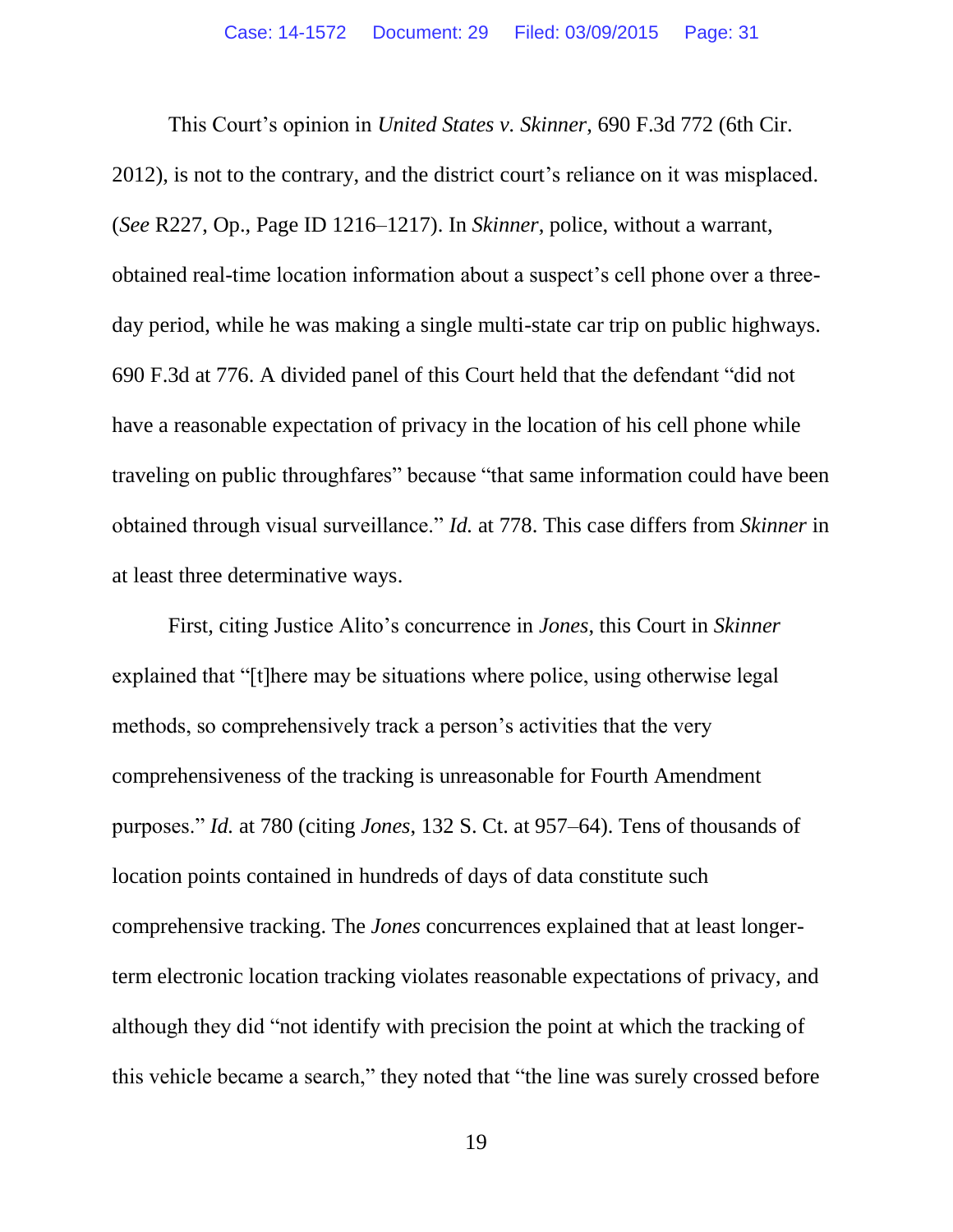the 4-week mark." 132 S. Ct. at 964 (Alito, J.). That the three days of tracking in *Skinner* came "nowhere near that line," 690 F.3d at 780, has no bearing on the outcome of this case. The four months of warrantlessly collected location data here clearly constitutes comprehensive tracking and is therefore an unreasonable search.

Second, the cell phone location data in *Skinner* revealed only the defendant's movements on public roadways during a single trip. Defendants' CSLI records here, however, reveal far more, including their presence inside their homes and other private spaces and their patterns of comings and goings over the course of months. As explained in *Karo*, people have a reasonable expectation of privacy in such information about location in protected spaces. 468 U.S. at 714–15; *see also Davis*, 754 F.3d at 1216. That information could not "have been obtained through visual surveillance." *Skinner*, 690 F.3d at 778.

Finally, the information obtained by police in this case could not "have been obtained through visual surveillance," *id.*, for another reason. Historical CSLI provides the government with an investigative power it has never had before, a veritable time machine allowing it to reconstruct a person's comings and goings months and years into the past. Police by definition could not have obtained the same information by visual observation because they could not have transported themselves back in time to conduct physical surveillance. Therefore, "society's expectation has been that law enforcement agents and others would not—and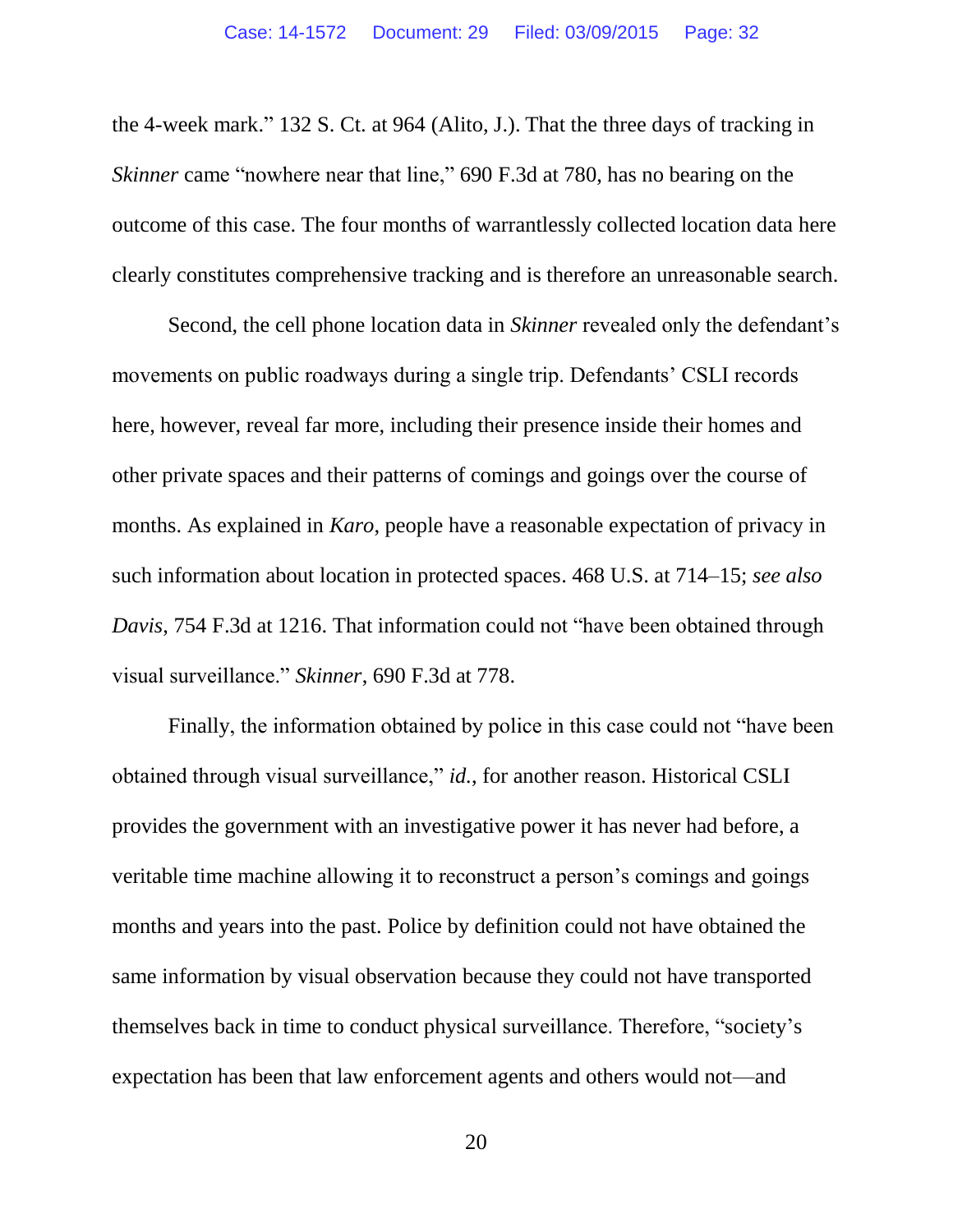indeed, in the main, simply could not" have obtained such a transcript of a person's long-concluded movements and locations. *Jones*, 132 S. Ct. at 964 (Alito, J.). Acquisition of historical CSLI is a search, and warrantless requests for it violate the Fourth Amendment.

> <span id="page-32-0"></span>C. Cell Phone Providers' Ability to Access Customers' Location Data Does Not Eliminate Cell Phone Users' Reasonable Expectation of Privacy in That Data.

The government has argued elsewhere that people have no reasonable expectation of privacy in their cell phone location information because that information was "voluntarily" conveyed to the service provider and contained in its business records. On the contrary, Defendants never voluntarily conveyed their location information to their wireless carriers, and the Supreme Court's business records cases do not extend to the scenario presented here. As other appellate courts have explained, users may maintain a reasonable expectation of privacy in their location information even though that information can be determined by a third party business. *Third Circuit Opinion*, 620 F.3d at 317–18; *Davis*, 754 F.3d at 1216–17; *Tracey*, 152 So. 3d at 522–23; *see also Commonwealth v. Augustine*, 4 N.E. 3d 846, 863 (Mass. 2014) (analyzing question under state constitution); *State v. Earls*, 70 A.3d 630, 641 (N.J. 2013) (same); *accord United States v. Cooper*, No. 13-cr-00693-SI-1, 2015 WL 881578, at \*8 (N.D. Cal. Mar. 2, 2015). That is the correct conclusion, and this Court should follow it here.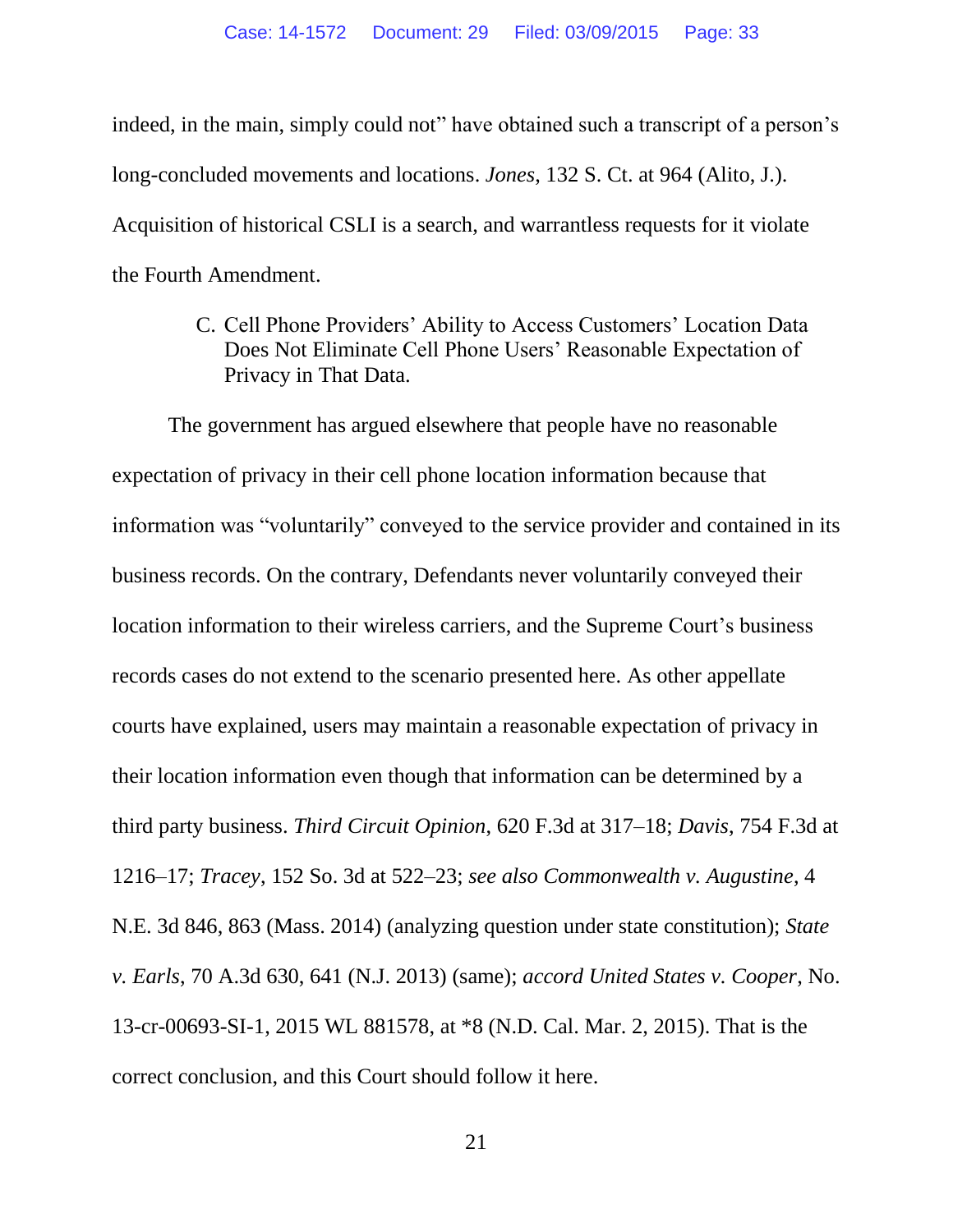Older Supreme Court cases involving the so-called "third-party doctrine" do not reach the government surveillance at issue in this case. Those cases, *see United States v. Miller*, 425 U.S. 435 (1976); *Smith v. Maryland*, 442 U.S. 735 (1979), have been overtaken by a host of Supreme Court decisions recognizing that in sharing information with the public or a third party, individuals do not necessarily surrender their expectation of privacy. *See Jones*, 132 S. Ct. at 957 (Sotomayor, J.); *id.* at 964 (Alito, J.); *see also, e.g., Florida v. Jardines*, 133 S. Ct. 1409, 1418–19 (2013) (Kagan, J., concurring) (odors detectable by a police dog that emanate from a home); *Kyllo*, 533 U.S. 27 (thermal signatures emanating from a home); *Ferguson v. City of Charleston*, 532 U.S. 67, 78 (2001) (diagnostic-test results held by hospital staff). These cases confirm that an individual's expectation of privacy in information does not hinge simply on whether she has shared it with another person.

But even taking the old third-party–records cases at face value, they do not apply here. In *Miller*, the Court held that a bank depositor had no expectation of privacy in records about his transactions that were held by the bank. Although the Court explained that the records were the bank's business records, 425 U.S. at 440, it proceeded to inquire whether Miller could nonetheless maintain a reasonable expectation of privacy in the records: "We must examine the nature of the particular documents sought to be protected in order to determine whether there is

22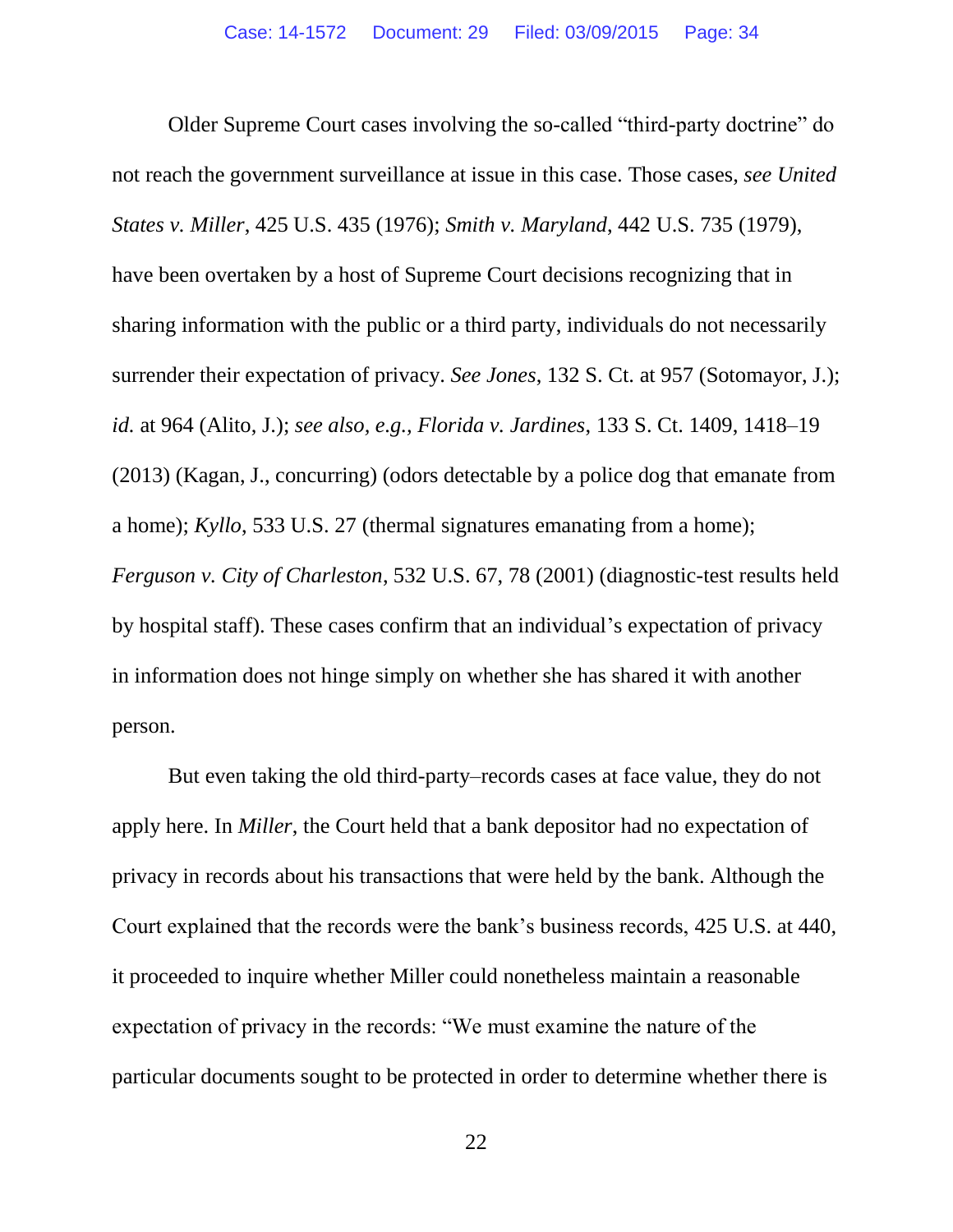a legitimate 'expectation of privacy' concerning their contents." *Id.* at 442. The Court's ultimate conclusion—that Miller had no such expectation—turned not on the fact that the records were owned or possessed by the bank, but on the fact that Miller "voluntarily conveyed" the information contained in them to the bank and its employees. *Id.*

In *Smith v. Maryland*, the Court held that the use of a pen register to capture the telephone numbers an individual dials was not a search under the Fourth Amendment. 442 U.S. at 739, 742. The Court relied heavily on the fact that when dialing a phone number the caller "voluntarily convey[s] numerical information to the telephone company." *Id.* at 744. As in *Miller*, in addition to establishing voluntary conveyance the Court also assessed the degree of invasiveness of the surveillance at issue to determine whether the user had a reasonable expectation of privacy. The Court noted the "pen register's limited capabilities," *id.* at 742, explaining that "'a law enforcement official could not even determine from the use of a pen register whether a communication existed.'" *Id.* at 741.

An individual's expectation of privacy in cell phone location information thus turns, under this caselaw, on whether the contents of the location records were voluntarily conveyed to the wireless provider, and what privacy interest the person retains in the records. The Third Circuit has explained why cell phone users retain a reasonable expectation of privacy in their location information:

23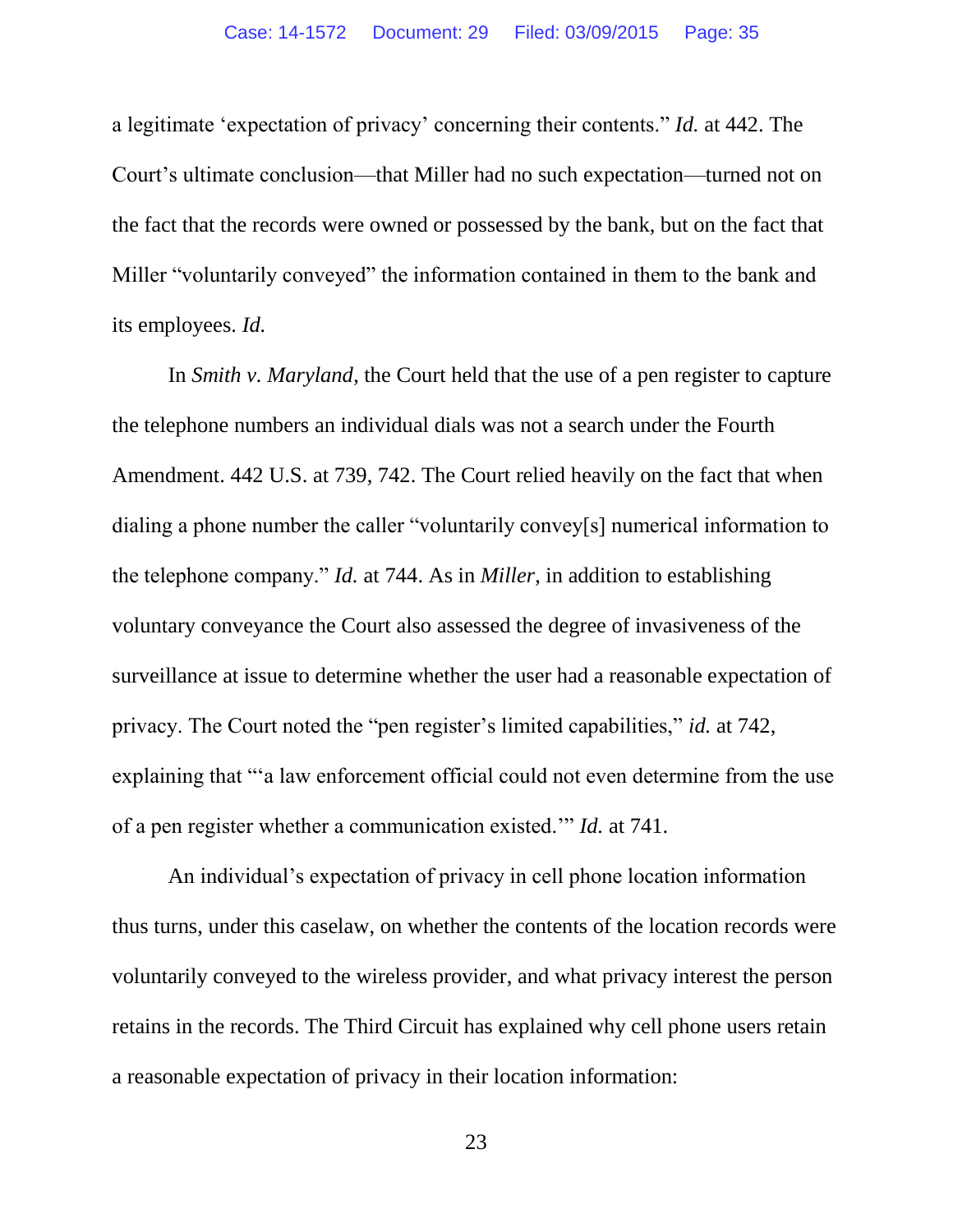A cell phone customer has not 'voluntarily' shared his location information with a cellular provider in any meaningful way. . . . [I]t is unlikely that cell phone customers are aware that their cell phone providers *collect* and store historical location information. Therefore, "[w]hen a cell phone user makes a call, the only information that is voluntarily and knowingly conveyed to the phone company is the number that is dialed and there is no indication to the user that making that call will also locate the caller; when a cell phone user receives a call, he hasn't voluntarily exposed anything at all."

*Third Circuit Opinion*, 620 F.3d at 318–19 (last alteration in original).

There is nothing inherent in placing or receiving a cell phone call that would indicate to callers that they are exposing their location information to their wireless carrier. In both *Miller* and *Smith*, the Court held that the relevant documents and dialed numbers were directly and voluntarily conveyed to bank tellers and telephone operators, or their automated equivalents. *See, e.g.*, *Smith*, 442 U.S. at 744. Unlike the information at issue in those cases, people do not input or knowingly transmit their location information to their wireless carrier. When a cell phone user makes or receives a call, there is no indication that making or receiving the call will cause a record of the caller's location to be created and retained. Moreover, unlike the dialed phone numbers at issue in *Smith*, location information does not appear on a typical user's monthly bill. *See id.* at 742. Further, many smartphones include a location privacy setting that, when enabled, prevents applications from accessing the phone's location. However, this setting has no impact at all upon carriers' ability to learn the cell sector in use, thus giving phone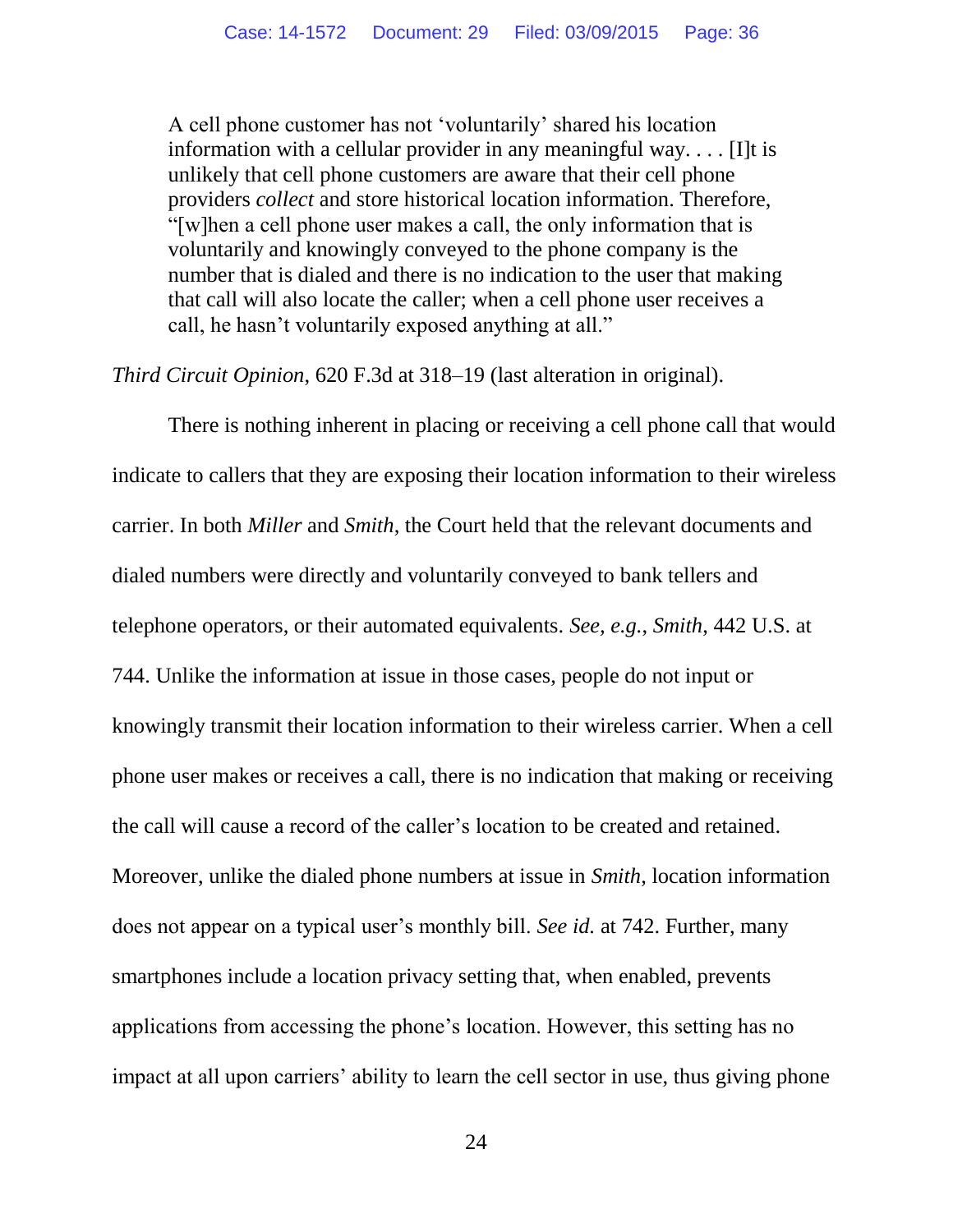users a false sense of privacy. Cell site location information is not actively, intentionally, or affirmatively disclosed by the caller.

Even if some people are now aware that service providers log CSLI because of news coverage about the government's requests for that data, the reasonable expectation of privacy in the information is not diminished. "[T]he Supreme Court [has] cautioned that where an individual's subjective expectations have been 'conditioned' by influences alien to the well-recognized Fourth Amendment freedoms, a normative inquiry may be necessary to align the individual's expectations with the protections guaranteed in the Fourth Amendment." *Tracey*, 152 So. 3d at 525–26 (citing *Smith*, 442 U.S. at 740 n.5). The inexorable outcome of this normative analysis is that people retain a reasonable expectation of privacy in their CSLI. Indeed, the depth of that expectation is illustrated by recent polling data showing that people consider their cell phone location information to be highly private—more sensitive even than the contents of their text messages, a list of numbers they have called or websites they have visited, or their relationship history.<sup>29</sup>

The fact that cell phone location information is handled by a third party is not dispositive. This Court's opinion in *United States v. Warshak*, 631 F.3d 266

<sup>29</sup> Pew Research Ctr., *Public Perceptions of Privacy and Security in the Post-Snowden Era* 32, 34 (Nov. 12, 2014), *available at*  http://www.pewinternet.org/files/2014/11/PI\_PublicPerceptionsofPrivacy\_111214. pdf.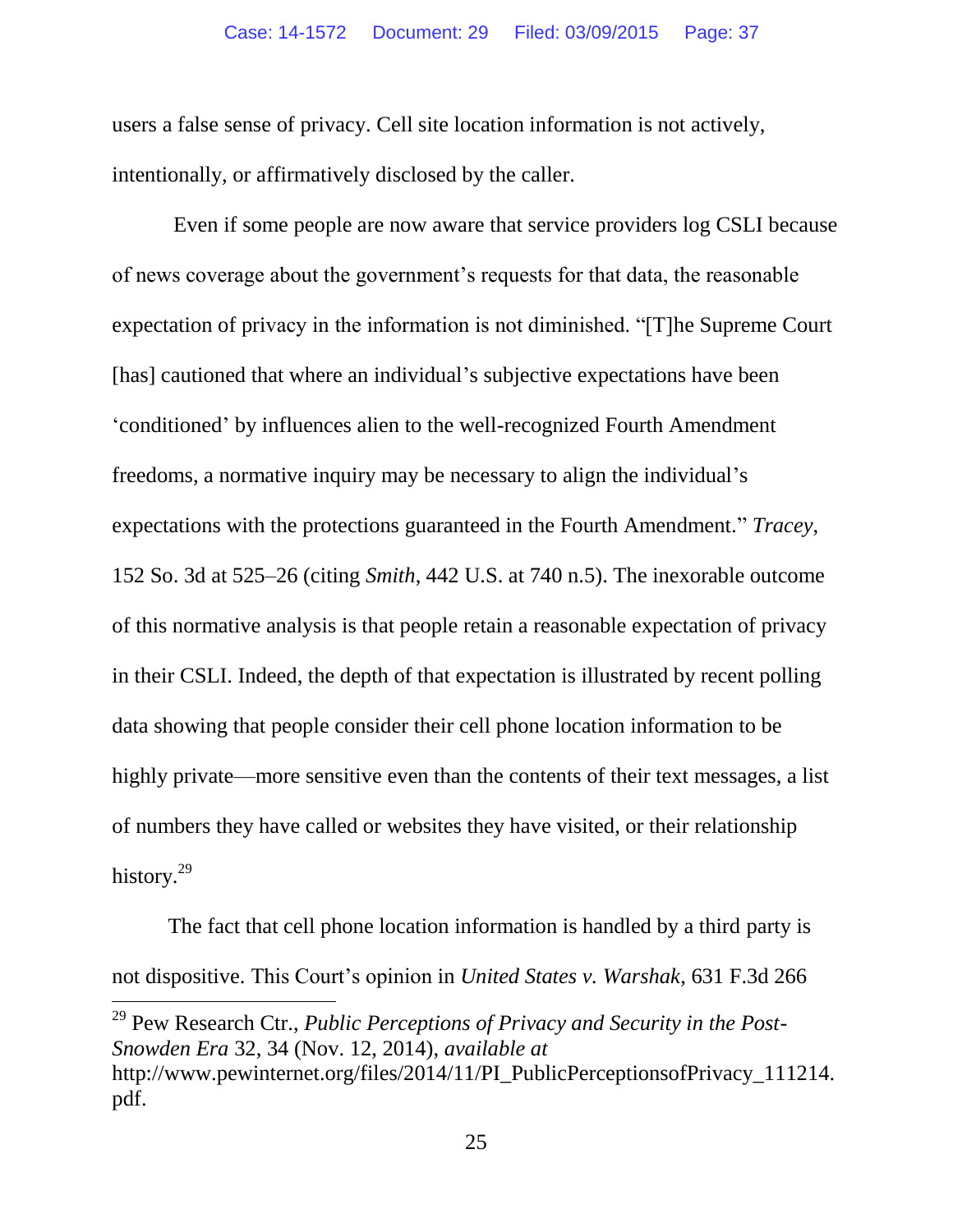(6th Cir. 2010), is instructive. There, this Court held that there is a reasonable expectation of privacy in the contents of emails. This Court explained that the fact that email is sent through an internet service provider's servers does not vitiate the legitimate interest in email privacy: both phone calls and letters are sent via third parties (phone companies and the postal service), but people retain a reasonable expectation of privacy in those forms of communication. *Id.* at 285 (citing *Katz*, 389 U.S. at 353; *United States v. Jacobsen*, 466 U.S. 109, 114 (1984)). *Warshak* further held that even if a company has a right to access information in certain circumstances under the terms of service (such as to scan emails for viruses or spam), that does not necessarily eliminate the customer's reasonable expectation of privacy vis-à-vis the government. *Id.* at 286–88. In a variety of contexts under the Fourth Amendment, access to a protected area for one limited purpose does not render that area suddenly unprotected from government searches. *See, e.g.*, *United States v. Washington*, 573 F.3d 279, 284 (6th Cir. 2009) (tenants have reasonable expectation of privacy in their apartments even though landlords have a right to enter). The sensitive and private information disclosed by CSLI deserves no less protection.

Like the contents of emails, cell phone location information is not a simple business record voluntarily conveyed by the customer. In this case the government obtained a transcript of two individuals' locations and movements over a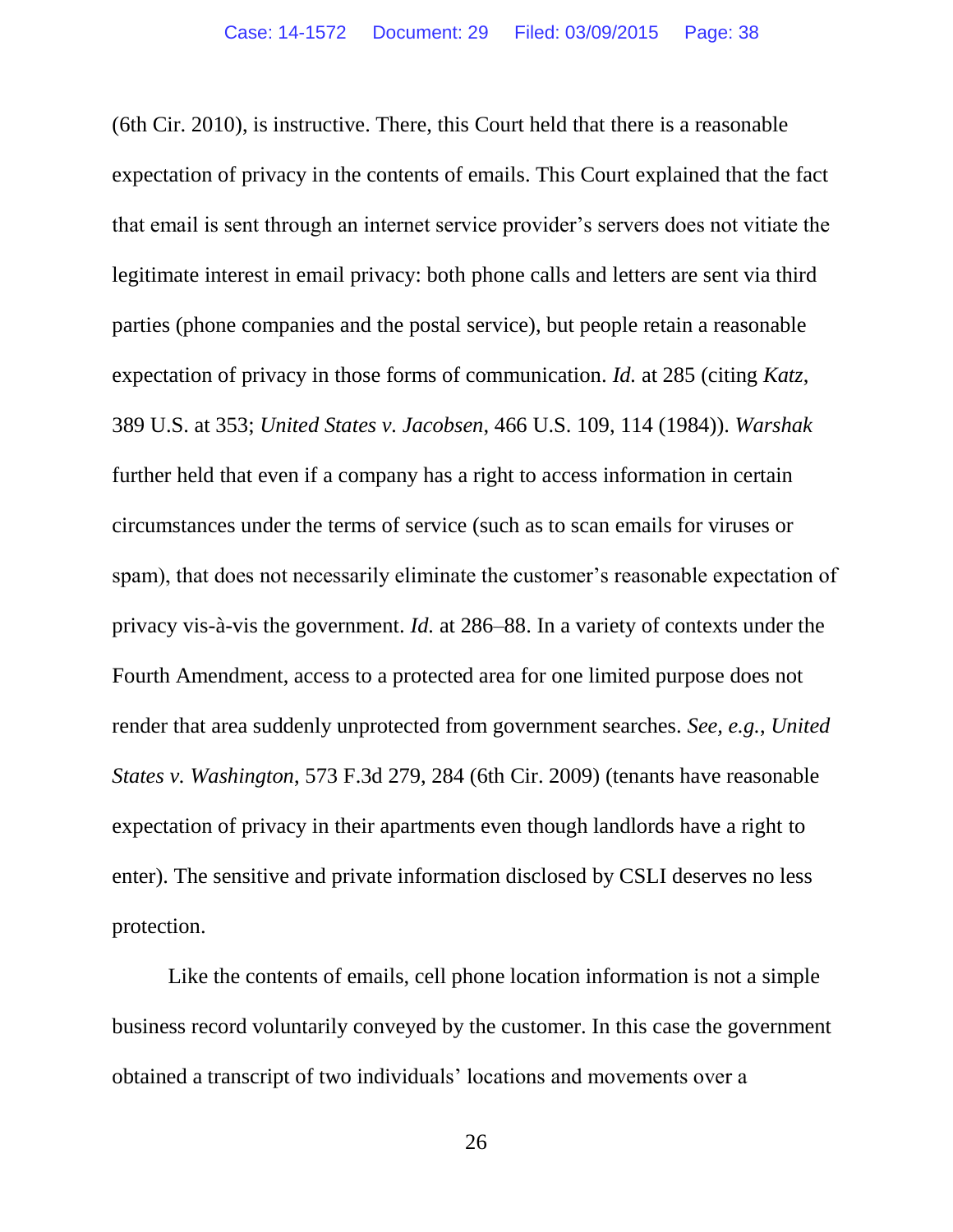staggering 127 and 88 days. The Supreme Court has cautioned that new technologies should not be allowed to "erode the privacy guaranteed by the Fourth Amendment." *Kyllo*, 533 U.S. at 34; *see also Warshak*, 631 F.3d at 285 ("[T]he Fourth Amendment must keep pace with the inexorable march of technological progress, or its guarantees will wither and perish."). If this Court holds that cell phone tracking falls outside of the ambit of the Fourth Amendment, the Supreme Court's decision in *Jones* will have little practical effect in safeguarding Americans from the pervasive monitoring of their movements that so troubled a majority of the Justices. *See Jones*, 132 S. Ct. at 955 (Sotomayor, J.); *id.* at 963–64 (Alito, J.). As the Florida Supreme Court recently explained, "[t]he fiction that the vast majority of the American population consents to warrantless government access to the records of a significant share of their movements by 'choosing' to carry a cell phone must be rejected." *Tracey*, 152 So. 3d at 523.

## <span id="page-38-0"></span>II. EVEN IF THE GOOD FAITH EXCEPTION APPLIES, THIS COURT SHOULD DECIDE THE FOURTH AMENDMENT QUESTION.

This Court should decide that a search of long-term historical CSLI requires a probable cause warrant regardless of whether the good faith exception to the exclusionary rule applies.<sup>30</sup> When a case presents a "novel question of law whose

<sup>&</sup>lt;sup>30</sup> Without elaboration or factual findings, the district court incorrectly concluded that the good-faith exception applies. (R227, Op., Page ID 1216 n.1). *Amici* agree with Defendants that the good-faith exception should not apply. Carpenter's Br. 34–38.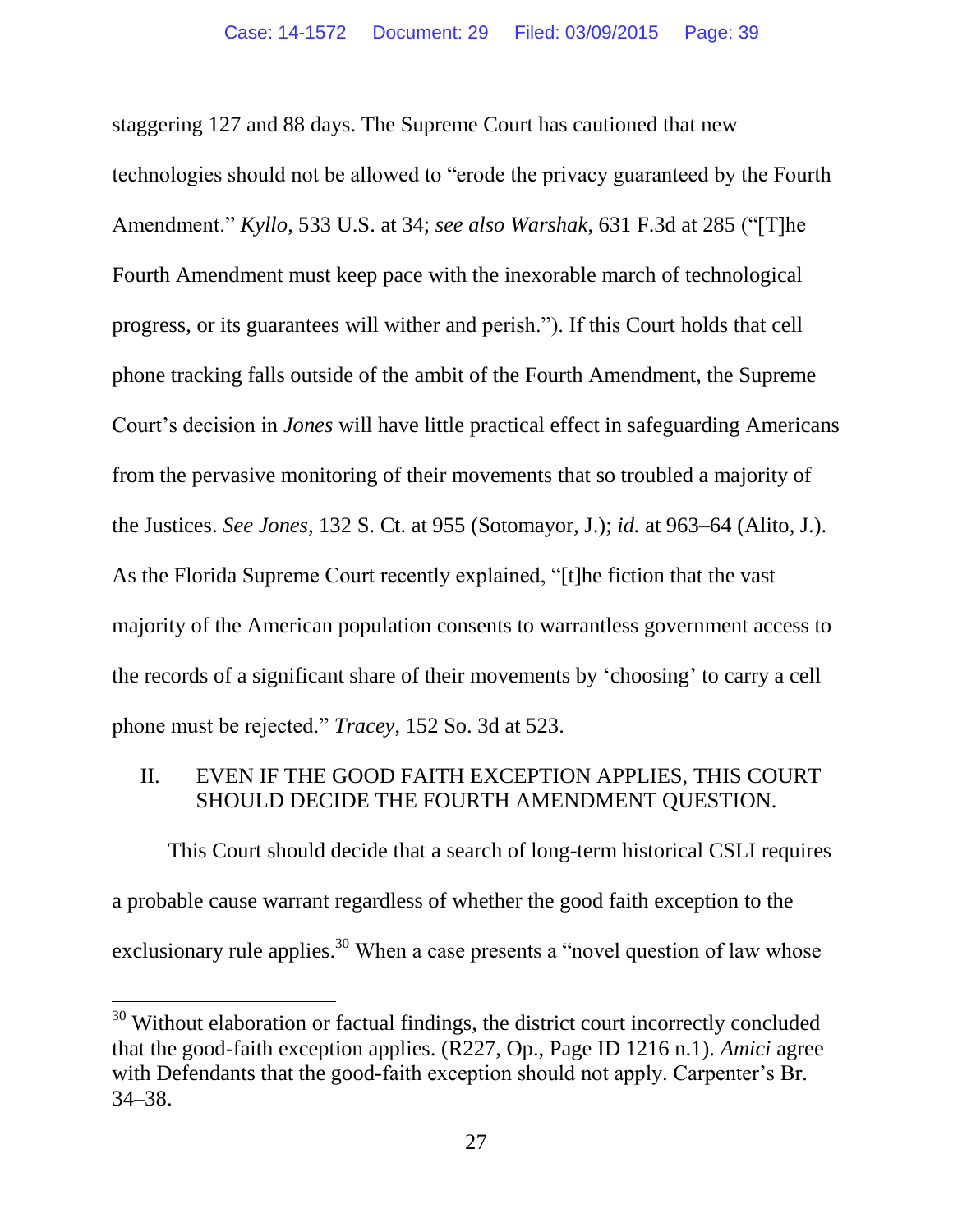resolution is necessary to guide future action by law enforcement officers and magistrates, there is sufficient reason for the Court to decide the violation issue *before* turning to the good-faith question." *Illinois v. Gates*, 462 U.S. 213, 264, 265 n.18 (1983) (White, J., concurring) (citing *O'Connor v. Donaldson*, 422 U.S. 563 (1975)). This is just such a case. Cell site location requests are already used far more frequently than the GPS tracking technology in *Jones*. Their highly intrusive nature cries out for clear judicial regulation.

In *Warshak*, this Court explained the importance of addressing important Fourth Amendment issues even when the good faith exception will ultimately apply:

Though we may surely do so, we decline to limit our inquiry to the issue of good faith reliance. If every court confronted with a novel Fourth Amendment question were to skip directly to good faith, the government would be given *carte blanche* to violate constitutionally protected privacy rights, provided, of course, that a statute supposedly permits them to do so. The doctrine of good-faith reliance should not be a perpetual shield against the consequences of constitutional violations. In other words, if the exclusionary rule is to have any bite, courts must, from time to time, decide whether statutorily sanctioned conduct oversteps constitutional boundaries.

631 F.3d at 282 n.13 (citation omitted).

This course is particularly important given the pervasive use of cell phone location records by police. Phone companies have been inundated with law enforcement requests for location data in recent years: in 2014, for example,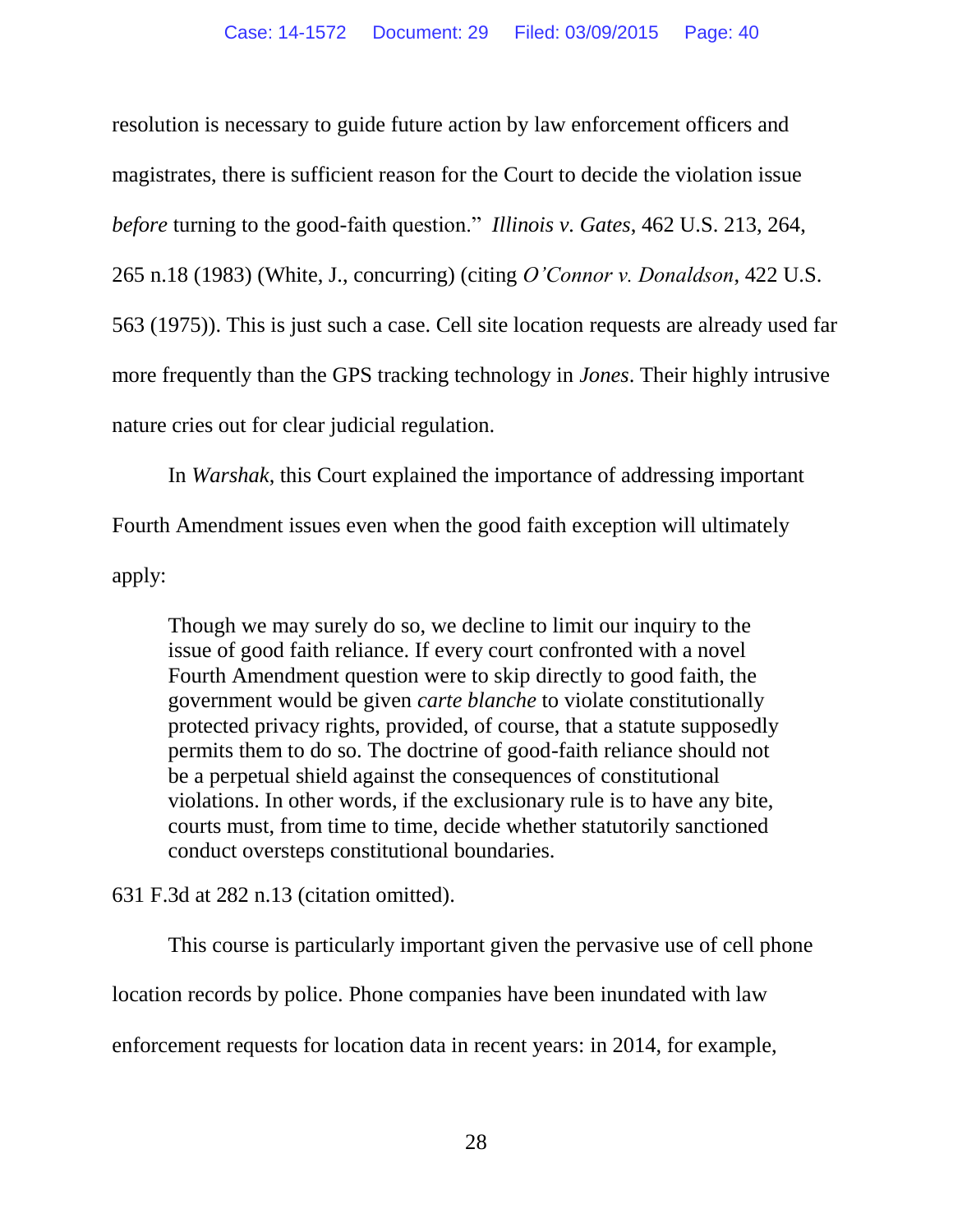AT&T received 64,073 requests for cell phone location information.<sup>31</sup> As the use of cell phones becomes near-universal and CSLI becomes ever-more precise, it is crucial for courts to provide guidance to law enforcement and the public about the scope of the Fourth Amendment. The issue is before this Court, and addressing it would yield much needed clarity in this Circuit.

## **CONCLUSION**

<span id="page-40-0"></span>This Court should hold that under the Fourth Amendment a warrant is required for collection of CSLI.

<sup>31</sup> AT&T, *Transparency Report* 4 (2015), *available at*  http://about.att.com/content/dam/csr/Transparency%20Reports/ATT\_Transparency %20Report\_January\_2015.pdf.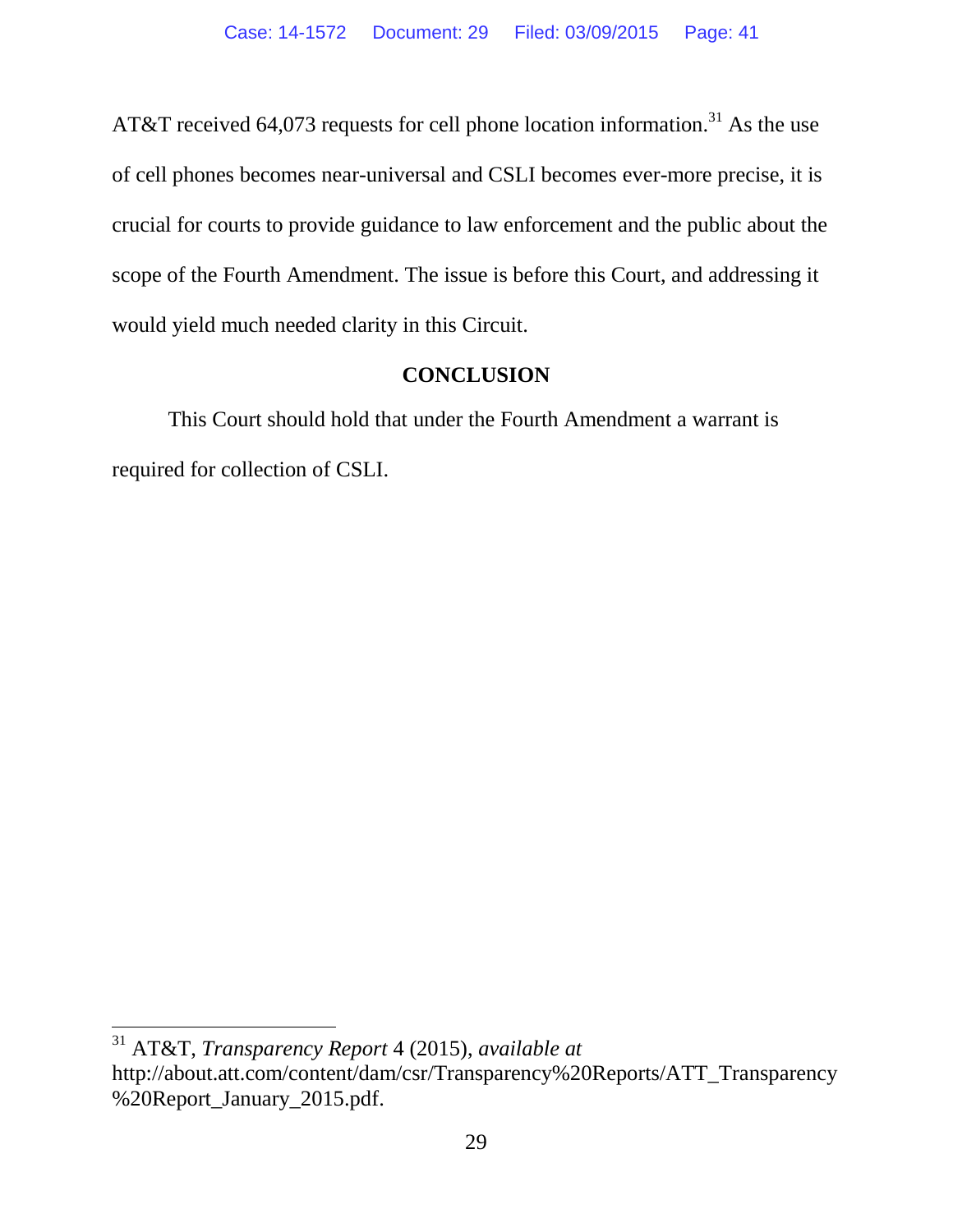Respectfully Submitted,

#### Dated: March 9, 2015 By: /s/ Nathan Freed Wessler

Nathan Freed Wessler Ben Wizner American Civil Liberties Union Foundation 125 Broad Street, 18th Floor New York, NY 10004 (212) 549-2500 nwessler@aclu.org

Daniel S. Korobkin Michael J. Steinberg Kary L. Moss American Civil Liberties Union Fund of Michigan 2966 Woodward Ave. Detroit, MI 48201 (313) 578-6800

Rachel Levinson-Waldman Michael W. Price Brennan Center for Justice at NYU School of Law 161 Avenue of the Americas, 12th Floor New York, NY 10013 (646) 292-8335 rachel.levinson.waldman@nyu.edu michael.price@nyu.edu

Gregory T. Nojeim Center for Democracy and Technology 1634 Eye St., NW Suite 1100 Washington, DC 20006 (202) 637-9800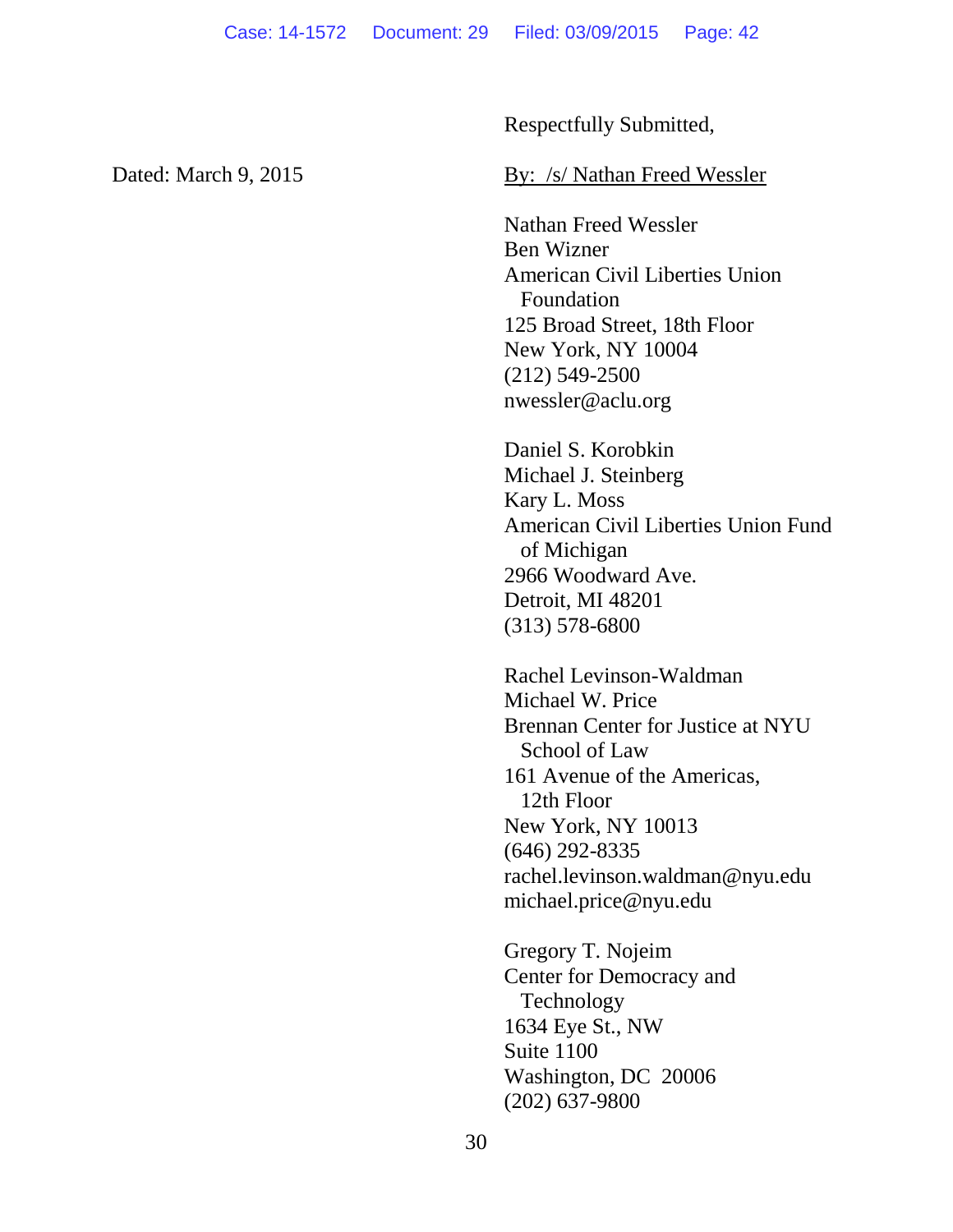Hanni Fakhoury Jennifer Lynch Electronic Frontier Foundation 815 Eddy Street San Francisco, CA 94109 (415) 436-9333 hanni@eff.org

Kristina W. Supler, Esq. Vice Chair, 6th Circuit, Amicus **Committee** National Association of Criminal Defense Lawyers McCarthy, Lebit, Crystal & Liffman Co., L.P.A. 101 Prospect, W., Suite 1800 Cleveland, Ohio 44115-1088 Phone: (216) 696-1422, Ext. 273 Facsimile: (216) 696-1210 kws@mccarthylebit.com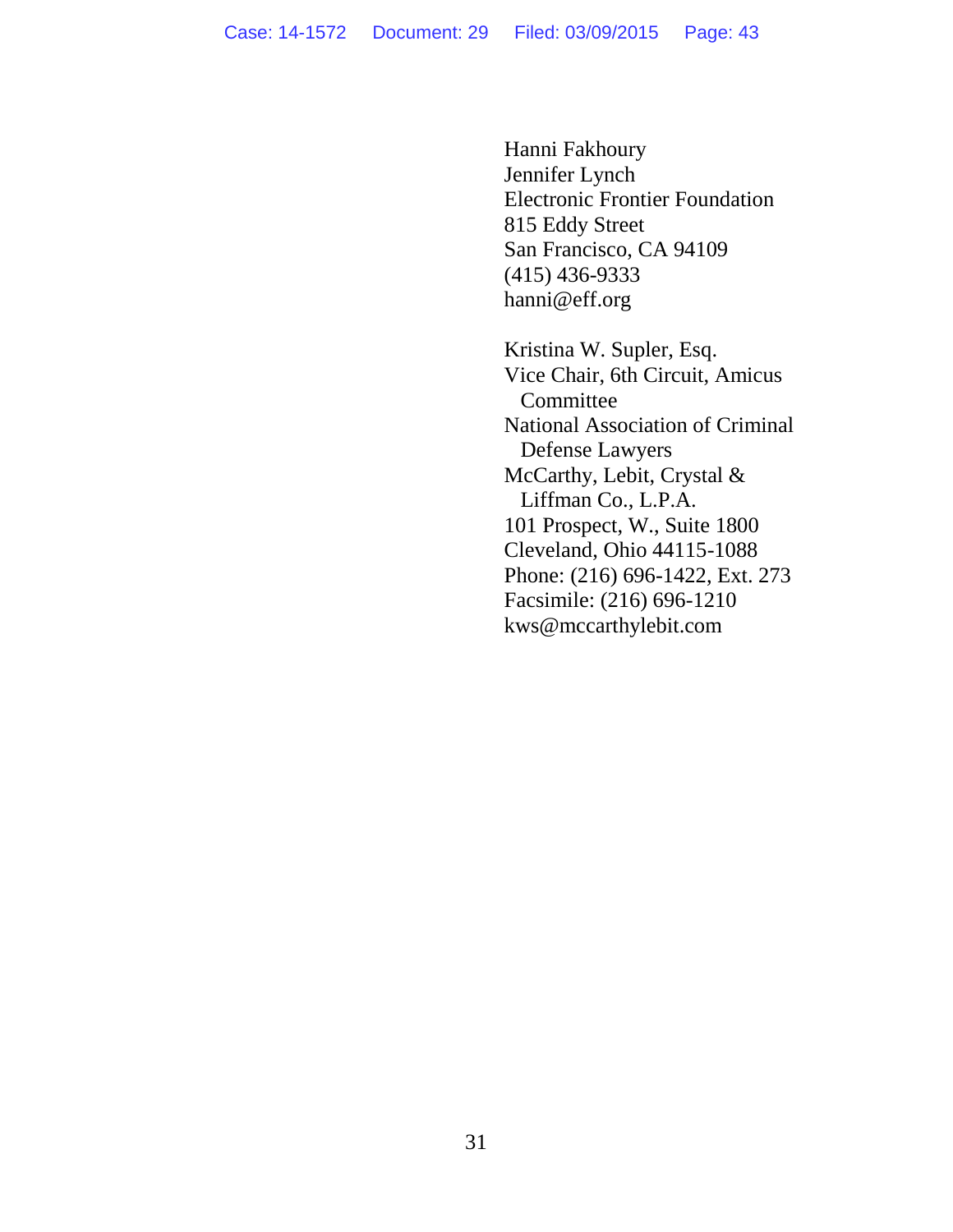## **CERTIFICATE OF COMPLIANCE**

- <span id="page-43-0"></span>1. This brief complies with the type-volume limitation of Federal Rule of Appellate Procedure 32(a) because it contains 7,000 words, excluding the parts of the brief exempted by Federal Rule of Appellate Procedure  $32(a)(7)(B)(iii)$ .
- 2. This brief complies with the typeface requirements of Federal Rule of Appellate Procedure 32(a)(5) and the type-style requirements of Federal Rule of Appellate Procedure 32(a)(6) because it has been prepared in a proportionally spaced typeface using Microsoft Word 2010 in 14-point Times New Roman.

/s/ Nathan Freed Wessler

Nathan Freed Wessler

March 9, 2015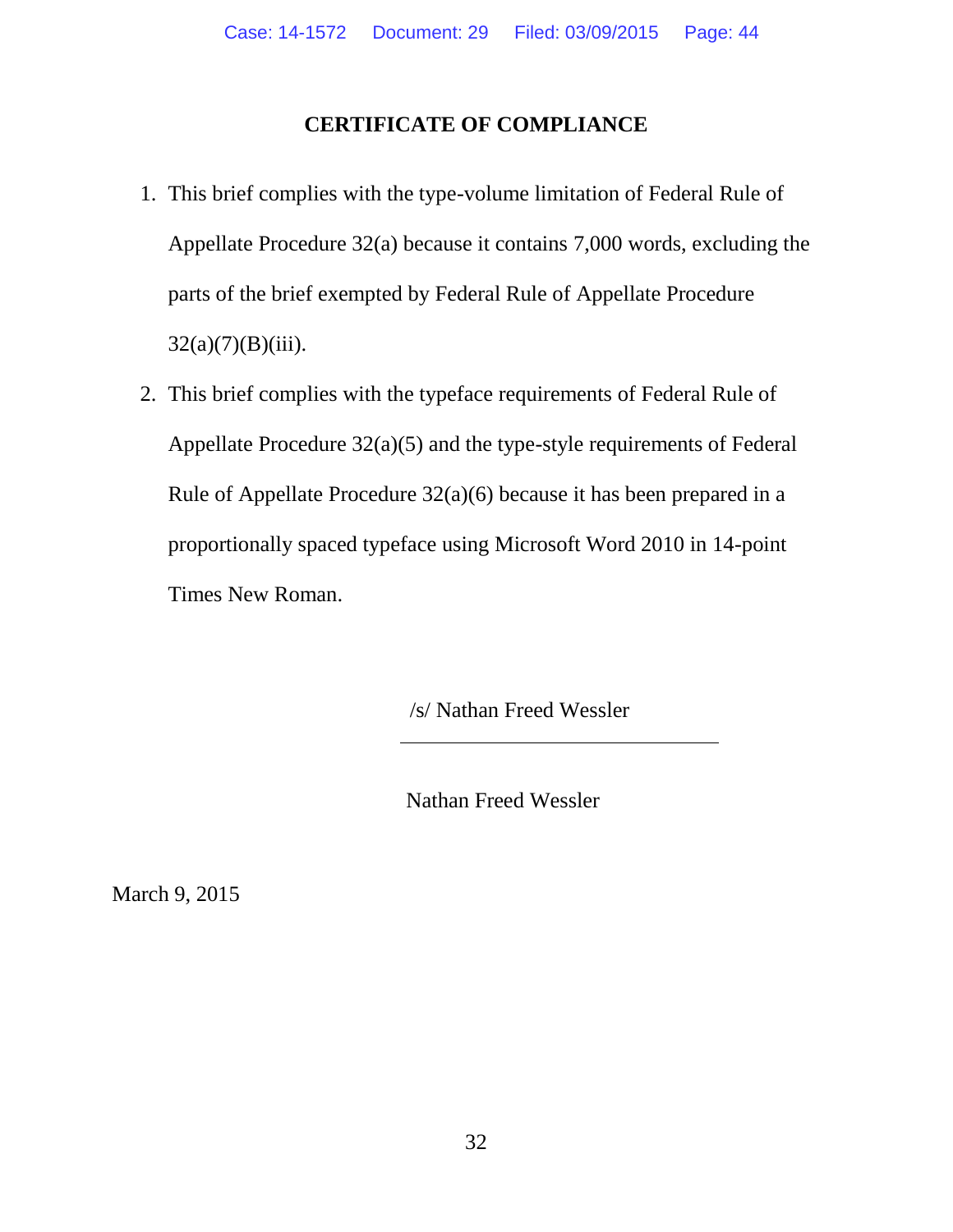### **CERTIFICATE OF SERVICE**

<span id="page-44-0"></span>I HEREBY CERTIFY that on this 9th day of March, 2015, the foregoing Amici Curiae Brief for the American Civil Liberties Union, the American Civil Liberties Union of Michigan, the Brennan Center for Justice, the Center for Democracy & Technology, the Electronic Frontier Foundation, and the National Association of Criminal Defense Lawyers was filed electronically through the Court's CM/ECF system. Notice of this filing will be sent by e-mail to all parties by operation of the Court's electronic filing system.

/s/ Nathan Freed Wessler

Nathan Freed Wessler